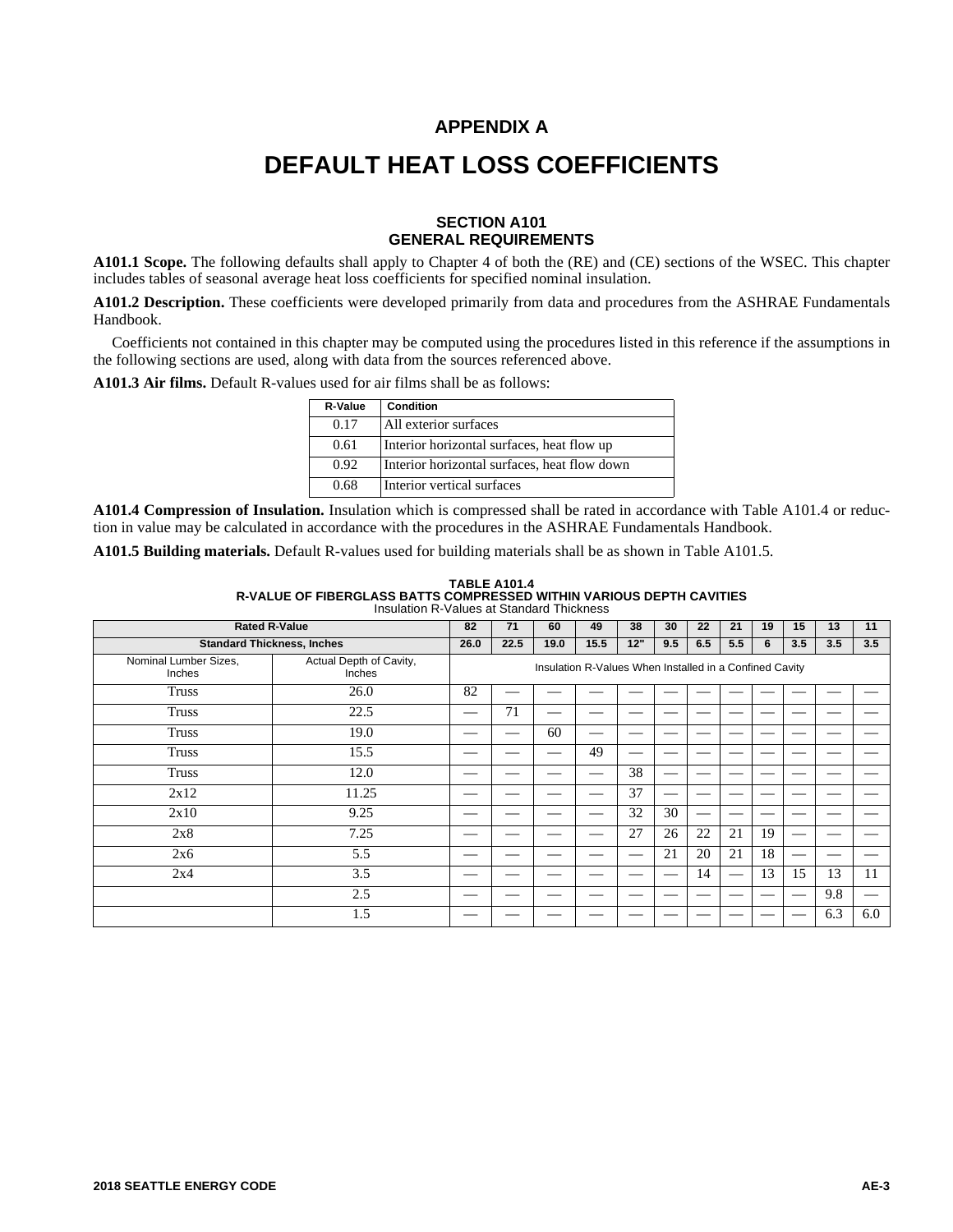| <b>Material</b>                                                                       | Nominal Size (in.)             | Actual Size (in.)                         | R-Value (Heat Capacity <sup>3</sup> )                                                                              |
|---------------------------------------------------------------------------------------|--------------------------------|-------------------------------------------|--------------------------------------------------------------------------------------------------------------------|
| Air cavity (unventilated), between metal studs at 16 inches on<br>center <sup>a</sup> |                                |                                           | 0.79                                                                                                               |
| Air cavity (unventilated), all other depths and framing materials <sup>1</sup>        |                                |                                           | 0.91                                                                                                               |
| Airfilm, exterior surfaces <sup>2</sup>                                               |                                |                                           | 0.17                                                                                                               |
| Airfilm, interior horizontal surfaces, heat flow $up2$                                |                                |                                           | 0.61                                                                                                               |
| Airfilm, interior horizontal surfaces, heat flow down <sup>2</sup>                    |                                |                                           | 0.92                                                                                                               |
| Airfilm, interior vertical surfaces <sup>2</sup>                                      |                                |                                           | 0.68                                                                                                               |
| Brick at R-0.12/in. (face brick, 75% solid/25% core area,<br>130 lbs/ $ft^3$ )        | $\overline{4}$                 | 3.5                                       | 0.32(5.9)                                                                                                          |
| Carpet and rubber pad                                                                 |                                | $\overline{\phantom{0}}$                  | 1.23                                                                                                               |
| Concrete at R-0.0625/in., heavyweight $(144 \text{ lbs/ft}^3)$                        |                                | $\overline{2}$<br>4<br>6<br>8<br>10<br>12 | $0.13$ (HC-4.8)<br>$0.25$ (HC-9.6)<br>$0.38$ (HC-14.4)<br>$0.50$ (HC-19.2)<br>$0.63$ (HC-24.0)<br>$0.75$ (HC-28.8) |
| Concrete masonry units, solid grouted, lightweight (95 lbs/ft <sup>3</sup> )          | 6                              |                                           | $0.80$ (HC-11.4)                                                                                                   |
| Concrete masonry units, solid grouted, normal weight $(135 \text{ lbs/ft}^3)$         | 6                              | $\overline{\phantom{0}}$                  | $0.51$ (HC-13.2)                                                                                                   |
| Concrete masonry units, partly grouted, lightweight (95 lbs/ft <sup>3</sup> )         | $\sqrt{6}$                     |                                           | $1.33$ (HC-6.7)                                                                                                    |
| Concrete masonry units, partly grouted, normal weight (135 lbs/ft <sup>3</sup> )      | 6                              | $\overline{\phantom{0}}$                  | $0.82$ (HC-9.0)                                                                                                    |
| Concrete masonry units, solid grouted, lightweight (95 lbs/ft <sup>3</sup> )          | 8                              | $\qquad \qquad$                           | $1.05$ (HC-15.5)                                                                                                   |
| Concrete masonry units, solid grouted, normal weight (135 lbs/ft <sup>3</sup> )       | $\,$ 8 $\,$                    |                                           | $0.69$ (HC-17.9)                                                                                                   |
| Concrete masonry units, partly grouted, lightweight $(95 \text{ lbs/ft}^3)$           | $\,8\,$                        |                                           | $1.44$ (HC-9.6)                                                                                                    |
| Concrete masonry units, partly grouted, normal weight (135 lbs/ft <sup>3</sup> )      | $\,8\,$                        |                                           | $0.98$ (HC-12.0)                                                                                                   |
| Concrete masonry units, solid grouted, lightweight (95 lbs/ft <sup>3</sup> )          | 10                             |                                           | $1.30$ (HC-19.7)                                                                                                   |
| Concrete masonry units, solid grouted, normal weight (135 lbs/ft <sup>3</sup> )       | 10                             |                                           | $0.87$ (HC-22.6)                                                                                                   |
| Concrete masonry units, partly grouted, lightweight (95 lbs/ft <sup>3</sup> )         | 10                             |                                           | $1.61$ (HC-11.9)                                                                                                   |
| Concrete masonry units, partly grouted, normal weight (135 lbs/ft <sup>3</sup> )      | 10                             |                                           | $1.11$ (HC-14.8)                                                                                                   |
| Concrete masonry units, solid grouted, lightweight (95 lbs/ft <sup>3</sup> )          | 12                             |                                           | $1.53$ (HC-23.9)                                                                                                   |
| Concrete masonry units, solid grouted, normal weight (135 lbs/ft <sup>3</sup> )       | 12                             |                                           | $1.06$ (HC-27.2)                                                                                                   |
| Concrete masonry units, partly grouted, lightweight $(95 \text{ lbs/ft}^3)$           | 12                             |                                           | $1.75$ (HC-14.2)                                                                                                   |
| Concrete masonry units, partly grouted, normal weight (135 lbs/ft <sup>3</sup> )      | 12                             |                                           | $1.23$ (HC-17.5)                                                                                                   |
| Flooring, wood subfloor                                                               |                                | 0.75                                      | 0.94                                                                                                               |
| Gypsum board                                                                          |                                | 0.5<br>0.625                              | 0.45<br>0.56                                                                                                       |
| Metal deck                                                                            |                                |                                           | $\Omega$                                                                                                           |
| Roofing, built-up                                                                     |                                | 0.375                                     | 0.33                                                                                                               |
| Sheathing, vegetable fiber board, 0.78 in.                                            |                                | 0.78                                      | 2.06                                                                                                               |
| Soil at R-0.104/in.                                                                   | $\qquad \qquad \longleftarrow$ | $\overline{12}$                           | 1.25                                                                                                               |
| Steel, mild<br>Stucco                                                                 |                                | $\mathbf{1}$                              | 0.0031807<br>0.08                                                                                                  |
|                                                                                       |                                | 0.75                                      |                                                                                                                    |

| <b>TABLE A101.5</b>                            |
|------------------------------------------------|
| <b>DEFAULT R-VALUES FOR BUILDING MATERIALS</b> |

a. There is no credit for cavities that are open to outside air.

b. Air films do not apply to air cavities within an assembly.

c. For heat capacity for concrete and concrete masonry materials with densities other than the values listed in Table A101.5, see Tables A3.1B and A3.1C in ASHRAE/IESNA Standard 90.1.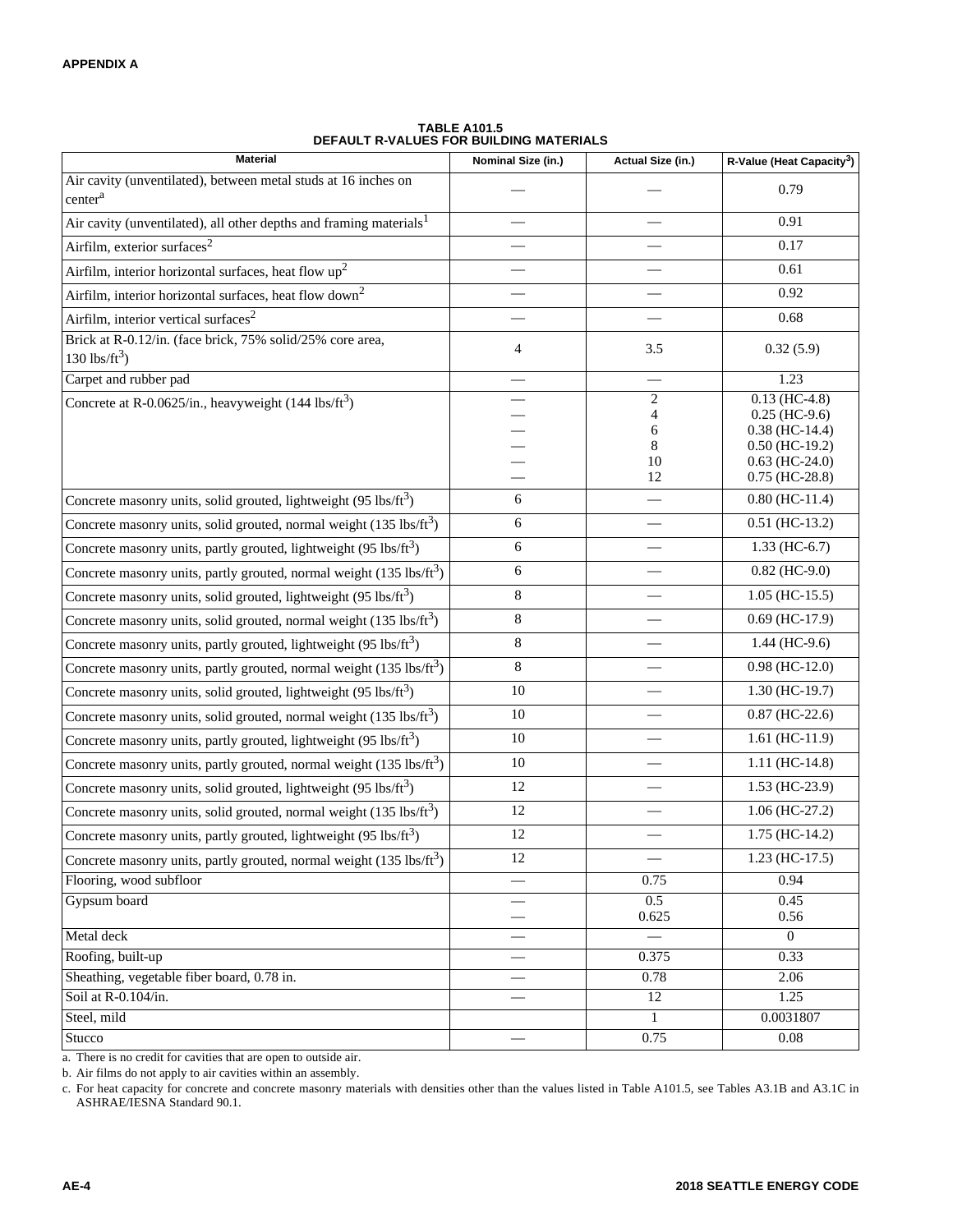#### **SECTION A102 CEILINGS**

**A102.1 General.** Table A102.1 lists heat loss coefficients for the opaque portion of exterior ceilings below vented attics, vaulted ceilings and roof decks in units of Btu/h  $\times$  ft<sup>2</sup>  $\times$  °F of ceiling.

They are derived from procedures listed in the ASHRAE Fundamentals Handbook. Ceiling U-factors are modified for the buffering effect of the attic, assuming an indoor temperature of 65°F and an outdoor temperature of 45°F.

**A102.1.1 Metal framed ceilings.** The nominal R-values in Table A103.3.6.2: Effective R-Values for Metal Framing and Cavity Only may be used for purposes of calculating metal framed ceiling section U-factors in lieu of the ASHRAE zone calculation method as provided in Chapter 27 of the ASHRAE Fundamentals Handbook.

Metal building roofs have a different construction and are addressed in Table A102.2.5.

**A102.2 Component description.** The four types of ceilings are characterized as follows:

**A102.2.1 Ceilings below a vented attic.** Attic insulation is assumed to be blown-in, loose-fill fiberglass with a K-value of 2.6 h  $\times$  ft<sup>2</sup> • $\times$  °F/Btu per inch. Full bag count for specified R-value is assumed in all cases. Ceiling dimensions for flat ceiling calculations are 45 by 30 feet, with a gabled roof having a 4/12 pitch. The attic is assumed to vent naturally at the rate of 3 air changes per hour through soffit and ridge vents. A void fraction of 0.002 is assumed for all attics with insulation baffles. Standard-framed, unbaffled attics assume a void fraction of 0.008.

Attic framing is either standard or advanced. Standard framing assumes tapering of insulation depth around the perimeter with resultant decrease in thermal resistance. An increased R-value is assumed in the center of the ceiling due to the effect of piling leftover insulation. Advanced framing assumes full and even depth of insulation extending to the outside edge of exterior walls. Advanced framing does not change from the default value. U-factors for flat ceilings below vented attics with standard framing may be modified with the following table:

| <b>Roof Pitch</b> |        | <b>U-factor for Standard Framing</b> |
|-------------------|--------|--------------------------------------|
|                   | $R-30$ | $R-38$                               |
| 4/12              | 0.036  | 0.031                                |
| 5/12              | 0.035  | 0.030                                |
| 6/12              | 0.034  | 0.029                                |
| 7/12              | 0.034  | 0.029                                |
| 8/12              | 0.034  | 0.028                                |
| 9/12              | 0.034  | 0.028                                |
| 10/12             | 0.033  | 0.028                                |
| 11/12             | 0.033  | 0.027                                |
| 12/12             | 0.033  | 0.027                                |

Vented scissors truss attics assume a ceiling pitch of 2/12 with a roof pitch of either 4/12 or 5/12. Unbaffled standard framed scissors truss attics are assumed to have a void fraction of 0.016.

**A102.2.2 Vaulted ceilings.** Insulation is assumed to be fiberglass batts installed in roof joist cavities. In the vented case, at least 1.5 inches between the top of the batts and the underside of the roof sheathing is left open for ventilation in each cavity. A ventilation rate of 3.0 air changes per hour is assumed. In the unvented or dense pack case, the ceiling cavity is assumed to be fully packed with insulation, leaving no space for ventilation.

**A102.2.3 Roof decks.** Rigid insulation is applied to the top of roof decking with no space left for ventilation. Roofing materials are attached directly on top of the insulation. Framing members are often left exposed on the interior side.

 $A102.2.4$  Metal truss framing. Overall system tested values for the roof/ceiling  $U_0$  for metal framed truss assemblies from approved laboratories shall be used, when such data is acceptable to the building official.

Alternatively, the  $U_0$  for roof/ceiling assemblies using metal truss framing may be obtained from Tables A102.2.4(1) through A102.2.4(5).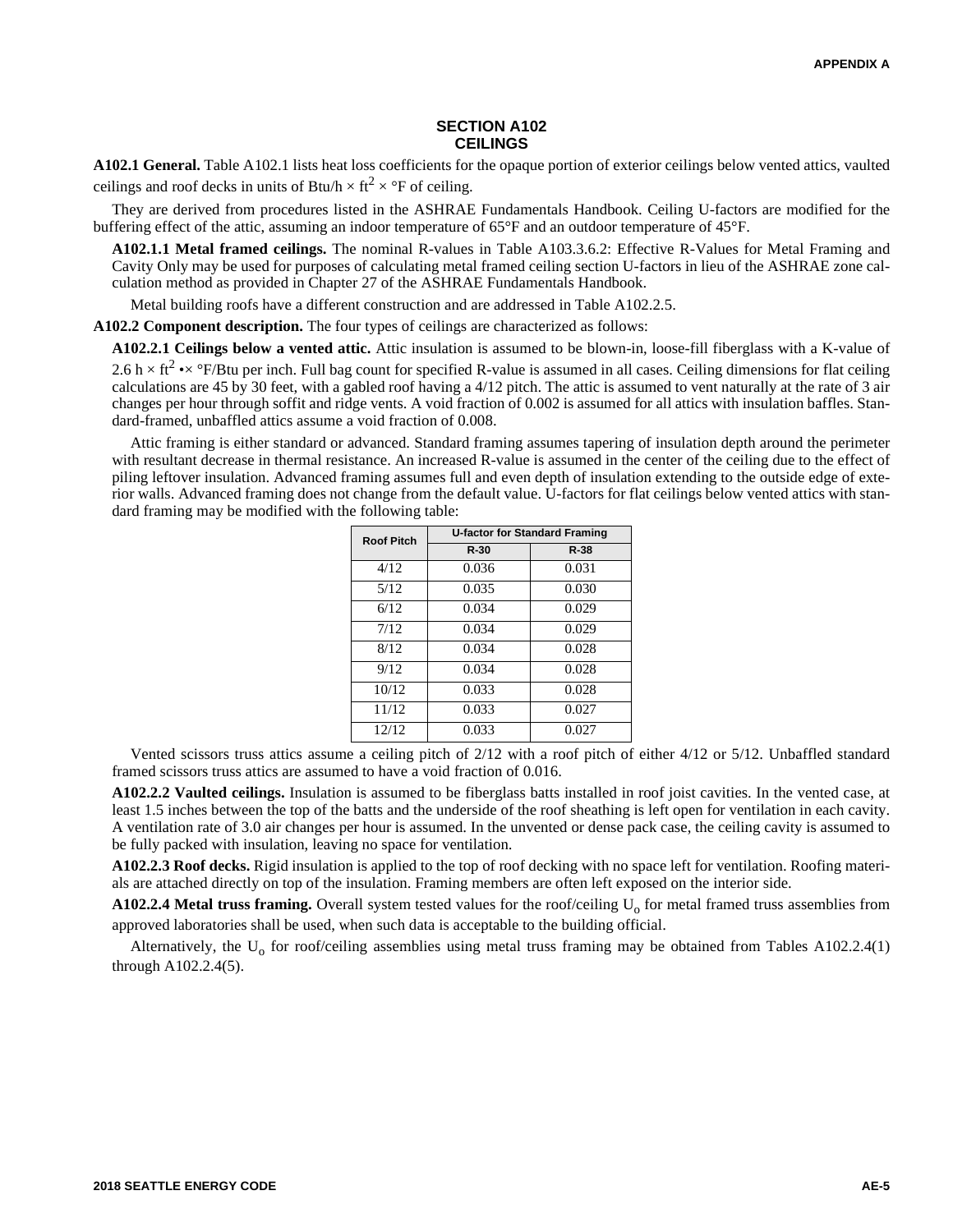|                                         | <b>Standard Frame</b> | <b>Advanced Frame</b> |
|-----------------------------------------|-----------------------|-----------------------|
| <b>Ceilings Below Vented Attics</b>     |                       |                       |
| Flat                                    |                       | <b>Baffled</b>        |
| $R-19$                                  | 0.049                 | 0.047                 |
| $R-30$                                  | 0.036                 | 0.032                 |
| $R-38$                                  | 0.031                 | 0.026                 |
| $R-49$                                  | 0.027                 | 0.020                 |
| $R-60$                                  | 0.025                 | 0.017                 |
| <b>Scissors Truss</b>                   |                       |                       |
| $R-30$ (4/12 roof pitch)                | 0.043                 | 0.031                 |
| R-38 $\sqrt{(4/12 \text{ roof pitch})}$ | 0.040                 | 0.025                 |
| R-49 $(4/12 \text{ roof pitch})$        | 0.038                 | 0.020                 |
| $R-30$ (5/12 roof pitch)                | 0.039                 | 0.032                 |
| R-38 $(5/12 \text{ roof pitch})$        | 0.035                 | 0.026                 |
| R-49 $(5/12 \text{ roof pitch})$        | 0.032                 | 0.020                 |
| <b>Vaulted Ceilings</b>                 | 16" O.C.              | 24" O.C.              |
| Vented                                  |                       |                       |
| R-19 2x10 joist                         | 0.049                 | 0.048                 |
| $R-30$ 2x12 joist                       | 0.034                 | 0.033                 |
| $R-38$ 2x14 joist                       | 0.027                 | 0.027                 |
| <b>Unvented</b>                         |                       |                       |
| $R-30$ 2x10 joist                       | 0.034                 | 0.033                 |
| R-38 2x12 joist                         | 0.029                 | 0.027                 |
| $R-21 + R-21$ 2x12 joist                | 0.026                 | 0.025                 |
| <b>Roof Deck</b>                        |                       | 4x Beams, 48" O.C.    |
| R-12.5 2" Rigid insulation              |                       | 0.064                 |
| R-21.9 3.5" Rigid insulation            |                       | 0.040                 |
| R-37.5 6" Rigid insulation              |                       | 0.025                 |
| R-50 8" Rigid insulation                |                       | 0.019                 |

**TABLE A102.1 DEFAULT U-FACTORS FOR CEILINGS**

**TABLE A102.2.4(1) STEEL TRUSS<sup>a</sup> FRAMED CEILING U<sup>O</sup>**

| Cavity  | Truss Span (ft) |        |        |        |        |        |        |        |        |        |        |        |        |
|---------|-----------------|--------|--------|--------|--------|--------|--------|--------|--------|--------|--------|--------|--------|
| R-value | 12              | 14     | 16     | 18     | 20     | 22     | 24     | 26     | 28     | 30     | 32     | 34     | 36     |
| 19      | 0.1075          | 0.0991 | 0.0928 | 0.0878 | 0.0839 | 0.0807 | 0.0780 | 0.0757 | 0.0737 | 0.0720 | 0.0706 | 0.0693 | 0.0681 |
| 30      | 0.0907          | 0.0823 | 0.0760 | 0.0710 | 0.0671 | 0.0638 | 0.0612 | 0.0589 | 0.0569 | 0.0552 | 0.0538 | 0.0525 | 0.0513 |
| 38      | 0.0844          | 0.0759 | 0.0696 | 0.0647 | 0.0607 | 0.0575 | 0.0548 | 0.0525 | 0.0506 | 0.0489 | 0.0474 | 0.0461 | 0.0449 |
| 49      | 0.0789          | 0.0704 | 0.0641 | 0.0592 | 0.0552 | 0.0520 | 0.0493 | 0.0470 | 0.0451 | 0.0434 | 0.0419 | 0.0406 | 0.0395 |

**TABLE A102.2.4(2) STEEL TRUSS<sup>a</sup> FRAMED CEILING UO WITH R-3 SHEATHING**

| Cavity  | Truss Span (ft) |        |        |        |        |        |        |        |        |        |        |        |        |
|---------|-----------------|--------|--------|--------|--------|--------|--------|--------|--------|--------|--------|--------|--------|
| R-value | 12              | 14     | 16     | 18     | 20     | 22     | 24     | 26     | 28     | 30     | 32     | 34     | 36     |
| 19      | 0.0809          | 0.0763 | 0.0728 | 0.0701 | 0.0679 | 0.0661 | 0.0647 | 0.0634 | 0.0623 | 0.0614 | 0.0606 | 0.0599 | 0.0592 |
| 30      | 0.0641          | 0.0595 | 0.0560 | 0.0533 | 0.051  | 0.0493 | 0.0478 | 0.0466 | 0.0455 | 0.0446 | 0.0438 | 0.0431 | 0.0424 |
| 38      | 0.0577          | 0.0531 | 0.0496 | 0.0469 | 0.0447 | 0.0430 | 0.0415 | 0.0402 | 0.0392 | 0.0382 | 0.0374 | 0.0367 | 0.0361 |
| 49      | 0.0523          | 0.0476 | 0.0441 | 0.0414 | 0.0393 | 0.0375 | 0.0360 | 0.0348 | 0.0337 | 0.0328 | 0.0319 | 0.0312 | 0.0306 |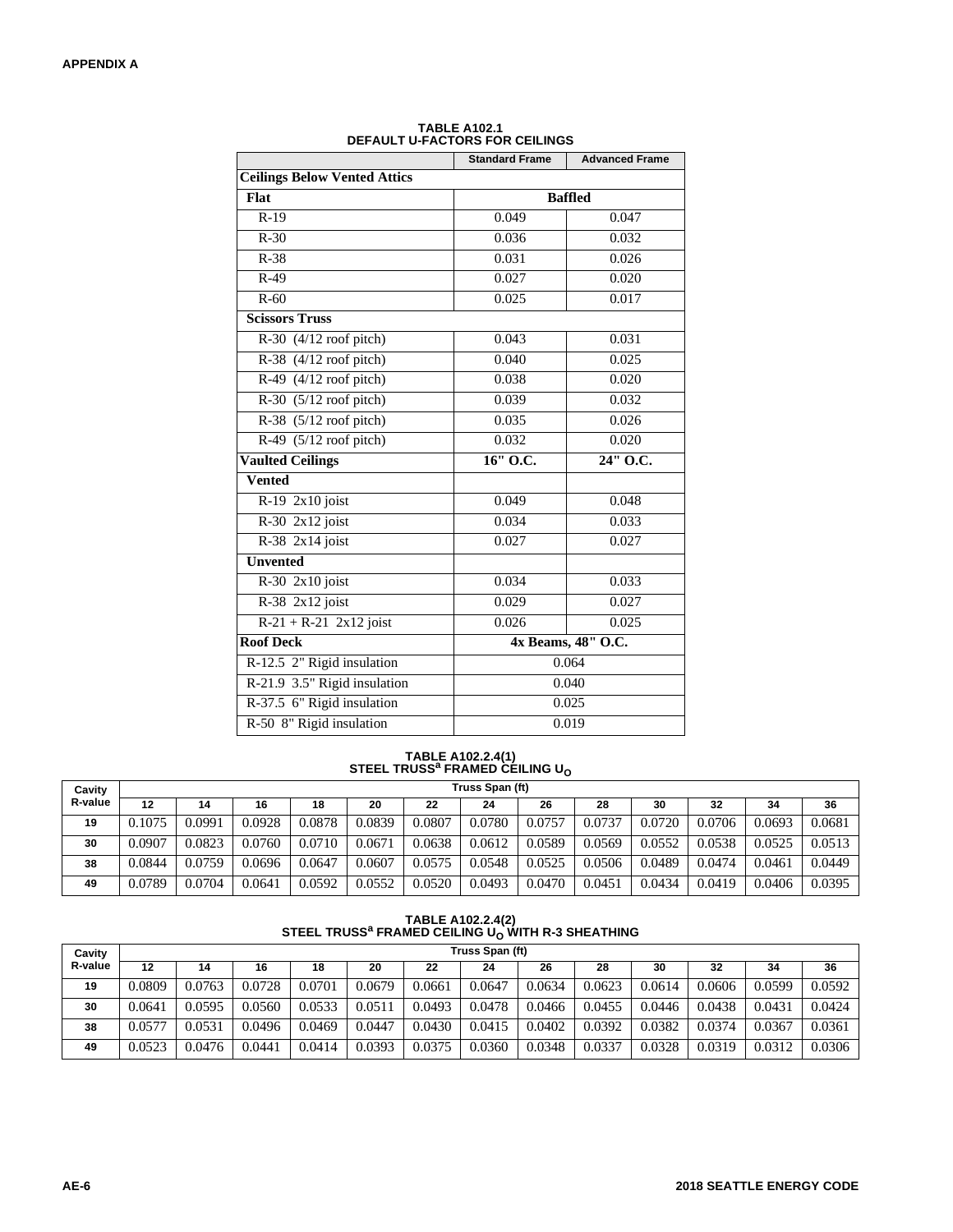|         |                 |        |        | <u> UILLE INOUU THAMED ULIENTU UN MIIII N U UILA IIIIIU</u> |        |        |        |        |        |        |        |        |        |
|---------|-----------------|--------|--------|-------------------------------------------------------------|--------|--------|--------|--------|--------|--------|--------|--------|--------|
| Cavity  | Truss Span (ft) |        |        |                                                             |        |        |        |        |        |        |        |        |        |
| R-value | 12              | 14     | 16     | 18                                                          | 20     | 22     | 24     | 26     | 28     | 30     | 32     | 34     | 36     |
| 19      | 0.0732          | 0.0697 | 0.0670 | 0.0649                                                      | 0.0633 | 0.0619 | 0.0608 | 0.0598 | 0.0590 | 0.0583 | 0.0577 | 0.0571 | 0.0567 |
| 30      | 0.0564          | 0.0529 | 0.0502 | 0.0481                                                      | 0.0465 | 0.0451 | 0.0440 | 0.0430 | 0.0422 | 0.0415 | 0.0409 | 0.0403 | 0.0399 |
| 38      | 0.0501          | 0.0465 | 0.0438 | 0.0418                                                      | 0.0401 | 0.0388 | 0.0376 | 0.0367 | 0.0359 | 0.0351 | 0.0345 | 0.0340 | 0.0335 |
| 49      | 0.0446          | 0.0410 | 0.0384 | 0.0363                                                      | 0.0346 | 0.0333 | 0.0322 | 0.0312 | 0.0304 | 0.0297 | 0.0291 | 0.0285 | 0.0280 |

# **TABLE A102.2.4(3) STEEL TRUSS<sup>a</sup> FRAMED CEILING UO WITH R-5 SHEATHING**

# **TABLE A102.2.4(4) STEEL TRUSS<sup>a</sup> FRAMED CEILING UO WITH R-10 SHEATHING**

| Cavity  | Truss Span (ft) |        |        |        |        |        |        |        |        |        |        |        |        |
|---------|-----------------|--------|--------|--------|--------|--------|--------|--------|--------|--------|--------|--------|--------|
| R-value | 12              | 14     | 16     | 18     | 20     | 22     | 24     | 26     | 28     | 30     | 32     | 34     | 36     |
| 19      | 0.0626          | 0.0606 | 0.0590 | 0.0578 | 0.0569 | 0.0561 | 0.0555 | 0.0549 | 0.0545 | 0.0541 | 0.0537 | 0.0534 | 0.0531 |
| 30      | 0.0458          | 0.0437 | 0.0422 | 0.0410 | 0.0401 | 0.0393 | 0.0387 | 0.0381 | 0.0377 | 0.0373 | 0.0369 | 0.0366 | 0.0363 |
| 38      | 0.0394          | 0.0374 | 0.0359 | 0.0347 | 0.0337 | 0.0330 | 0.0323 | 0.0318 | 0.0313 | 0.0309 | 0.0305 | 0.0302 | 0.0299 |
| 49      | 0.0339          | 0.0319 | 0.0304 | 0.0292 | 0.0283 | 0.0275 | 0.0268 | 0.0263 | 0.0258 | 0.0254 | 0.0251 | 0.0247 | 0.0245 |

# **TABLE A102.2.4(5) STEEL TRUSS<sup>a</sup> FRAMED CEILING UO WITH R-15 SHEATHING**

| Cavity  |        | Truss Span (ft) |        |        |        |        |        |        |        |        |        |        |        |  |
|---------|--------|-----------------|--------|--------|--------|--------|--------|--------|--------|--------|--------|--------|--------|--|
| R-value | 12     | 14              | 16     | 18     | 20     | 22     | 24     | 26     | 28     | 30     | 32     | 34     | 36     |  |
| 19      | 0.0561 | 0.0550          | 0.0541 | 0.0535 | 0.0530 | 0.0526 | 0.0522 | 0.0519 | 0.0517 | 0.0515 | 0.0513 | 0.051  | 0.0509 |  |
| 30      | 0.0393 | 0.0382          | 0.0373 | 0.0367 | 0.0362 | 0.0358 | 0.0354 | 0.0351 | 0.0349 | 0.0347 | 0.0345 | 0.0343 | 0.0341 |  |
| 38      | 0.0329 | 0.0318          | 0.0310 | 0.0303 | 0.0298 | 0.0294 | 0.0291 | 0.0288 | 0.0285 | 0.0283 | 0.0281 | 0.0279 | 0.0278 |  |
| 49      | 0.0274 | 0.0263          | 0.0255 | 0.0249 | 0.0244 | 0.0239 | 0.0236 | 0.0233 | 0.0230 | 0.0228 | 0.0226 | 0.0225 | 0.0223 |  |

**Footnotes for Tables A102.2.4(1) through A102.2.4(5)**

a. Assembly values based on 24 inch on center truss spacing; 11 Truss member connections penetrating insulation (4 at the eaves, 7 in the interior space); 1/2 inch drywall ceiling; all truss members are 2x4 "C" channels with a solid web.

b. Ceiling sheathing installed between bottom chord and drywall.

**A102.2.5 Metal building roof.** Table A102.2.5: The base assembly is a roof where the insulation is compressed when installed beneath metal roof panels attached to the steel structure (purlins). Additional assemblies include continuous insulation, uncompressed and uninterrupted by framing.

U-factors for metal building roofs shall be taken from Table A102.2.5, provided the average purlin spacing is at least 52 inches and the R-value of the thermal spacer block is greater than or equal to the thermal spacer block R-value indicated in Table A107.2.5 for the assembly. It is not acceptable to use the U-factors in Tables A102.2.6(1), A102.2.6(2) or A102.2.6(3) if additional insulated sheathing is not continuous.

**A102.2.5.1 Single layer.** The rated R-value of insulation is for insulation installed perpendicular to and draped over purlins and then compressed when the metal roof panels are attached. A minimum R-3 (R-0.5) thermal spacer block between the purlins and the metal roof panels is required, unless compliance is shown by the overall assembly U-factor.

**A102.2.5.2 Double layer.** The first rated R-value of insulation is for insulation installed perpendicular to and draped over purlins. The second rated R-value of insulation is for unfaced insulation installed above the first layer and parallel to the purlins and then compressed when the metal roof panels are attached. A minimum R-3 (R-0.5) thermal spacer block between the purlins and the metal roof panels is required, unless compliance is shown by the overall assembly U-factor.

**A102.2.5.3 Continuous insulation.** For continuous insulation (e.g., insulation boards or blankets), it is assumed that the insulation is installed below the purlins and is uninterrupted by framing members. Insulation exposed to the conditioned space or semi-heated space shall have a facing, and all insulation seams shall be continuously sealed to provide a continuous air barrier.

**A102.2.5.4 Liner system (Ls).** A continuous membrane is installed below the purlins and uninterrupted by framing members. Uncompressed, unfaced insulation rests on top of the membrane between the purlins. For multilayer installations, the last rated R-value of insulation is for unfaced insulation draped over purlins and then compressed when the metal roof panels are attached. A minimum R-3 (R-0.5) thermal spacer block between the purlins and the metal roof panels is required, unless compliance is shown by the overall assembly U-factor.

**A102.2.5.5 Filled cavity.** The first rated R-value of insulation is for faced insulation installed parallel to the purlins. The second rated R-value of insulation is for unfaced insulation installed above the first layer, parallel to and between the purlins and compressed when the metal roof panels are attached. The facer of the first layer of insulation is of sufficient width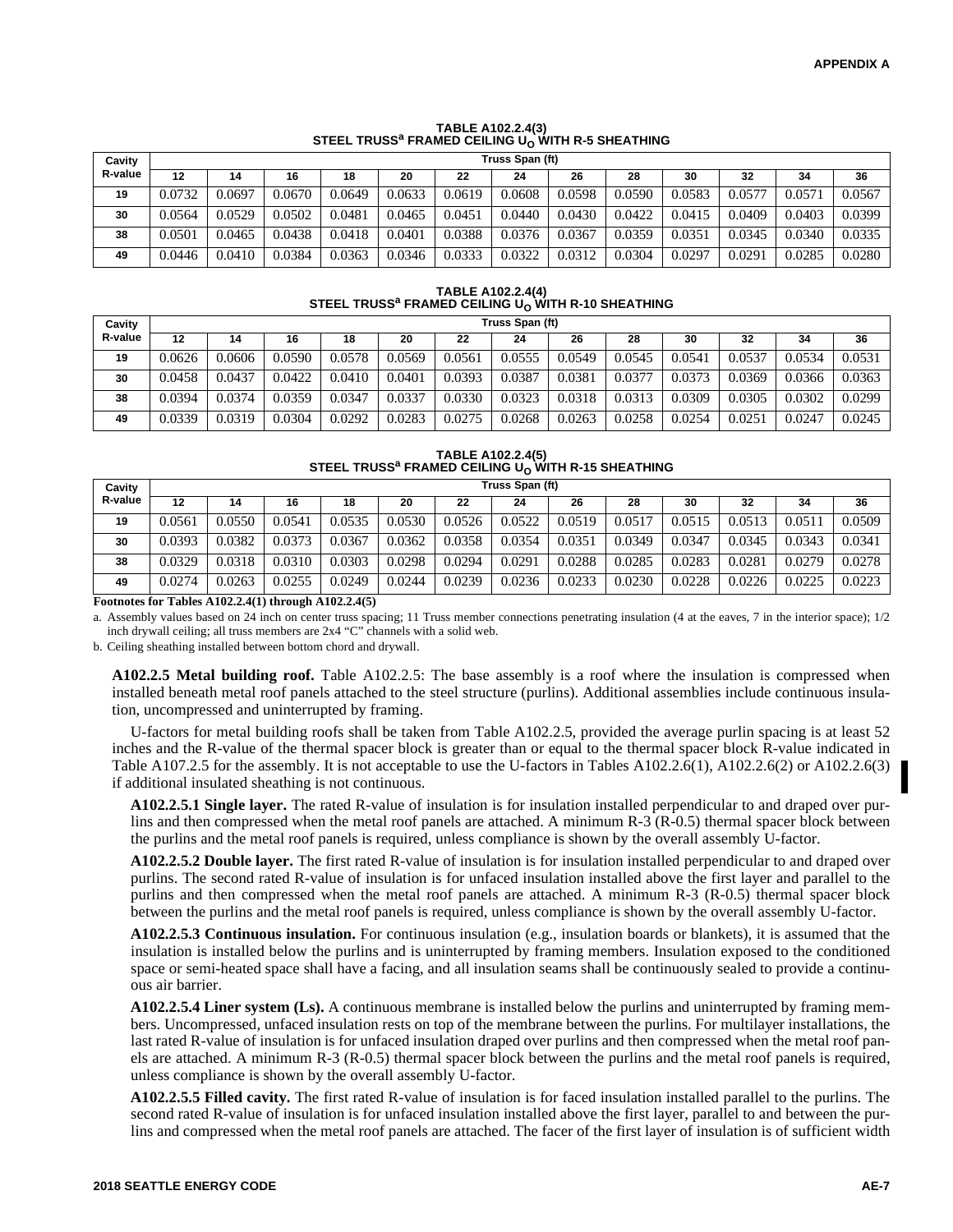to be continuously sealed to the top flange of the purlins and to accommodate the full thickness of the second layer of insulation. A supporting structure retains the bottom of the first layer at the prescribed depth required for the full thickness of the second layer of insulation being installed above it. A minimum R-5 (R-0.9) thermal spacer block between the purlins and the metal roof panels is required, unless compliance is shown by the overall assembly U-factor.

**A102.2.6 Roofs with insulation entirely above deck (uninterrupted by framing).** Table A102.2.6(1) through A102.2.6(3): The base assembly is continuous insulation over a structural deck. These tables indicate effective U-factors for tapered roof insulation, sloped from a maximum R-value ( $R_{max}$ ) at the peak of the slope to a minimum R-value ( $R_{min}$ ) at the low point of the slope. The rows of the tables represent the rated R-value of the insulation at the minimum conditions (except at roof drains) and the columns of the table represent the rated R-value of the insulation at the maximum conditions. The slope of the tapered insulation shall be no greater than 1/4 inch per foot.

| <b>Insulation</b><br>System | <b>Rated R-Value</b><br>of Insulation                               | <b>Overall U-Factor</b><br>for Entire Base | Overall U-Factor for Assembly of Base Roof Plus<br>Continuous Insulation (uninterrupted by framing)<br><b>Rated R-Value of Continuous Insulation</b> |                |          |                |            |        |  |
|-----------------------------|---------------------------------------------------------------------|--------------------------------------------|------------------------------------------------------------------------------------------------------------------------------------------------------|----------------|----------|----------------|------------|--------|--|
|                             |                                                                     | <b>Roof Assembly</b>                       | $R - 6.5$                                                                                                                                            | $R-13$         | $R-19.5$ | $R-26$         | $R - 32.5$ | $R-39$ |  |
|                             | <b>Standing Seam Roofs with Thermal Spacer Blocks<sup>a,b</sup></b> |                                            |                                                                                                                                                      |                |          |                |            |        |  |
|                             | None                                                                | 1.280                                      | 0.137                                                                                                                                                | 0.073          | 0.049    | 0.037          | 0.030      | 0.025  |  |
|                             | $R-10$                                                              | 0.115                                      | 0.066                                                                                                                                                | 0.046          | 0.035    | 0.029          | 0.024      | 0.021  |  |
|                             | $R-11$                                                              | 0.107                                      | 0.063                                                                                                                                                | 0.045          | 0.035    | 0.028          | 0.024      | 0.021  |  |
| Single Layer                | $R-13$                                                              | 0.101                                      | 0.061                                                                                                                                                | 0.044          | 0.034    | 0.028          | 0.024      | 0.020  |  |
|                             | $R-16$                                                              | 0.096                                      | 0.059                                                                                                                                                | 0.043          | 0.033    | 0.027          | 0.023      | 0.020  |  |
|                             | $R-19$                                                              | 0.082                                      | 0.053                                                                                                                                                | 0.040          | 0.031    | 0.026          | 0.022      | 0.020  |  |
|                             | $R - 10 + R - 10$                                                   | 0.088                                      | 0.056                                                                                                                                                | 0.041          | 0.032    | 0.027          | 0.023      | 0.020  |  |
|                             | $R-10 + R-11$                                                       | 0.086                                      | 0.055                                                                                                                                                | 0.041          | 0.032    | 0.027          | 0.023      | 0.020  |  |
| Double Layer                | $R-11 + R-11$                                                       | 0.085                                      | 0.055                                                                                                                                                | 0.040          | 0.032    | 0.026          | 0.023      | 0.020  |  |
|                             | $R-10 + R-13$                                                       | 0.084                                      | 0.054                                                                                                                                                | 0.040          | 0.032    | 0.026          | 0.023      | 0.020  |  |
|                             | $R-11 + R-13$                                                       | 0.082                                      | 0.053                                                                                                                                                | 0.040          | 0.032    | 0.026          | 0.022      | 0.020  |  |
|                             | $R-13 + R-13$                                                       | 0.075                                      | 0.050                                                                                                                                                | 0.038          | 0.030    | 0.025          | 0.022      | 0.019  |  |
|                             | $R10 + R-19$                                                        | 0.074                                      | 0.050                                                                                                                                                | 0.038          | 0.030    | 0.025          | 0.022      | 0.019  |  |
|                             | $R-11 + R-19$                                                       | 0.072                                      | 0.049                                                                                                                                                | 0.037          | 0.030    | 0.025          | 0.022      | 0.019  |  |
|                             | $R-13 + R-19$                                                       | 0.068                                      | 0.047                                                                                                                                                | 0.036          | 0.029    | 0.025          | 0.021      | 0.019  |  |
|                             | $R-16 + R-19$                                                       | 0.065                                      | 0.046                                                                                                                                                | 0.035          | 0.029    | 0.024          | 0.021      | 0.018  |  |
|                             | $R-19 + R-19$                                                       | 0.060                                      | 0.043                                                                                                                                                | 0.034          | 0.028    | 0.023          | 0.020      | 0.018  |  |
|                             | $R-19 + R-11$                                                       | 0.035                                      |                                                                                                                                                      |                |          | 0.023<br>0.020 |            |        |  |
|                             | $R-25 + R-11$                                                       | 0.031                                      |                                                                                                                                                      |                |          |                |            |        |  |
| Liner System                | $R-30 + R-11$                                                       | 0.029                                      |                                                                                                                                                      |                |          |                |            |        |  |
|                             | $R-25 + R-11 + R-11$                                                | 0.026                                      |                                                                                                                                                      | 0.033<br>0.027 |          |                |            |        |  |
|                             | Filled Cavity with Thermal Spacer Blocks <sup>c</sup>               |                                            |                                                                                                                                                      |                |          |                |            |        |  |
|                             | $R-10+R-19$                                                         | 0.057                                      | 0.042                                                                                                                                                |                |          |                |            | 0.018  |  |
|                             | <b>Standing Seam Roofs without Thermal Spacer Blocks</b>            |                                            |                                                                                                                                                      |                |          |                |            |        |  |
| <b>Liner System</b>         | $R-19 + R-11$                                                       | 0.040                                      |                                                                                                                                                      |                |          |                |            |        |  |
|                             | <b>Thru-Fastened Roofs without Thermal Spacer Blocks</b>            |                                            |                                                                                                                                                      |                |          |                |            |        |  |
|                             | $R-10$                                                              | 0.184                                      |                                                                                                                                                      |                |          |                |            |        |  |
|                             | $R-11$                                                              | 0.182                                      |                                                                                                                                                      |                |          |                |            |        |  |
| Single Layer                | $R-13$                                                              | 0.174                                      |                                                                                                                                                      |                |          |                |            |        |  |
|                             | $R-16$                                                              | 0.157                                      |                                                                                                                                                      |                |          |                |            |        |  |
|                             | $R-19$                                                              | 0.151                                      |                                                                                                                                                      |                |          |                |            |        |  |
| <b>Liner System</b>         | $R-19 + R-11$                                                       | 0.044                                      |                                                                                                                                                      |                |          |                |            |        |  |

**TABLE A102.2.5 DEFAULT U-FACTORS FOR METAL BUILDING ROOFS**

(Multiple R-values are listed in order from inside to outside)

a. A standing seam roof clip that provides a minimum 1.5 in. distance between the top of the purlins and the underside of the metal roof panels is required.

b. A minimum R-3 thermal spacer block is required.

c. A minimum R-5 thermal spacer block is required.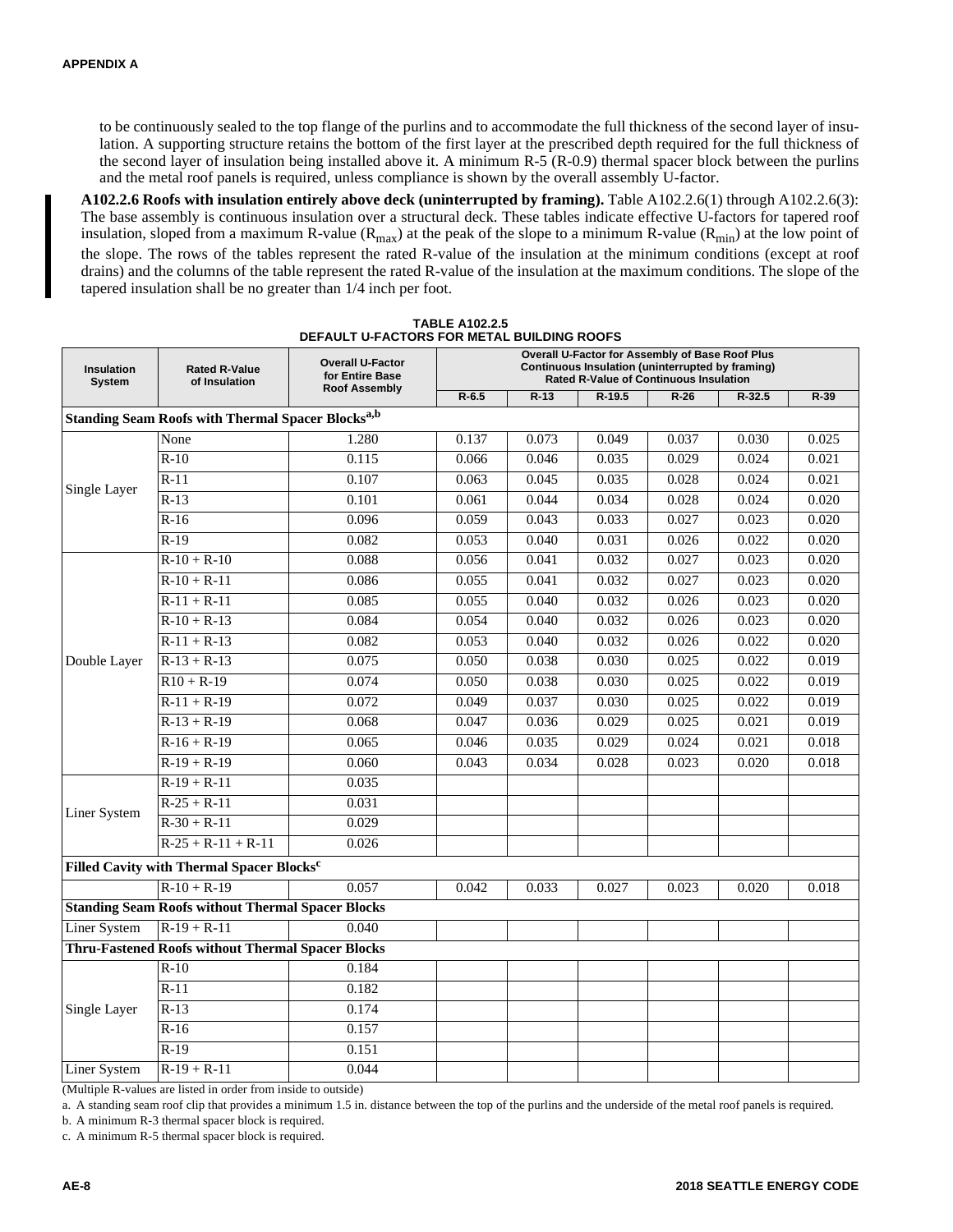|                                               | (UNINTERRUPTED BY FRAMING) |                          |                          |                          |       |       |                                                                       |                          |       |       |                              |                          |       |       |
|-----------------------------------------------|----------------------------|--------------------------|--------------------------|--------------------------|-------|-------|-----------------------------------------------------------------------|--------------------------|-------|-------|------------------------------|--------------------------|-------|-------|
|                                               |                            |                          |                          |                          |       |       | Rated R-Value of Insulation at Maximum Condition (Rmax <sup>1</sup> ) |                          |       |       |                              |                          |       |       |
|                                               |                            | 1                        | 5                        | 10                       | 15    | 20    | 25                                                                    | 30                       | 35    | 40    | 45                           | 50                       | 55    | 60    |
|                                               | 1                          | 0.562                    | 0.306                    | 0.213                    | 0.168 | 0.140 | 0.121                                                                 | 0.107                    | 0.097 | 0.088 | 0.081                        | 0.075                    | 0.070 | 0.066 |
| Condition                                     | 5                          |                          | 0.173                    | 0.125                    | 0.101 | 0.086 | 0.076                                                                 | 0.068                    | 0.062 | 0.057 | 0.053                        | 0.049                    | 0.046 | 0.044 |
|                                               | 10                         | $\overline{\phantom{0}}$ | $\overline{\phantom{a}}$ | 0.093                    | 0.076 | 0.066 | 0.058                                                                 | 0.053                    | 0.048 | 0.045 | 0.042                        | 0.039                    | 0.037 | 0.035 |
|                                               | 15                         |                          | $\overline{\phantom{0}}$ | $\overline{\phantom{0}}$ | 0.063 | 0.055 | 0.049                                                                 | 0.045                    | 0.041 | 0.038 | 0.036                        | 0.034                    | 0.032 | 0.030 |
|                                               | 20                         |                          |                          |                          |       | 0.048 | 0.043                                                                 | 0.039                    | 0.036 | 0.034 | 0.032                        | 0.030                    | 0.028 | 0.027 |
| Insulation at Minimum<br>(Rmin <sup>1</sup> ) | 25                         |                          |                          |                          |       |       | 0.039                                                                 | 0.035                    | 0.033 | 0.031 | 0.029                        | 0.027                    | 0.026 | 0.025 |
|                                               | 30                         |                          |                          |                          |       |       | $\overline{\phantom{a}}$                                              | 0.032                    | 0.030 | 0.028 | 0.026                        | 0.025                    | 0.024 | 0.023 |
|                                               | 35                         |                          |                          |                          |       |       |                                                                       |                          | 0.028 | 0.026 | 0.025                        | 0.023                    | 0.022 | 0.021 |
| ৳                                             | 40                         |                          |                          |                          |       |       |                                                                       | $\overline{\phantom{0}}$ |       | 0.025 | 0.023                        | 0.022                    | 0.021 | 0.020 |
| -value                                        | 45                         |                          |                          |                          |       |       | $\overline{\phantom{0}}$                                              | $\overline{\phantom{a}}$ |       | -     | 0.022                        | 0.021                    | 0.020 | 0.019 |
| œ                                             | 50                         |                          |                          |                          |       |       | $\overline{\phantom{0}}$                                              | $\overline{\phantom{0}}$ |       | -     | $\overline{\phantom{0}}$     | 0.020                    | 0.019 | 0.018 |
| Rated                                         | 55                         |                          |                          |                          |       |       | $\overline{\phantom{a}}$                                              | $\overline{\phantom{a}}$ |       | -     | $\qquad \qquad \blacksquare$ | $\overline{\phantom{a}}$ | 0.018 | 0.017 |
|                                               | 60                         |                          |                          |                          |       |       |                                                                       |                          |       |       |                              |                          |       | 0.016 |

### **TABLE A102.2.6(1)** ASSEMBLY U-FACTORS FOR ROOFS WITH TAPERED INSULATION ENTIRELY ABOVE DECK<br>SINGLE SLOPE RECTANGULAR TO ONE-SIDE<sup>((d,f,g,h,i))</sup> a.d.g.h.i.j

### **TABLE A102.2.6(2)** ASSEMBLY U-FACTORS FOR ROOFS WITH TAPERED INSULATION ENTIRELY ABOVE DECK<br>SLOPED TRIANGLE (ROOF WITH CENTER DRAIN)<sup>((وپڑ</sup>بوب<sup>یل</sup>) a،<u>b،e.g.h,i.j</u> **(UNINTERRUPTED BY FRAMING)**

|                                          |    |       | Rated R-Value of Insulation at Maximum Condition (Rmax <sup>2</sup> ) |       |       |                          |                          |                          |       |                          |                          |                 |       |       |
|------------------------------------------|----|-------|-----------------------------------------------------------------------|-------|-------|--------------------------|--------------------------|--------------------------|-------|--------------------------|--------------------------|-----------------|-------|-------|
|                                          |    |       | 5                                                                     | 10    | 15    | 20                       | 25                       | 30                       | 35    | 40                       | 45                       | 50              | 55    | 60    |
|                                          | 1  | 0.562 | 0.242                                                                 | 0.146 | 0.106 | 0.083                    | 0.068                    | 0.058                    | 0.051 | 0.045                    | 0.040                    | 0.036           | 0.033 | 0.031 |
|                                          | 5  | -     | 0.173                                                                 | 0.112 | 0.084 | 0.068                    | 0.057                    | 0.049                    | 0.044 | 0.039                    | 0.035                    | 0.032           | 0.030 | 0.028 |
| Condition                                | 10 |       |                                                                       | 0.093 | 0.071 | 0.059                    | 0.050                    | 0.044                    | 0.039 | 0.035                    | 0.032                    | 0.029           | 0.027 | 0.025 |
|                                          | 15 |       | $\overline{\phantom{0}}$                                              |       | 0.063 | 0.053                    | 0.045                    | 0.040                    | 0.035 | 0.032                    | 0.029                    | 0.027           | 0.025 | 0.023 |
| Minimum                                  | 20 |       |                                                                       |       |       | 0.048                    | 0.042                    | 0.037                    | 0.033 | 0.030                    | 0.027                    | 0.025           | 0.024 | 0.022 |
| of Insulation at<br>(Rmin <sup>2</sup> ) | 25 |       |                                                                       |       |       | $\overline{\phantom{a}}$ | 0.039                    | 0.034                    | 0.031 | 0.028                    | 0.026                    | 0.024           | 0.022 | 0.021 |
|                                          | 30 |       |                                                                       |       |       |                          | $\overline{\phantom{0}}$ | 0.032                    | 0.029 | 0.027                    | 0.025                    | 0.023           | 0.021 | 0.020 |
|                                          | 35 |       |                                                                       |       |       |                          |                          |                          | 0.028 | 0.026                    | 0.024                    | 0.022           | 0.021 | 0.019 |
|                                          | 40 |       |                                                                       |       |       |                          | $\overline{\phantom{0}}$ | $\overline{\phantom{0}}$ | -     | 0.025                    | 0.023                    | 0.021           | 0.020 | 0.019 |
| R-value                                  | 45 |       |                                                                       |       |       | $\overline{\phantom{a}}$ | $\overline{\phantom{0}}$ | $\overline{\phantom{0}}$ | -     | $\overline{\phantom{0}}$ | 0.022                    | 0.020           | 0.019 | 0.018 |
|                                          | 50 |       |                                                                       |       |       |                          | $\qquad \qquad$          | $\overline{\phantom{0}}$ |       | $\overline{\phantom{0}}$ | $\overline{\phantom{a}}$ | 0.020           | 0.018 | 0.017 |
| Rated                                    | 55 |       |                                                                       |       |       |                          | $\overline{\phantom{0}}$ | $\overline{\phantom{0}}$ |       | $\overline{\phantom{0}}$ |                          | $\qquad \qquad$ | 0.018 | 0.017 |
|                                          | 60 |       |                                                                       |       |       |                          |                          |                          |       |                          |                          |                 |       | 0.016 |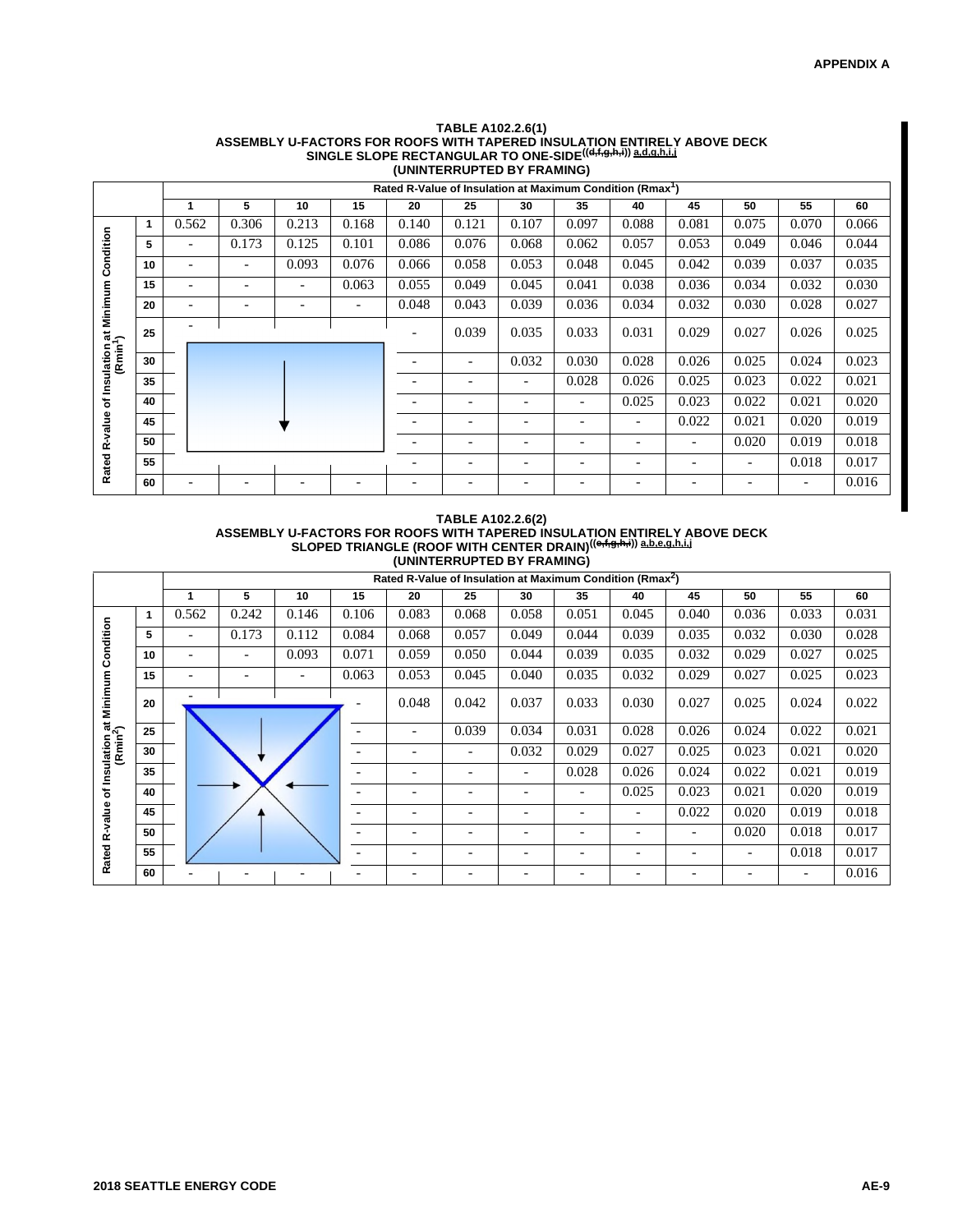|                                              |    |       |                                                                       |       |       | <b>JLOF LD TRIANGLE (ROOF WITH FERINGETER DRAINS)</b> |                          | (UNINTERRUPTED BY FRAMING) |                          |                          |                          |                          |       |       |
|----------------------------------------------|----|-------|-----------------------------------------------------------------------|-------|-------|-------------------------------------------------------|--------------------------|----------------------------|--------------------------|--------------------------|--------------------------|--------------------------|-------|-------|
|                                              |    |       | Rated R-Value of Insulation at Maximum Condition (Rmax <sup>3</sup> ) |       |       |                                                       |                          |                            |                          |                          |                          |                          |       |       |
|                                              |    |       | 5                                                                     | 10    | 15    | 20                                                    | 25                       | 30                         | 35                       | 40                       | 45                       | 50                       | 55    | 60    |
|                                              | 1  | 0.562 | 0.363                                                                 | 0.273 | 0.224 | 0.193                                                 | 0.170                    | 0.153                      | 0.139                    | 0.128                    | 0.119                    | 0.111                    | 0.105 | 0.099 |
| ondition                                     | 5  |       | 0.173                                                                 | 0.138 | 0.118 | 0.104                                                 | 0.094                    | 0.086                      | 0.079                    | 0.074                    | 0.070                    | 0.066                    | 0.062 | 0.059 |
| ت                                            | 10 |       | $\overline{\phantom{a}}$                                              | 0.093 | 0.081 | 0.073                                                 | 0.067                    | 0.062                      | 0.058                    | 0.054                    | 0.051                    | 0.049                    | 0.046 | 0.044 |
|                                              | 15 |       |                                                                       |       | 0.063 | 0.058                                                 | 0.053                    | 0.050                      | 0.047                    | 0.044                    | 0.042                    | 0.040                    | 0.038 | 0.037 |
| uiation at Minimum (<br>(Rmin <sup>2</sup> ) | 20 |       |                                                                       |       |       | 0.048                                                 | 0.045                    | 0.042                      | 0.040                    | 0.037                    | 0.036                    | 0.034                    | 0.033 | 0.032 |
|                                              | 25 |       |                                                                       |       |       | -                                                     | 0.039                    | 0.037                      | 0.035                    | 0.033                    | 0.031                    | 0.030                    | 0.029 | 0.028 |
|                                              | 30 |       |                                                                       |       |       |                                                       | -                        | 0.032                      | 0.031                    | 0.029                    | 0.028                    | 0.027                    | 0.026 | 0.025 |
| Insulation                                   | 35 |       |                                                                       |       |       | $\overline{\phantom{0}}$                              | $\overline{\phantom{a}}$ | $\overline{\phantom{a}}$   | 0.028                    | 0.027                    | 0.026                    | 0.025                    | 0.024 | 0.023 |
| ৳                                            | 40 |       |                                                                       |       |       |                                                       |                          |                            |                          | 0.025                    | 0.024                    | 0.023                    | 0.022 | 0.021 |
| -value                                       | 45 |       |                                                                       |       |       | $\overline{\phantom{0}}$                              | $\overline{\phantom{a}}$ |                            | $\overline{\phantom{0}}$ | $\overline{\phantom{a}}$ | 0.022                    | 0.021                    | 0.020 | 0.020 |
| œ                                            | 50 |       |                                                                       |       |       |                                                       | -                        |                            |                          |                          |                          | 0.020                    | 0.019 | 0.019 |
| Rated                                        | 55 |       |                                                                       |       |       | -                                                     | $\overline{\phantom{a}}$ |                            |                          | $\overline{\phantom{0}}$ | $\overline{\phantom{0}}$ | $\overline{\phantom{a}}$ | 0.018 | 0.017 |
|                                              | 60 |       |                                                                       |       |       |                                                       |                          |                            |                          |                          |                          |                          |       | 0.016 |

## **TABLE A102.2.6(3)** ASSEMBLY U-FACTORS FOR ROOFS WITH TAPERED INSULATION ENTIRELY ABOVE DECK<br>SLOPED TRIANGLE (ROOF WITH PERIMETER DRAINS)<sup>((e,f,g,h,i,)) <u>a.c.f.g.h.i.j</u></sup>

Footnotes to Tables A102.2.6.1, A102.2.6.2, and A102.2.6.3:

a. Rmax and Rmin are determined along the linearly tapered cross section for the respective ((minimum and)) maximum and minimum thickness values for the roof section being analyzed.

b. For triangular roof sections with insulation sloping to the center, Rmax refers to the insulation value along the long edge of the triangle and Rmin to the insulation at the point of the triangle. ((which assumes that the insulation slopes to the center.))

c. For triangular roof sections with insulation sloping to the perimeter, Rmax refers to the insulation value at the point of the triangle and Rmin to the insulation along the long edge of the triangle which assumes that the insulation slopes to the perimeter.

d. Effective  $((U-factor for))$  R-value of rectangular tapered insulation is calculated as follows:

$$
R_{eff} = (R_{max} - R_{min}) / \ln \frac{R_{max}}{R_{min}}
$$

e. Effective  $((U-factor for))$  R-value of triangular tapered insulation sloping to the center is calculated as follows:

$$
R_{eff} = \left[ \frac{2}{R_{max} - R_{min}} \left[ 1 + \frac{R_{min}}{R_{max} - R_{min}} \ln \left[ \frac{R_{min}}{R_{max}} \right] \right] \right]^{-1}
$$

f. Effective R-value of triangular tapered insulation sloping to the perimeter is calculated as follows:

$$
R_{eff} = \left[ \frac{2}{R_{min} - R_{max}} \left[ 1 + \frac{R_{max}}{R_{min} - R_{max}} \ln \left[ \frac{R_{max}}{R_{min}} \right] \right] \right]^{-1}
$$

((f)) g. Assembly U-factors include the effective R-value of the tapered insulation, an exterior air film (R=0.17) and an interior air film, horizontal with heat flow up (R=0.61).

((g)) h. For effective U-factors of roof assemblies with different Rmax or Rmin values not listed in the tables interpolation is allowed. For effective U-factors of roof assemblies with Rmax greater than the values listed in the tables, the effective U-factor must be calculated using the effective R-value calculations above.  $((h))$  i. This table shall only be applied to tapered insulation that is tapered along only one axis.

((i)) j. In areas of differing insulation slopes/configurations, individual ((U-values)) U-factors shall be calculated and an area weighted ((U-value)) U-factor calculation shall be used to determine the effective value of the roof.

#### **SECTION A103 ABOVE GRADE WALLS**

**A103.1 General.** The tables in this section list heat loss coefficients for the opaque portion of above-grade wood stud frame walls, metal stud frame walls and concrete masonry walls (Btu/h  $\times$  ft<sup>2</sup>  $\times$  °F). They are derived from procedures listed in the ASHRAE Fundamentals Handbook. For intermediate floor slabs which penetrate the insulated wall, use the concrete wall U-factors in Table A103.3.7.1(1).

Insulation is assumed to uniformly fill the entire cavity and to be installed as per manufacturer's directions. All walls are assumed to be finished on the inside with 1/2 inch gypsum wallboard, and on the outside with either beveled wood siding over 1/2 inch plywood sheathing or with 5/8 inch T1-11 siding. Insulated sheathing (either interior or exterior) is assumed to cover the entire opaque wall surface, except where modified in accordance with footnote g to Table C402.1.3.

Metal building walls have a different construction and are addressed in Table A103.3.6.3.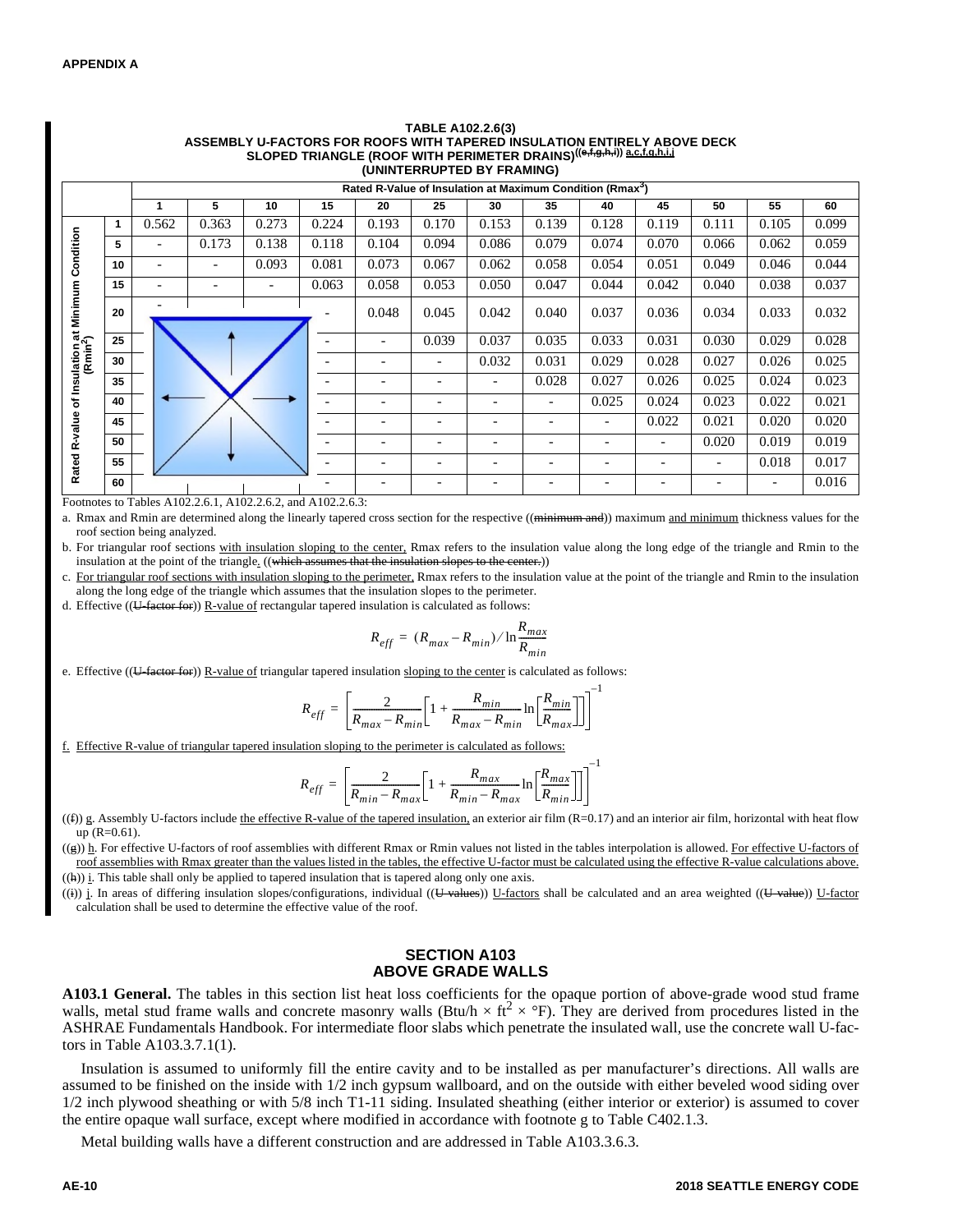**A103.2 Framing description.** For wood stud frame walls, three framing types are considered and defined as follows:

**A103.2.1 Standard.** Studs framed on 16 inch centers with double top plate and single bottom plate. Corners use three studs and each opening is framed using two studs. Headers consist of double 2x or single 4x material with an air space left between the header and the exterior sheathing. Interior partition wall/exterior wall intersections use two studs in the exterior wall.

| <b>Standard framing weighting factors:</b> |      |  |  |  |  |  |
|--------------------------------------------|------|--|--|--|--|--|
| Studs and plates                           | 0.19 |  |  |  |  |  |
| Insulated cavity                           | 0.77 |  |  |  |  |  |
| Headers                                    | 0.04 |  |  |  |  |  |

**A103.2.2 Intermediate.** Studs framed on 16 inch centers with double top plate and single bottom plate. Corners use two studs or other means of fully insulating corners, and each opening is framed by two studs. Headers consist of double 2x material with R-10 insulation. Interior partition wall/exterior wall intersections are fully insulated in the exterior wall.

| Intermediate framing weighting factors: |      |  |  |  |  |
|-----------------------------------------|------|--|--|--|--|
| Studs and plates                        | 0.18 |  |  |  |  |
| Insulated cavity                        | 0.78 |  |  |  |  |
| Headers                                 | 0.04 |  |  |  |  |

**A103.2.3 Advanced.** Studs framed on 24 inch centers with double top plate and single bottom plate. Corners use two studs or other means of fully insulating corners, and one stud is used to support each header. Headers consist of double 2x material with R-10 insulation. Interior partition wall/exterior wall intersections are fully insulated in the exterior wall.

| <b>Advanced framing weighting factors:</b> |      |  |  |  |  |  |
|--------------------------------------------|------|--|--|--|--|--|
| Studs and plates                           | 0.13 |  |  |  |  |  |
| Insulated cavity                           | 0.83 |  |  |  |  |  |
| Headers                                    | 0.04 |  |  |  |  |  |

**A103.3 Component description.** Default coefficients for the following types of walls are listed: Single-stud walls, strap walls, double-stud walls, log walls, stress-skin panels, metal stud walls, and metal building walls.

**A103.3.1 Single-stud wall.** Tables A103.3.1(1) through A103.3.1(8): Assumes either 2 x 4 or 2 x 6 studs framed on 16 or 24 inch centers. Headers are solid for 2 x 4 walls and double 2x for 2 x 6 walls, with either dead-air or rigid-board insulation in the remaining space.

|                            |                   |            | <b>Siding Material/Framing Type</b> |            |            |
|----------------------------|-------------------|------------|-------------------------------------|------------|------------|
|                            | R-value of        |            | <b>Lapped Wood</b>                  |            | $T1 - 11$  |
| <b>NOTE:</b>               | <b>Foam Board</b> | <b>STD</b> | <b>ADV</b>                          | <b>STD</b> | <b>ADV</b> |
| Nominal Batt R-value:      | $\Omega$          | 0.088      | 0.084                               | 0.094      | 0.090      |
| R-11 at 3.5 inch thickness |                   | 0.080      | 0.077                               | 0.085      | 0.082      |
|                            | $\overline{c}$    | 0.074      | 0.071                               | 0.078      | 0.075      |
| Installed Batt R-value:    | 3                 | 0.069      | 0.066                               | 0.072      | 0.070      |
| R-11 in 3.5 inch cavity    | 4                 | 0.064      | 0.062                               | 0.067      | 0.065      |
|                            | 5                 | 0.060      | 0.058                               | 0.063      | 0.061      |
|                            | 6                 | 0.056      | 0.055                               | 0.059      | 0.057      |
|                            | 7                 | 0.053      | 0.052                               | 0.055      | 0.054      |
|                            | 8                 | 0.051      | 0.049                               | 0.052      | 0.051      |
|                            | 9                 | 0.048      | 0.047                               | 0.050      | 0.049      |
|                            | 10                | 0.046      | 0.045                               | 0.047      | 0.046      |
|                            | 11                | 0.044      | 0.043                               | 0.045      | 0.044      |
|                            | 12                | 0.042      | 0.041                               | 0.043      | 0.042      |

#### **TABLE A103.3.1(1) 2 x 4 Single Wood Stud: R-11 Batt**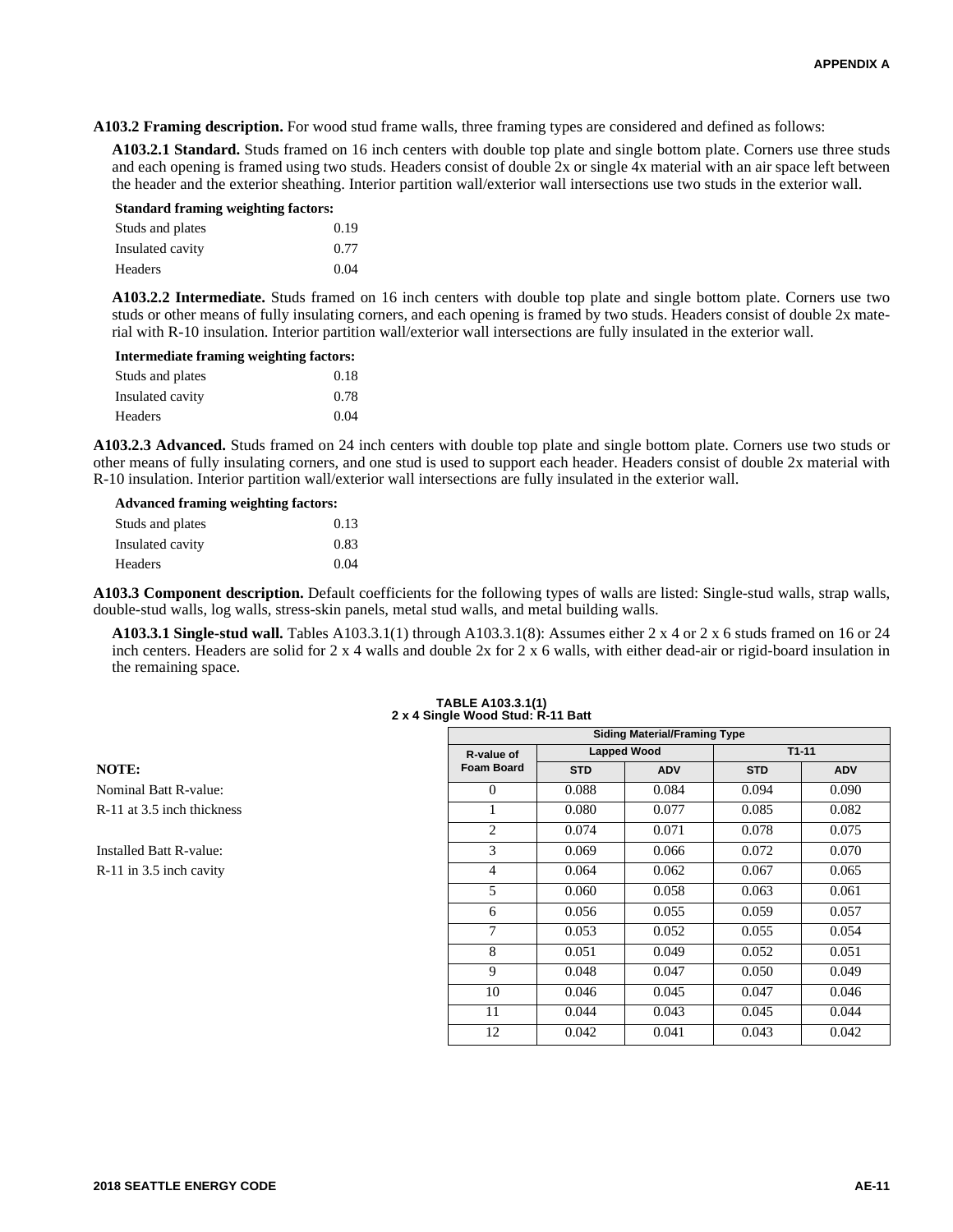## **TABLE A103.3.1(2) 2 x 4 Single Wood Stud: R-13 Batt**

|                                |                   |            | <b>Siding Material/Framing Type</b> |            |            |
|--------------------------------|-------------------|------------|-------------------------------------|------------|------------|
|                                | R-value of        |            | <b>Lapped Wood</b>                  |            | $T1 - 11$  |
| <b>NOTE:</b>                   | <b>Foam Board</b> | <b>STD</b> | <b>ADV</b>                          | <b>STD</b> | <b>ADV</b> |
| <b>Nominal Batt R-value:</b>   | $\Omega$          | 0.082      | 0.078                               | 0.088      | 0.083      |
| R-13 at 3.63 inch thickness    |                   | 0.075      | 0.072                               | 0.080      | 0.076      |
|                                | $\overline{c}$    | 0.069      | 0.066                               | 0.073      | 0.070      |
| <b>Installed Batt R-value:</b> | 3                 | 0.065      | 0.062                               | 0.068      | 0.065      |
| R-12.7 in 3.5 inch cavity      | 4                 | 0.060      | 0.058                               | 0.063      | 0.061      |
|                                | 5                 | 0.057      | 0.055                               | 0.059      | 0.057      |
|                                | 6                 | 0.053      | 0.052                               | 0.056      | 0.054      |
|                                | 7                 | 0.051      | 0.049                               | 0.052      | 0.051      |
|                                | 8                 | 0.048      | 0.047                               | 0.050      | 0.048      |
|                                | 9                 | 0.046      | 0.045                               | 0.047      | 0.046      |
|                                | 10                | 0.044      | 0.043                               | 0.045      | 0.044      |
|                                | 11                | 0.042      | 0.041                               | 0.043      | 0.042      |
|                                | 12                | 0.040      | 0.039                               | 0.041      | 0.040      |

#### **TABLE A103.3.1(3) 2 x 4 Single Wood Stud: R-15 Batt**

|                                |                   |            | <b>Siding Material/Framing Type</b> |            |            |
|--------------------------------|-------------------|------------|-------------------------------------|------------|------------|
|                                | R-value of        |            | <b>Lapped Wood</b>                  | $T1-11$    |            |
| <b>NOTE:</b>                   | <b>Foam Board</b> | <b>STD</b> | <b>ADV</b>                          | <b>STD</b> | <b>ADV</b> |
| Nominal Batt R-value:          | $\Omega$          | 0.076      | 0.071                               | 0.081      | 0.075      |
| R-15 at 3.5 inch thickness     |                   | 0.069      | 0.065                               | 0.073      | 0.069      |
|                                | 2                 | 0.064      | 0.061                               | 0.068      | 0.069      |
| <b>Installed Batt R-value:</b> | 3                 | 0.060      | 0.057                               | 0.063      | 0.059      |
| R-15 in 3.5 inch cavity        | 4                 | 0.056      | 0.053                               | 0.059      | 0.056      |
|                                | 5                 | 0.053      | 0.051                               | 0.055      | 0.052      |
|                                | 6                 | 0.050      | 0.048                               | 0.052      | 0.050      |
|                                | 7                 | 0.047      | 0.046                               | 0.049      | 0.047      |
|                                | 8                 | 0.045      | 0.044                               | 0.047      | 0.045      |
|                                | 9                 | 0.043      | 0.042                               | 0.044      | 0.043      |
|                                | 10                | 0.041      | 0.040                               | 0.042      | 0.041      |
|                                | 11                | 0.039      | 0.038                               | 0.041      | 0.039      |
|                                | 12                | 0.038      | 0.037                               | 0.039      | 0.038      |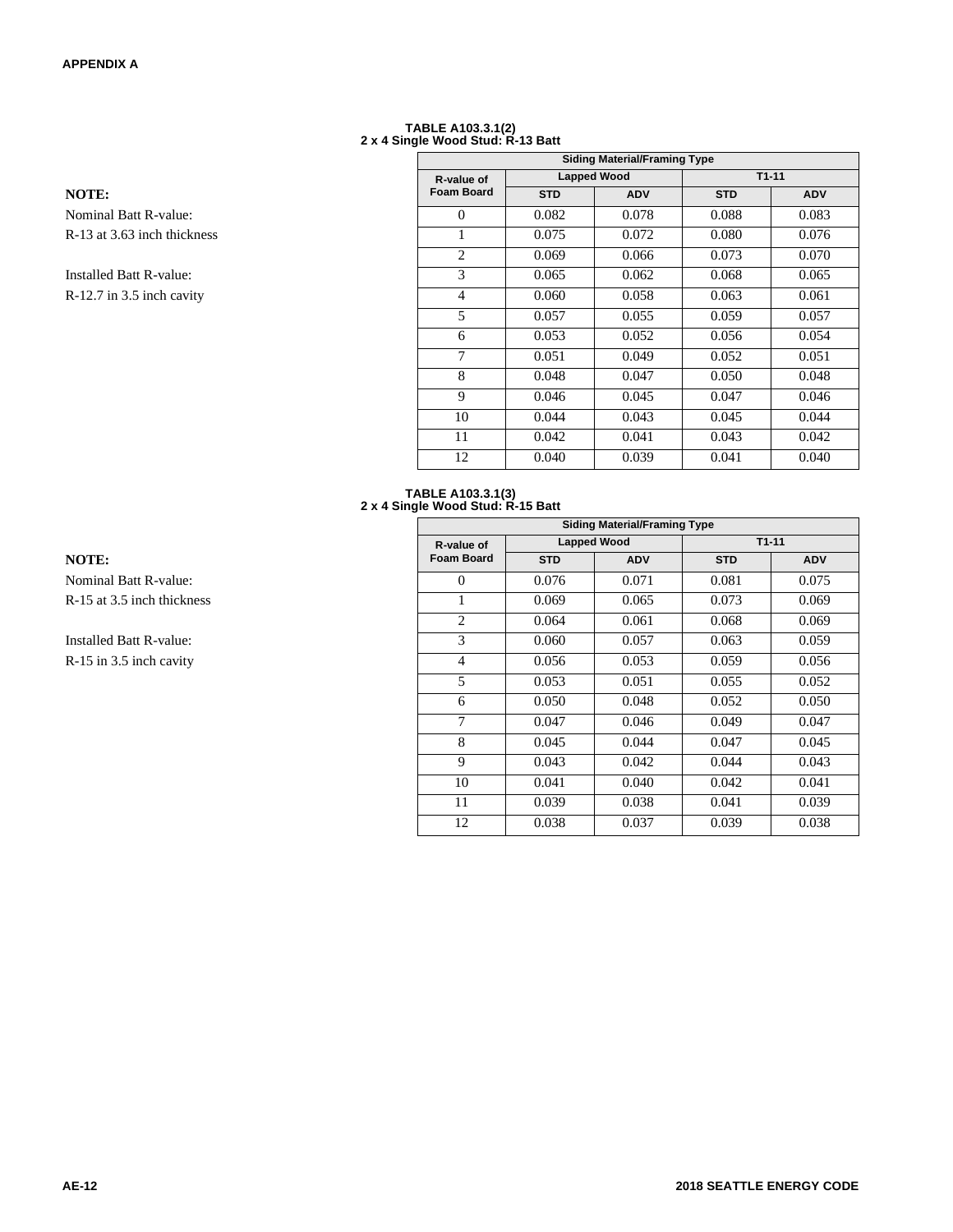### **TABLE A103.3.1(4) 2 x 6 Single Wood Stud: R-19 Batt Siding Material/Framing Type**

|--|

|                              |                   | <b>Siding Material/Framing Type</b> |                    |            |            |            |            |  |  |  |  |
|------------------------------|-------------------|-------------------------------------|--------------------|------------|------------|------------|------------|--|--|--|--|
|                              | R-value of        |                                     | <b>Lapped Wood</b> |            |            | $T1 - 11$  |            |  |  |  |  |
| NOTE:                        | <b>Foam Board</b> | <b>STD</b>                          | <b>INT</b>         | <b>ADV</b> | <b>STD</b> | <b>INT</b> | <b>ADV</b> |  |  |  |  |
| <b>Nominal Batt R-value:</b> | $\Omega$          | 0.062                               | 0.058              | 0.055      | 0.065      | 0.061      | 0.058      |  |  |  |  |
| R-19 at 6 inch thickness     |                   | 0.058                               | 0.055              | 0.052      | 0.060      | 0.057      | 0.055      |  |  |  |  |
|                              | 2                 | 0.054                               | 0.052              | 0.050      | 0.056      | 0.054      | 0.051      |  |  |  |  |
| Installed Batt R-value:      | 3                 | 0.051                               | 0.049              | 0.047      | 0.053      | 0.051      | 0.049      |  |  |  |  |
| R-18 in 5.5 inch cavity      | $\overline{4}$    | 0.048                               | 0.046              | 0.045      | 0.050      | 0.048      | 0.046      |  |  |  |  |
|                              | 5                 | 0.046                               | 0.044              | 0.043      | 0.048      | 0.046      | 0.044      |  |  |  |  |
|                              | 6                 | 0.044                               | 0.042              | 0.041      | 0.045      | 0.044      | 0.042      |  |  |  |  |
|                              | 7                 | 0.042                               | 0.040              | 0.039      | 0.043      | 0.042      | 0.040      |  |  |  |  |
|                              | 8                 | 0.040                               | 0.039              | 0.038      | 0.041      | 0.040      | 0.039      |  |  |  |  |
|                              | 9                 | 0.038                               | 0.037              | 0.035      | 0.039      | 0.038      | 0.037      |  |  |  |  |
|                              | 10                | 0.037                               | 0.036              | 0.035      | 0.038      | 0.037      | 0.036      |  |  |  |  |
|                              | 11                | 0.036                               | 0.035              | 0.034      | 0.036      | 0.035      | 0.035      |  |  |  |  |
|                              | 12                | 0.034                               | 0.033              | 0.033      | 0.035      | 0.034      | 0.033      |  |  |  |  |

#### **TABLE A103.3.1(5) 2 x 6 Single Wood Stud: R-21 Batt**

|                                | <b>Siding Material/Framing Type</b> |            |                    |            |            |            |            |  |  |
|--------------------------------|-------------------------------------|------------|--------------------|------------|------------|------------|------------|--|--|
|                                | R-value of                          |            | <b>Lapped Wood</b> |            | $T1-11$    |            |            |  |  |
| <b>NOTE:</b>                   | <b>Foam Board</b>                   | <b>STD</b> | <b>INT</b>         | <b>ADV</b> | <b>STD</b> | <b>INT</b> | <b>ADV</b> |  |  |
| Nominal Batt R-value:          | $\Omega$                            | 0.057      | 0.054              | 0.051      | 0.060      | 0.056      | 0.053      |  |  |
| R-21 at 5.5 inch thickness     |                                     | 0.054      | 0.051              | 0.048      | 0.056      | 0.053      | 0.050      |  |  |
|                                | 2                                   | 0.050      | 0.048              | 0.045      | 0.052      | 0.050      | 0.047      |  |  |
| <b>Installed Batt R-value:</b> | 3                                   | 0.048      | 0.045              | 0.043      | 0.049      | 0.047      | 0.045      |  |  |
| R-21 in 5.5 inch cavity        | 4                                   | 0.045      | 0.043              | 0.041      | 0.047      | 0.045      | 0.043      |  |  |
|                                | 5                                   | 0.043      | 0.041              | 0.040      | 0.044      | 0.042      | 0.041      |  |  |
|                                | 6                                   | 0.041      | 0.039              | 0.038      | 0.042      | 0.041      | 0.039      |  |  |
|                                | 7                                   | 0.039      | 0.038              | 0.036      | 0.040      | 0.039      | 0.037      |  |  |
|                                | 8                                   | 0.038      | 0.036              | 0.035      | 0.039      | 0.037      | 0.036      |  |  |
|                                | 9                                   | 0.036      | 0.035              | 0.034      | 0.037      | 0.036      | 0.035      |  |  |
|                                | 10                                  | 0.035      | 0.034              | 0.033      | 0.036      | 0.035      | 0.033      |  |  |
|                                | 11                                  | 0.033      | 0.033              | 0.032      | 0.034      | 0.033      | 0.032      |  |  |
|                                | 12                                  | 0.032      | 0.031              | 0.031      | 0.033      | 0.032      | 0.031      |  |  |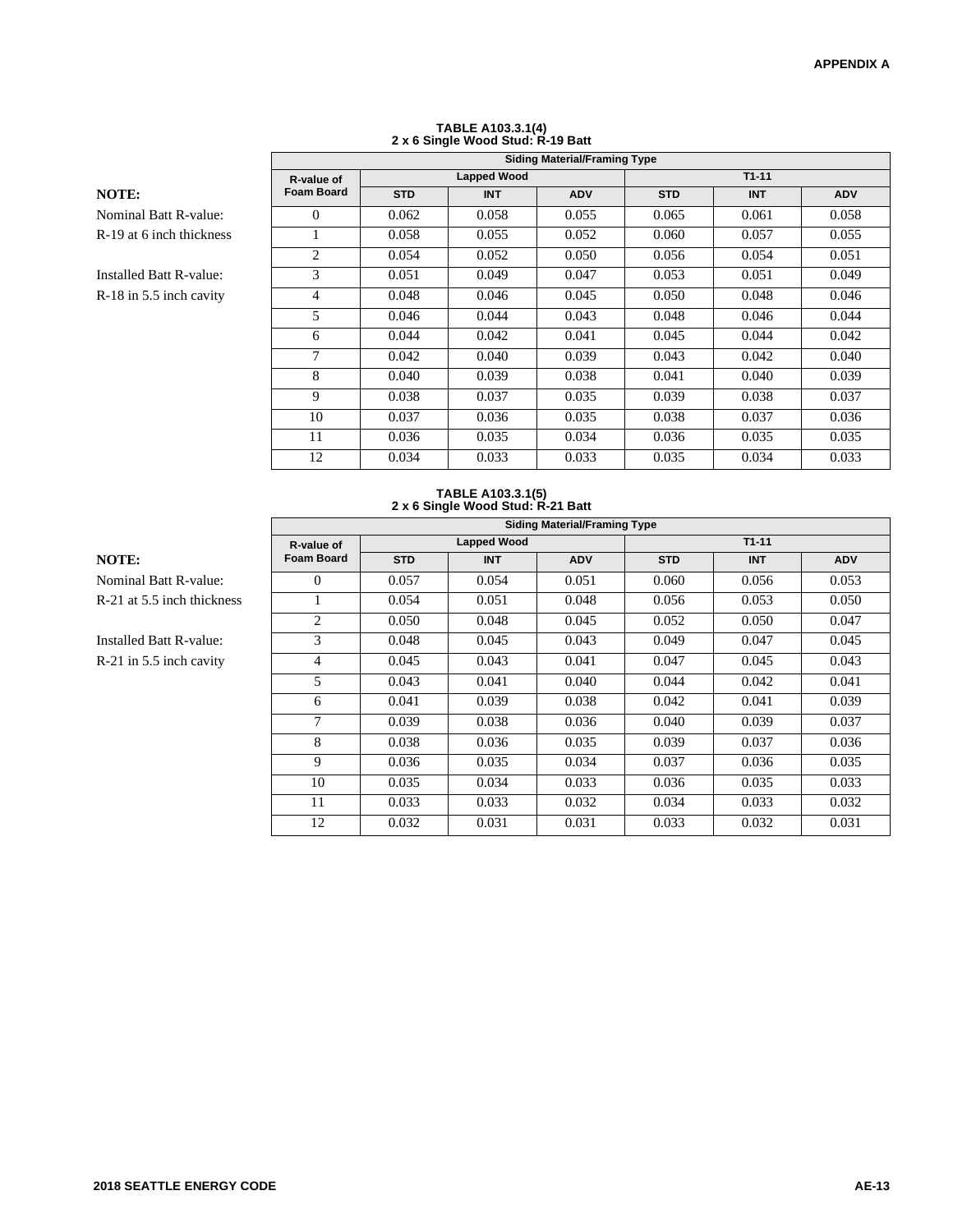|                              |                   | 2 A V Olligio 1100a Olaa: K-22 Dall |                    |            |            |            |            |  |  |  |  |
|------------------------------|-------------------|-------------------------------------|--------------------|------------|------------|------------|------------|--|--|--|--|
|                              |                   | <b>Siding Material/Framing Type</b> |                    |            |            |            |            |  |  |  |  |
|                              | R-value of        |                                     | <b>Lapped Wood</b> |            |            | $T1-11$    |            |  |  |  |  |
| NOTE:                        | <b>Foam Board</b> | <b>STD</b>                          | <b>INT</b>         | <b>ADV</b> | <b>STD</b> | <b>INT</b> | <b>ADV</b> |  |  |  |  |
| <b>Nominal Batt R-value:</b> | $\Omega$          | 0.059                               | 0.055              | 0.052      | 0.062      | 0.058      | 0.054      |  |  |  |  |
| R-22 at 6.75 inch thickness  |                   | 0.055                               | 0.052              | 0.049      | 0.057      | 0.054      | 0.051      |  |  |  |  |
|                              | 2                 | 0.052                               | 0.049              | 0.047      | 0.054      | 0.051      | 0.048      |  |  |  |  |
| Installed Batt R-value:      | 3                 | 0.049                               | 0.046              | 0.044      | 0.050      | 0.048      | 0.046      |  |  |  |  |
| $R-20$ in 5.5 inch cavity    | 4                 | 0.046                               | 0.044              | 0.042      | 0.048      | 0.046      | 0.044      |  |  |  |  |
|                              | 5                 | 0.044                               | 0.042              | 0.041      | 0.045      | 0.043      | 0.042      |  |  |  |  |
|                              | 6                 | 0.042                               | 0.040              | 0.039      | 0.043      | 0.042      | 0.040      |  |  |  |  |
|                              | 7                 | 0.040                               | 0.039              | 0.037      | 0.041      | 0.040      | 0.038      |  |  |  |  |
|                              | 8                 | 0.038                               | 0.037              | 0.036      | 0.039      | 0.038      | 0.037      |  |  |  |  |
|                              | 9                 | 0.037                               | 0.036              | 0.035      | 0.038      | 0.037      | 0.035      |  |  |  |  |
|                              | 10                | 0.035                               | 0.034              | 0.033      | 0.036      | 0.035      | 0.034      |  |  |  |  |
|                              | 11                | 0.034                               | 0.033              | 0.032      | 0.035      | 0.034      | 0.033      |  |  |  |  |
|                              | 12                | 0.033                               | 0.032              | 0.031      | 0.034      | 0.033      | 0.032      |  |  |  |  |

# **TABLE A103.3.1(6) 2 x 6 Single Wood Stud: R-22 Batt**

#### **TABLE A103.3.1(7) 2 x 6 Single Wood Stud: Two R-11 Batts**

|                              | <b>Siding Material/Framing Type</b> |                    |            |            |            |            |            |  |
|------------------------------|-------------------------------------|--------------------|------------|------------|------------|------------|------------|--|
|                              | R-value of                          | <b>Lapped Wood</b> |            |            | $T1-11$    |            |            |  |
| <b>NOTE:</b>                 | <b>Foam Board</b>                   | <b>STD</b>         | <b>INT</b> | <b>ADV</b> | <b>STD</b> | <b>INT</b> | <b>ADV</b> |  |
| <b>Nominal Batt R-value:</b> | $\Omega$                            | 0.060              | 0.057      | 0.054      | 0.063      | 0.059      | 0.056      |  |
| R-22 at 7 inch thickness     |                                     | 0.056              | 0.053      | 0.051      | 0.059      | 0.056      | 0.053      |  |
|                              | $\overline{c}$                      | 0.053              | 0.050      | 0.048      | 0.055      | 0.052      | 0.050      |  |
| Installed Batt R-value:      | 3                                   | 0.050              | 0.048      | 0.046      | 0.052      | 0.049      | 0.047      |  |
| R-18.9 in 5.5 inch cavity    | 4                                   | 0.047              | 0.045      | 0.044      | 0.049      | 0.047      | 0.045      |  |
|                              | 5                                   | 0.045              | 0.043      | 0.042      | 0.046      | 0.045      | 0.043      |  |
|                              | 6                                   | 0.043              | 0.041      | 0.040      | 0.044      | 0.043      | 0.041      |  |
|                              | 7                                   | 0.041              | 0.040      | 0.038      | 0.042      | 0.041      | 0.039      |  |
|                              | 8                                   | 0.039              | 0.038      | 0.037      | 0.040      | 0.039      | 0.038      |  |
|                              | 9                                   | 0.038              | 0.037      | 0.036      | 0.039      | 0.038      | 0.036      |  |
|                              | 10                                  | 0.036              | 0.035      | 0.034      | 0.037      | 0.036      | 0.035      |  |
|                              | 11                                  | 0.035              | 0.034      | 0.033      | 0.036      | 0.035      | 0.034      |  |
|                              | 12                                  | 0.034              | 0.033      | 0.032      | 0.034      | 0.034      | 0.033      |  |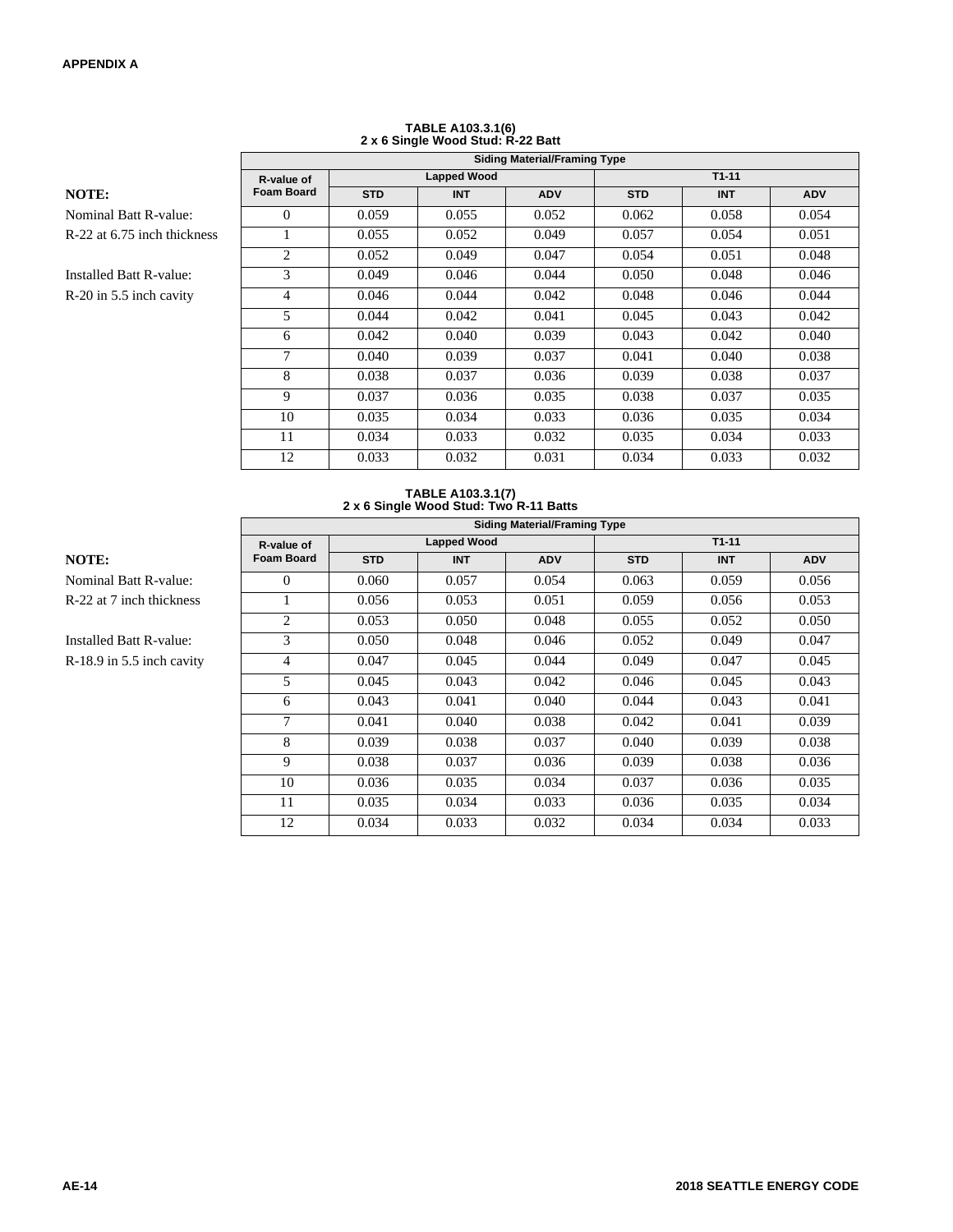|                            |                                 | <b>Siding Material/Framing Type</b><br>$T1 - 11$<br><b>Lapped Wood</b><br><b>STD</b><br><b>STD</b><br><b>INT</b><br><b>ADV</b><br><b>INT</b><br><b>ADV</b><br>0.045<br>0.049<br>0.051<br>0.047<br>0.053 |       |       |       |       |       |  |  |  |
|----------------------------|---------------------------------|---------------------------------------------------------------------------------------------------------------------------------------------------------------------------------------------------------|-------|-------|-------|-------|-------|--|--|--|
|                            | R-value of<br><b>Foam Board</b> |                                                                                                                                                                                                         |       |       |       |       |       |  |  |  |
| NOTE:                      |                                 |                                                                                                                                                                                                         |       |       |       |       |       |  |  |  |
| Nominal Batt R-value:      | $\Omega$                        |                                                                                                                                                                                                         |       |       |       |       | 0.046 |  |  |  |
| R-25 at 8 inch thickness   |                                 | 0.048                                                                                                                                                                                                   | 0.045 | 0.043 | 0.049 | 0.046 | 0.044 |  |  |  |
|                            | 2                               | 0.045                                                                                                                                                                                                   | 0.043 | 0.041 | 0.047 | 0.044 | 0.042 |  |  |  |
| Installed Batt R-value:    | 3                               | 0.043                                                                                                                                                                                                   | 0.041 | 0.039 | 0.044 | 0.042 | 0.040 |  |  |  |
| R-23.6 in 7.25 inch cavity | 4                               | 0.041                                                                                                                                                                                                   | 0.039 | 0.037 | 0.042 | 0.040 | 0.038 |  |  |  |
|                            | 5                               | 0.039                                                                                                                                                                                                   | 0.037 | 0.036 | 0.040 | 0.038 | 0.037 |  |  |  |
|                            | 6                               | 0.037                                                                                                                                                                                                   | 0.036 | 0.035 | 0.038 | 0.037 | 0.036 |  |  |  |
|                            | 7                               | 0.036                                                                                                                                                                                                   | 0.035 | 0.033 | 0.037 | 0.035 | 0.034 |  |  |  |
|                            | 8                               | 0.035                                                                                                                                                                                                   | 0.033 | 0.032 | 0.035 | 0.034 | 0.033 |  |  |  |
|                            | 9                               | 0.033                                                                                                                                                                                                   | 0.032 | 0.031 | 0.034 | 0.033 | 0.032 |  |  |  |
|                            | 10                              | 0.032                                                                                                                                                                                                   | 0.031 | 0.030 | 0.033 | 0.032 | 0.031 |  |  |  |
|                            | 11                              | 0.031                                                                                                                                                                                                   | 0.030 | 0.029 | 0.032 | 0.031 | 0.030 |  |  |  |
|                            | 12                              | 0.030                                                                                                                                                                                                   | 0.029 | 0.028 | 0.031 | 0.030 | 0.029 |  |  |  |

# **TABLE A103.3.1(8) 2 x 8 Single Stud: R-25 Batt**

> **A103.3.2 Strap wall.** Table A103.3.2: Assumes 2 x 6 studs framed on 16 or 24 inch centers. 2 x 3 or 2 x 4 strapping is run horizontally along the interior surface of the wall to provide additional space for insulation.

> **A103.3.3 Double stud wall.** Tables A103.3.3(1) and A103.3.3(2): Assumes an exterior structural wall and a separate interior, nonstructural wall. Insulation is placed in both wall cavities and in the space between the two walls. Stud spacing is assumed to be on 24 inch centers for both walls.

> **A103.3.4 Log wall.** U-factors for log walls shall be determined using ICC 400 Table 305.3.1.1, U-Factor of Log Wall (UW) by Log Thickness (WL) and Specific Gravity.

**A103.3.5 Stress-skin panel.** See Table A103.3.5.

#### **TABLE A103.3.2 2 X 6: STRAP WALL**

|                     | <b>Siding Material/Frame Type</b> |                    |            |            |  |  |  |  |
|---------------------|-----------------------------------|--------------------|------------|------------|--|--|--|--|
|                     |                                   | <b>Lapped Wood</b> | $T1-11$    |            |  |  |  |  |
|                     | <b>STD</b>                        | <b>ADV</b>         | <b>STD</b> | <b>ADV</b> |  |  |  |  |
| $R-19 + R-11$ Batts | 0.036                             | 0.035              | 0.038      | 0.036      |  |  |  |  |
| $R-19 + R-8$ Batts  | 0.041                             | 0.039              | 0.042      | 0.040      |  |  |  |  |

**TABLE A103.3.3(1) 2 X 6 + 2 X 4: DOUBLE WOOD STUD**

|                 | <b>Batt Configuration</b> |                 | <b>Siding Material/Frame Type</b> |                    |            |            |  |  |  |
|-----------------|---------------------------|-----------------|-----------------------------------|--------------------|------------|------------|--|--|--|
|                 |                           |                 |                                   | <b>Lapped Wood</b> | T1 11      |            |  |  |  |
| <b>Exterior</b> | <b>Middle</b>             | <b>Interior</b> | <b>STD</b>                        | <b>ADV</b>         | <b>STD</b> | <b>ADV</b> |  |  |  |
| $R-19$          |                           | $R-11$          | 0.040                             | 0.037              | 0.041      | 0.038      |  |  |  |
| $R-19$          |                           | $R-19$          | 0.034                             | 0.031              | 0.035      | 0.032      |  |  |  |
| $R-19$          | $R-8$                     | $R-11$          | 0.029                             | 0.028              | 0.031      | 0.029      |  |  |  |
| $R-19$          | $R-11$                    | $R-11$          | 0.027                             | 0.026              | 0.028      | 0.027      |  |  |  |
| $R-19$          | $R-11$                    | $R-19$          | 0.024                             | 0.023              | 0.025      | 0.023      |  |  |  |
| $R-19$          | $R-19$                    | $R-19$          | 0.021                             | 0.020              | 0.021      | 0.020      |  |  |  |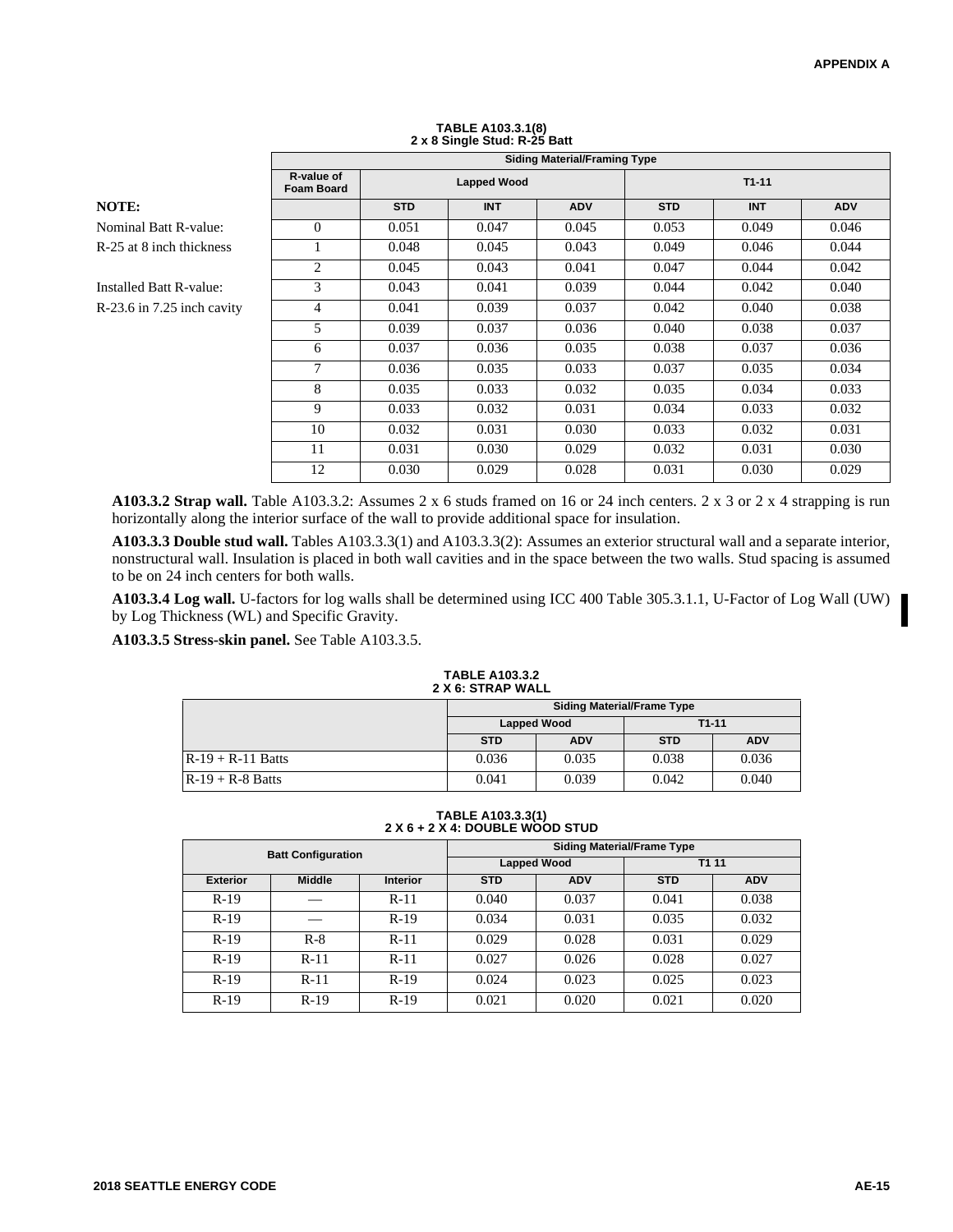|                 | <b>Batt Configuration</b> |                 | <b>Siding Material/Frame Type</b> |                    |            |            |  |  |  |
|-----------------|---------------------------|-----------------|-----------------------------------|--------------------|------------|------------|--|--|--|
|                 |                           |                 |                                   | <b>Lapped Wood</b> | T1 11      |            |  |  |  |
| <b>Exterior</b> | <b>Middle</b>             | <b>Interior</b> | <b>STD</b>                        | <b>ADV</b>         | <b>STD</b> | <b>ADV</b> |  |  |  |
| $R-11$          |                           | $R-11$          | 0.050                             | 0.046              | 0.052      | 0.048      |  |  |  |
| $R-19$          |                           | $R-11$          | 0.039                             | 0.037              | 0.043      | 0.039      |  |  |  |
| $R-11$          | $R-8$                     | $R-11$          | 0.037                             | 0.035              | 0.036      | 0.036      |  |  |  |
| $R-11$          | $R-11$                    | $R-11$          | 0.032                             | 0.031              | 0.033      | 0.032      |  |  |  |
| $R-13$          | $R-13$                    | $R-13$          | 0.029                             | 0.028              | 0.029      | 0.028      |  |  |  |
| $R-11$          | $R-19$                    | $R-11$          | 0.026                             | 0.026              | 0.027      | 0.026      |  |  |  |

## **TABLE A103.3.3(2) 2 X 4 + 2 X 4: DOUBLE WOOD STUD**

#### **TABLE A103.3.5 STRESS SKIN PANEL**

|                                          | <b>Panel Thickness, Inches</b> | U-factor |
|------------------------------------------|--------------------------------|----------|
| <b>NOTE:</b>                             | 31/2                           | 0.071    |
| R-value of                               | 51/2                           | 0.048    |
| expanded polystyrene:<br>R-3.85 per inch | 71/4                           | 0.037    |
| Framing: 6%                              | 91/4                           | 0.030    |
| Spline: 8%                               | 11 1/4                         | 0.025    |

No thermal bridging between interior and exterior splines

**A103.3.6 Metal stud walls.** The nominal R-values in Tables A103.3.6.1 through A103.3.6.3 may be used for purposes of calculating metal stud wall section U-factors in lieu of the ASHRAE zone calculation method as provided in Chapter 27 of the ASHRAE Fundamentals Handbook.

**A103.3.6.1 Metal stud wall, overall assembly U-factors.** Tables A103.3.6.1(1) and A103.6.1(2): Assumes metal studs spaced on 16 or 24 inch centers with insulation installed to fill wall cavities. Continuous rigid board insulation is applied without creating uninsulated voids in the wall assembly.

**A103.3.6.2 Metal stud wall, effective R-values for metal framing and cavity only.** Table A103.3.6.2: These values may be used for the metal-framing/cavity layers in walls with metal studs spaced on 16- or 24-inch centers with insulation installed to fill wall cavities in lieu of using the zone method provided in Chapter 25 of the ASHRAE Fundamentals Handbook.

**A103.3.6.3 Metal building wall.** Table A103.3.6.3: A wall whose structure consists of metal spanning panels supported by steel structural members (does not include spandrel glass or metal panels in curtain wall systems). The first nominal Rvalue is for insulation compressed between metal wall panels and the steel structure. For double-layer installations, the second rated R-value of insulation is for insulation installed from the inside, covering the girts. For continuous insulation (e.g., insulation boards) it is assumed that the insulation boards are installed on the inside of the girts and uninterrupted by the framing members. Insulation exposed to the conditioned space or semi-heated space shall have a facing, and all insulation seams shall be continuously sealed to provide a continuous air barrier.

#### **A103.3.7 Concrete and masonry walls.**

**A103.3.7.1 Concrete masonry walls.** The nominal R-values in Tables A103.3.7.1(1) and A103.3.7.1(2) may be used for purposes of calculating concrete masonry wall section U-factors in lieu of the ASHRAE isothermal planes calculation method as provided in Chapter 27 of the ASHRAE Fundamentals Handbook

**A103.3.7.2 Peripheral edges of intermediate concrete floors.** See Table A103.3.7.2.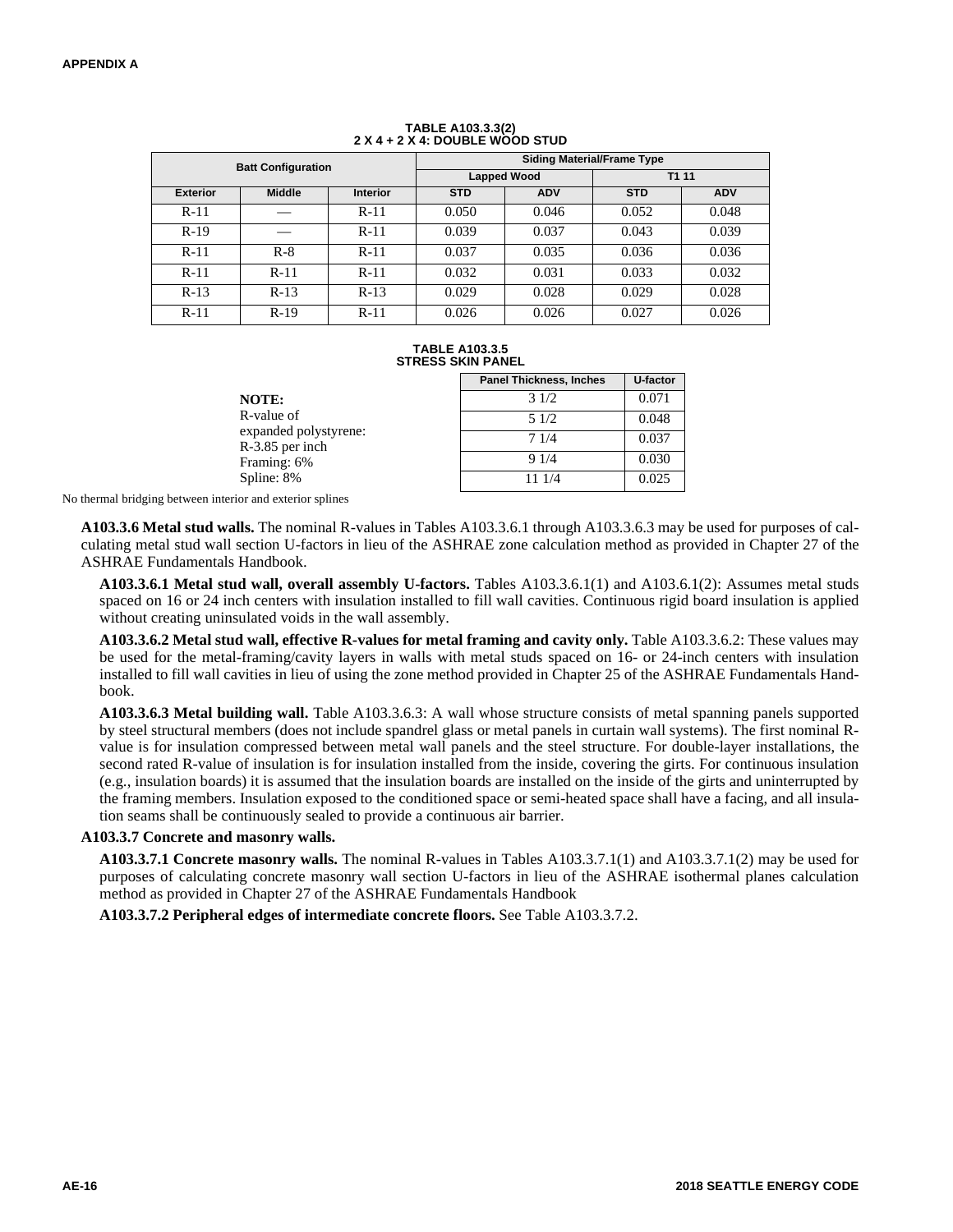| Metal    | <b>R-Value of Continuous</b> | <b>Cavity Insulation</b> |        |        |        |        |        |  |  |
|----------|------------------------------|--------------------------|--------|--------|--------|--------|--------|--|--|
| Framing  | <b>Foam Board Insulation</b> | $R-0$                    | $R-11$ | $R-13$ | $R-15$ | $R-19$ | $R-21$ |  |  |
| 16" o.c. | $R-0$ (none)                 | 0.352                    | 0.132  | 0.124  | 0.118  | 0.109  | 0.106  |  |  |
|          | $R-1$                        | 0.260                    | 0.117  | 0.111  | 0.106  | 0.099  | 0.096  |  |  |
|          | $R-2$                        | 0.207                    | 0.105  | 0.100  | 0.096  | 0.090  | 0.087  |  |  |
|          | $R-3$                        | 0.171                    | 0.095  | 0.091  | 0.087  | 0.082  | 0.080  |  |  |
|          | $R-4$                        | 0.146                    | 0.087  | 0.083  | 0.080  | 0.076  | 0.074  |  |  |
|          | $R-5$                        | 0.128                    | 0.080  | 0.077  | 0.074  | 0.071  | 0.069  |  |  |
|          | $R-6$                        | 0.113                    | 0.074  | 0.071  | 0.069  | 0.066  | 0.065  |  |  |
|          | $R-7$                        | 0.102                    | 0.069  | 0.066  | 0.065  | 0.062  | 0.061  |  |  |
|          | $R-8$                        | 0.092                    | 0.064  | 0.062  | 0.061  | 0.058  | 0.057  |  |  |
|          | $R-9$                        | 0.084                    | 0.060  | 0.059  | 0.057  | 0.055  | 0.054  |  |  |
|          | $R-10$                       | 0.078                    | 0.057  | 0.055  | 0.054  | 0.052  | 0.051  |  |  |
|          | $R-11$                       | 0.072                    | 0.054  | 0.052  | 0.051  | 0.050  | 0.049  |  |  |
|          | $R-12$                       | 0.067                    | 0.051  | 0.050  | 0.049  | 0.047  | 0.047  |  |  |
|          | $R-13$                       | 0.063                    | 0.049  | 0.048  | 0.047  | 0.045  | 0.045  |  |  |
|          | $R-14$                       | 0.059                    | 0.046  | 0.045  | 0.045  | 0.043  | 0.043  |  |  |
|          | $R-15$                       | 0.056                    | 0.044  | 0.043  | 0.043  | 0.041  | 0.041  |  |  |
|          | $R-20$                       | 0.044                    | 0.036  | 0.036  | 0.035  | 0.034  | 0.034  |  |  |
| 24" o.c  | $R-0$ (none)                 | 0.338                    | 0.116  | 0.108  | 0.102  | 0.094  | 0.090  |  |  |
|          | $R-1$                        | 0.253                    | 0.104  | 0.098  | 0.092  | 0.086  | 0.083  |  |  |
|          | $R-2$                        | 0.202                    | 0.094  | 0.089  | 0.084  | 0.079  | 0.077  |  |  |
|          | $R-3$                        | 0.168                    | 0.086  | 0.082  | 0.078  | 0.073  | 0.071  |  |  |
|          | $R-4$                        | 0.144                    | 0.079  | 0.075  | 0.072  | 0.068  | 0.066  |  |  |
|          | $R-5$                        | 0.126                    | 0.073  | 0.070  | 0.067  | 0.064  | 0.062  |  |  |
|          | $R-6$                        | 0.112                    | 0.068  | 0.066  | 0.063  | 0.060  | 0.059  |  |  |
|          | $R-7$                        | 0.100                    | 0.064  | 0.062  | 0.059  | 0.057  | 0.055  |  |  |
|          | $R-8$                        | 0.091                    | 0.060  | 0.058  | 0.056  | 0.054  | 0.052  |  |  |
|          | $R-9$                        | 0.084                    | 0.057  | 0.055  | 0.053  | 0.051  | 0.050  |  |  |
|          | $R-10$                       | 0.077                    | 0.054  | 0.052  | 0.050  | 0.048  | 0.048  |  |  |
|          | $R-11$                       | 0.072                    | 0.051  | 0.049  | 0.048  | 0.046  | 0.045  |  |  |
|          | $R-12$                       | 0.067                    | 0.048  | 0.047  | 0.046  | 0.044  | 0.043  |  |  |
|          | $R-13$                       | 0.063                    | 0.046  | 0.045  | 0.044  | 0.042  | 0.042  |  |  |
|          | $R-14$                       | 0.059                    | 0.044  | 0.043  | 0.042  | 0.041  | 0.040  |  |  |
|          | $R-15$                       | 0.056                    | 0.042  | 0.041  | 0.040  | 0.039  | 0.038  |  |  |
|          | $R-20$                       | 0.044                    | 0.035  | 0.034  | 0.034  | 0.033  | 0.032  |  |  |
|          |                              |                          |        |        |        |        |        |  |  |

| TABLE A103.3.6.1(1)                                                        |
|----------------------------------------------------------------------------|
| OVERALL ASSEMBLY U-FACTORS FOR METAL STUD WALLS WITH CONTINUOUS INSULATION |

Continuous foam board insulation: Continuous insulation assumes no thermal bridging of insulation by framing or z-furring through applied foam board. Zone calculation method as provided in the ASHRAE Fundamentals Handbook must be used for thermally bridged foam board insulation. Values for attachment of insulation with z-furring are given in Table A103.3.6.1(2).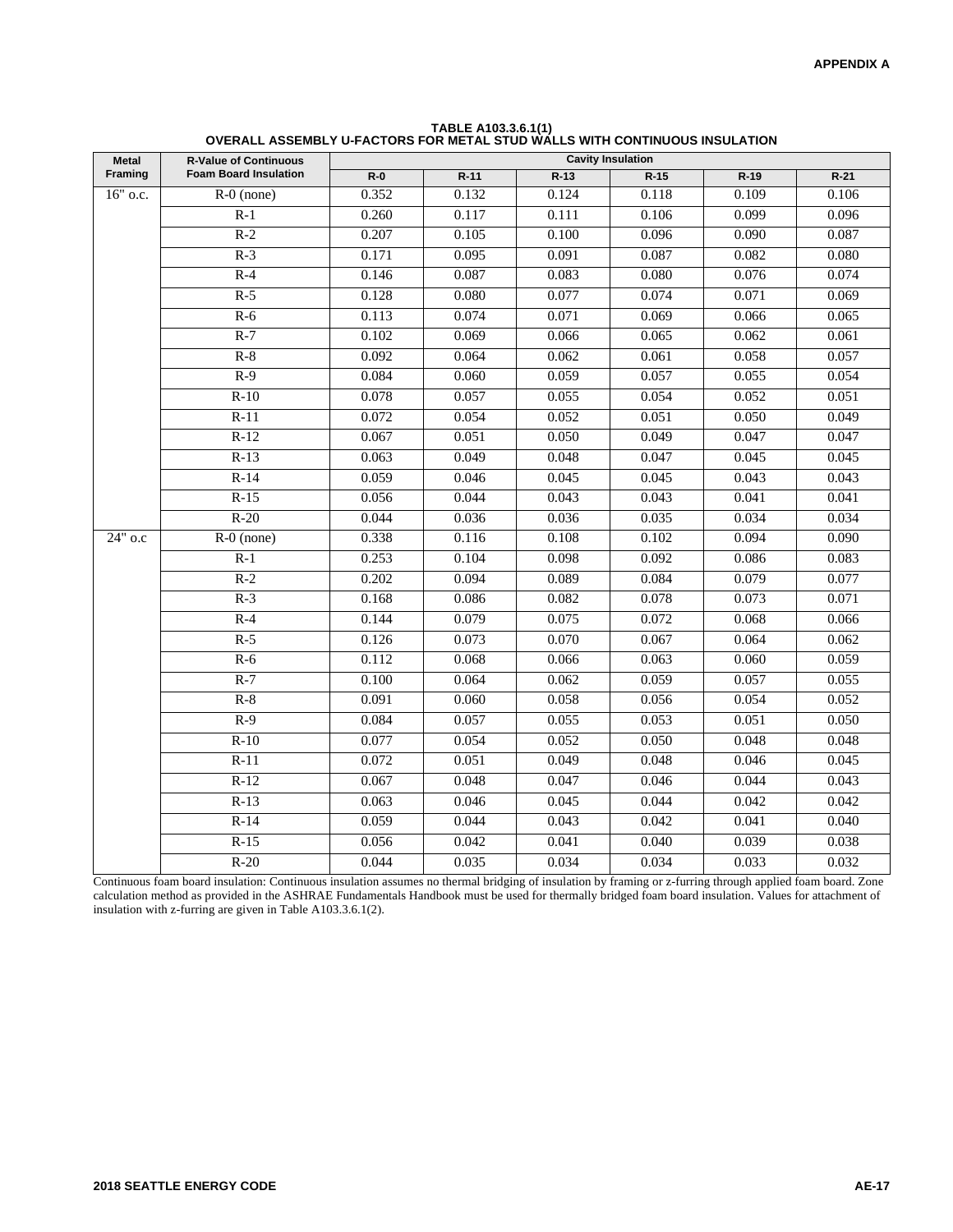| <b>TABLE A105.3.6.1(2)</b>                                                             |
|----------------------------------------------------------------------------------------|
| OVERALL ASSEMBLY U-FACTORS FOR METAL STUD WALLS WITH INSULATION SUPPORTED BY Z-FURRING |

| <b>Metal</b>           | R-value of                   | Z-furring<br><b>Attachment</b> | <b>Cavity Insulation</b> |        |        |        |        |        |  |  |
|------------------------|------------------------------|--------------------------------|--------------------------|--------|--------|--------|--------|--------|--|--|
| Framing                | <b>Foam Board Insulation</b> |                                | $R-0$                    | $R-11$ | $R-13$ | $R-15$ | $R-19$ | $R-21$ |  |  |
| 16" o.c.               | $R-0$ (none)                 | Horizontal                     | 0.352                    | 0.132  | 0.124  | 0.118  | 0.109  | 0.106  |  |  |
|                        | $R-5$                        | Horizontal                     | 0.155                    | 0.089  | 0.086  | 0.083  | 0.078  | 0.077  |  |  |
|                        | $R-7.5$                      | Horizontal                     | 0.128                    | 0.080  | 0.077  | 0.074  | 0.071  | 0.069  |  |  |
|                        | $R-10$                       | Horizontal                     | 0.110                    | 0.072  | 0.070  | 0.068  | 0.065  | 0.064  |  |  |
|                        | $R-12.5$                     | Horizontal                     | 0.099                    | 0.068  | 0.065  | 0.064  | 0.061  | 0.060  |  |  |
|                        | $R-15$                       | Horizontal                     | 0.091                    | 0.064  | 0.062  | 0.060  | 0.058  | 0.057  |  |  |
|                        | $R-17.5$                     | Horizontal                     | 0.084                    | 0.060  | 0.058  | 0.057  | 0.055  | 0.054  |  |  |
|                        | $R-20$                       | Horizontal                     | 0.078                    | 0.057  | 0.056  | 0.054  | 0.052  | 0.052  |  |  |
|                        | $R-22.5$                     | Horizontal                     | 0.074                    | 0.055  | 0.054  | 0.052  | 0.051  | 0.050  |  |  |
|                        | $R-25$                       | Horizontal                     | 0.071                    | 0.053  | 0.052  | 0.051  | 0.049  | 0.048  |  |  |
|                        | $R-0$ (none)                 | Vertical                       | 0.352                    | 0.132  | 0.124  | 0.118  | 0.109  | 0.106  |  |  |
|                        | $R-5$                        | Vertical                       | 0.165                    | 0.093  | 0.089  | 0.086  | 0.081  | 0.079  |  |  |
|                        | $R-7.5$                      | Vertical                       | 0.142                    | 0.085  | 0.081  | 0.079  | 0.075  | 0.073  |  |  |
|                        | $R-10$                       | Vertical                       | 0.126                    | 0.079  | 0.076  | 0.074  | 0.070  | 0.069  |  |  |
|                        | $R-12.5$                     | Vertical                       | 0.115                    | 0.074  | 0.072  | 0.070  | 0.066  | 0.065  |  |  |
|                        | $R-15$                       | Vertical                       | 0.107                    | 0.071  | 0.069  | 0.067  | 0.064  | 0.063  |  |  |
|                        | $R-17.5$                     | Vertical                       | 0.100                    | 0.068  | 0.065  | 0.064  | 0.061  | 0.060  |  |  |
|                        | $R-20$                       | Vertical                       | 0.094                    | 0.065  | 0.063  | 0.061  | 0.059  | 0.058  |  |  |
|                        | $R-22.5$                     | Vertical                       | 0.090                    | 0.063  | 0.061  | 0.060  | 0.057  | 0.056  |  |  |
|                        | $R-25$                       | Vertical                       | 0.086                    | 0.061  | 0.059  | 0.058  | 0.056  | 0.055  |  |  |
| $\overline{24}$ " o.c. | $\overline{R-0}$ (none)      | Horizontal                     | 0.338                    | 0.116  | 0.108  | 0.102  | 0.094  | 0.09   |  |  |
|                        | $R-5$                        | Horizontal                     | 0.152                    | 0.082  | 0.078  | 0.074  | 0.070  | 0.068  |  |  |
|                        | $R-7.5$                      | Horizontal                     | 0.126                    | 0.074  | 0.070  | 0.068  | 0.064  | 0.062  |  |  |
|                        | $R-10$                       | Horizontal                     | 0.109                    | 0.067  | 0.065  | 0.062  | 0.059  | 0.058  |  |  |
|                        | $R-12.5$                     | Horizontal                     | 0.098                    | 0.063  | 0.061  | 0.059  | 0.056  | 0.055  |  |  |
|                        | $R-15$                       | Horizontal                     | 0.090                    | 0.060  | 0.058  | 0.056  | 0.053  | 0.052  |  |  |
|                        | $R-17.5$                     | Horizontal                     | 0.083                    | 0.057  | 0.055  | 0.053  | 0.051  | 0.050  |  |  |
|                        | $R-20$                       | Horizontal                     | 0.078                    | 0.054  | 0.052  | 0.051  | 0.049  | 0.048  |  |  |
|                        | $R-22.5$                     | Horizontal                     | 0.074                    | 0.052  | 0.050  | 0.049  | 0.047  | 0.046  |  |  |
|                        | $R-25$                       | Horizontal                     | 0.070                    | 0.050  | 0.049  | 0.047  | 0.046  | 0.045  |  |  |
|                        | $R-0$ (none)                 | Vertical                       | 0.338                    | 0.116  | 0.108  | 0.102  | 0.094  | 0.09   |  |  |
|                        | $R-5$                        | Vertical                       | 0.162                    | 0.084  | 0.080  | 0.077  | 0.072  | 0.070  |  |  |
|                        | $R-7.5$                      | Vertical                       | 0.140                    | 0.078  | 0.074  | 0.071  | 0.067  | 0.065  |  |  |
|                        | $R-10$                       | Vertical                       | 0.124                    | 0.073  | 0.070  | 0.067  | 0.063  | 0.062  |  |  |
|                        | $R-12.5$                     | Vertical                       | 0.113                    | 0.069  | 0.066  | 0.064  | 0.061  | 0.059  |  |  |
|                        | $R-15$                       | Vertical                       | 0.106                    | 0.066  | 0.063  | 0.061  | 0.058  | 0.057  |  |  |
|                        | $R-17.5$                     | Vertical                       | 0.098                    | 0.063  | 0.061  | 0.059  | 0.056  | 0.055  |  |  |
|                        | $R-20$                       | Vertical                       | 0.093                    | 0.061  | 0.059  | 0.057  | 0.054  | 0.053  |  |  |
|                        | $R-22.5$                     | Vertical                       | 0.089                    | 0.059  | 0.057  | 0.055  | 0.053  | 0.051  |  |  |
|                        | $R-25$                       | Vertical                       | 0.085                    | 0.057  | 0.055  | 0.054  | 0.051  | 0.050  |  |  |

Values may in Table A105.3.6.1(2) may not interpolated between. The value of the foam board insulation must meet exceed the value listed in the table in order to use the value shown.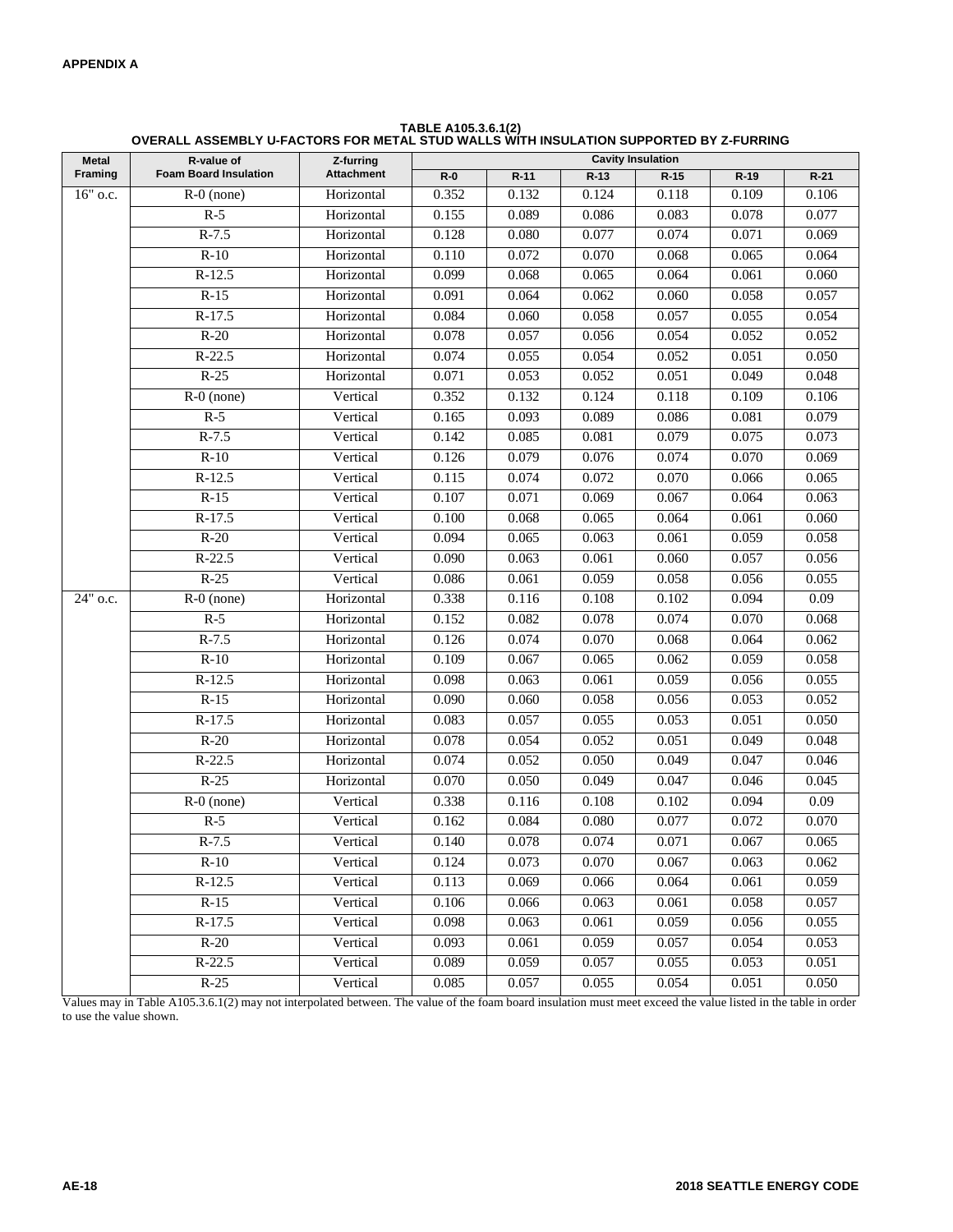|                        | Cavity         |                               |                | <b>Insulation</b>        |          |  |  |
|------------------------|----------------|-------------------------------|----------------|--------------------------|----------|--|--|
|                        | Nominal Depth, | <b>Actual Depth,</b>          | <b>Nominal</b> | <b>Effective R-Value</b> |          |  |  |
|                        | <b>Inches</b>  | <b>Inches</b><br>R-Value      |                | 16" O.C.                 | 24" O.C. |  |  |
| <b>Air Cavity</b>      | Any            | Any                           | $R-0.91$ (air) | 0.79                     | 0.91     |  |  |
|                        | $\overline{4}$ | $3 - 1/2$                     | $R-11$         | 5.5                      | 6.6      |  |  |
|                        | $\overline{4}$ | $3 - 1/2$                     | $R-13$         | 6.0                      | 7.2      |  |  |
| $\overline{4}$<br>Wall |                | $3 - 1/2$                     | $R-15$         | 6.4                      | 7.8      |  |  |
|                        | 6              | $5 - 1/2$                     | $R-19$         | 7.1                      | 8.6      |  |  |
|                        | 6              | $5 - 1/2$                     | $R-21$         | 7.4                      | 9.0      |  |  |
|                        | 8              | $7 - 1/4$                     | $R-25$         | 7.8                      | 9.6      |  |  |
|                        |                |                               | $R-11$         | 5.5                      | 6.1      |  |  |
| Roof                   |                | Insulation is<br>uncompressed | $R-19$         | 7.0                      | 9.1      |  |  |
|                        |                |                               | $R-30$         | 9.3                      | 11.4     |  |  |

**TABLE A103.3.6.2 EFFECTIVE R-VALUES FOR METAL FRAMING AND CAVITY ONLY**

**TABLE A103.3.6.3 DEFAULT METAL BUILDING WALL U-FACTORS**

| <b>Rated R-Value</b><br><b>Insulation</b><br>of Insulation<br>System |                                      | <b>Overall U-fFactor</b><br>for Entire Base | <b>Overall U-Factor for Assembly of Base Wall Plus Continuous Insulation</b><br>(Uninterrupted by Framing) |        |        |       |       |       |
|----------------------------------------------------------------------|--------------------------------------|---------------------------------------------|------------------------------------------------------------------------------------------------------------|--------|--------|-------|-------|-------|
|                                                                      |                                      | <b>Wall Assembly</b>                        | $R - 6.5$                                                                                                  | $R-13$ | $R-39$ |       |       |       |
|                                                                      | <b>Single Layer of Mineral Fiber</b> |                                             |                                                                                                            |        |        |       |       |       |
|                                                                      | None                                 | 1.180                                       | 0.136                                                                                                      | 0.072  | 0.049  | 0.037 | 0.030 | 0.025 |
|                                                                      | $R-10$                               | 0.186                                       | 0.084                                                                                                      | 0.054  | 0.040  | 0.032 | 0.026 | 0.023 |
|                                                                      | $R-11$                               | 0.185                                       | 0.084                                                                                                      | 0.054  | 0.040  | 0.032 | 0.026 | 0.023 |
|                                                                      | $R-13$                               | 0.162                                       | 0.079                                                                                                      | 0.052  | 0.039  | 0.031 | 0.026 | 0.022 |
|                                                                      | $R-16$                               | 0.155                                       | 0.077                                                                                                      | 0.051  | 0.039  | 0.031 | 0.026 | 0.022 |
|                                                                      | $R-19$                               | 0.147                                       | 0.075                                                                                                      | 0.050  | 0.038  | 0.030 | 0.025 | 0.022 |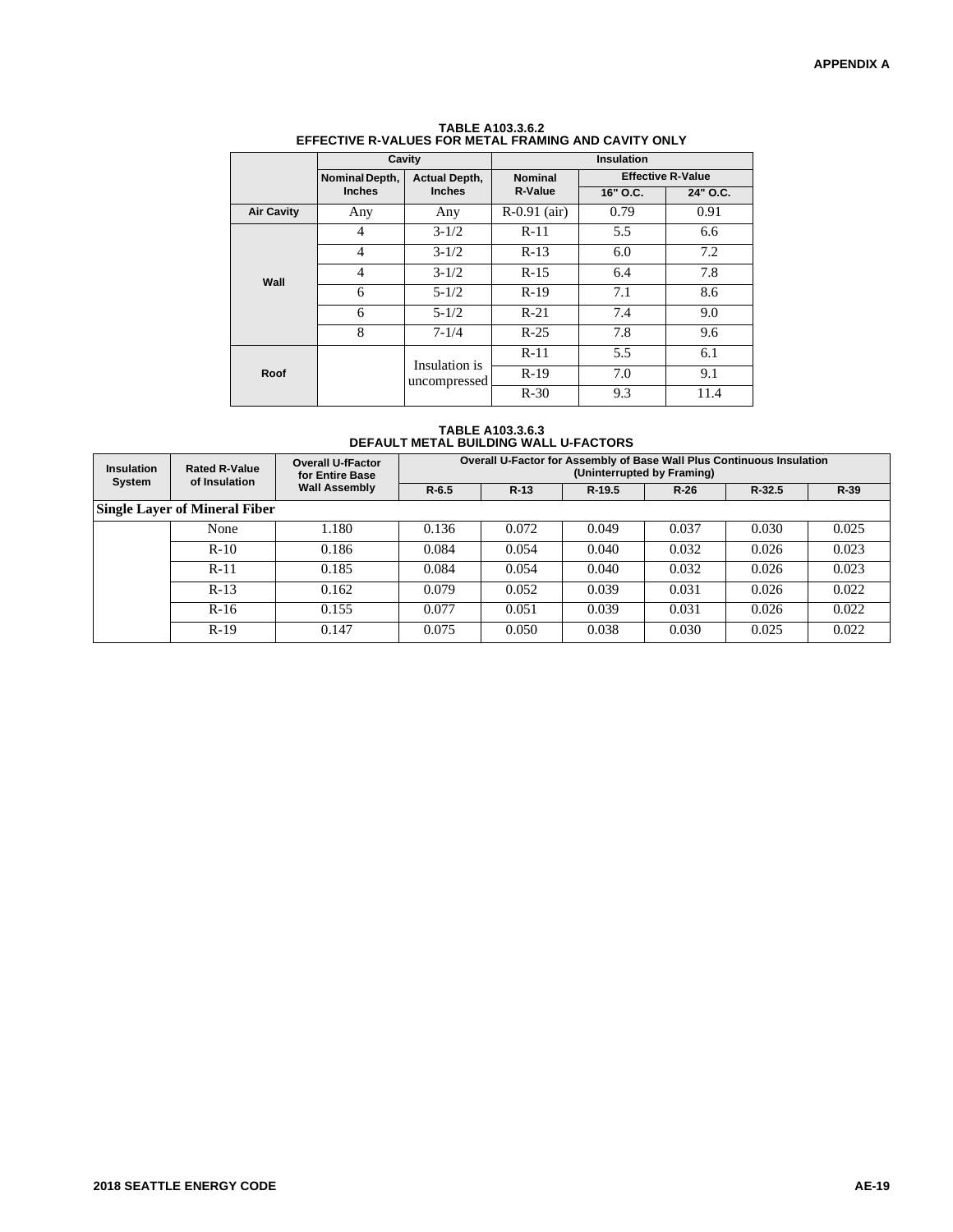#### **TABLE A103.3.7.1(1) DEFAULT U-FACTORS FOR CONCRETE AND MASONRY WALLS**

**8" Concrete Masonry**

|                                                               |                                           | <b>CORE TREATMENT</b> |                      |       |  |
|---------------------------------------------------------------|-------------------------------------------|-----------------------|----------------------|-------|--|
|                                                               | <b>Partial Grout with Ungrouted Cores</b> | Solid                 |                      |       |  |
|                                                               |                                           |                       | Loose-fill insulated | Grout |  |
| <b>WALL DESCRIPTION</b>                                       | Empty                                     | <b>Perlite</b>        | Vermiculite          |       |  |
| <b>Exposed Block, Both Sides</b>                              | 0.40                                      | 0.23                  | 0.24                 | 0.43  |  |
| R-5 Interior Insulation, Wood Furring                         | 0.14                                      | 0.11                  | 0.12                 | 0.15  |  |
| R-6 Interior Insulation, Wood Furring                         | 0.14                                      | 0.11                  | 0.11                 | 0.14  |  |
| R-10.5 Interior Insulation, Wood Furring                      | 0.11                                      | 0.09                  | 0.09                 | 0.11  |  |
| R-8 Interior Insulation, Metal Clips                          | 0.11                                      | 0.09                  | 0.09                 | 0.11  |  |
| R-6 Exterior Insulation                                       | 0.12                                      | 0.10                  | 0.10                 | 0.12  |  |
| <b>R-10</b> Exterior Insulation                               | 0.08                                      | 0.07                  | 0.07                 | 0.08  |  |
| R-9.5 Rigid Polystyrene Integral Insulation, Two Webbed Block | 0.11                                      | 0.09                  | 0.09                 | 0.12  |  |
| 12" Concrete Masonry                                          |                                           |                       |                      |       |  |

|                                                               |       | <b>CORE TREATMENT</b>                     |                      |                    |  |
|---------------------------------------------------------------|-------|-------------------------------------------|----------------------|--------------------|--|
|                                                               |       | <b>Partial Grout with Ungrouted Cores</b> |                      |                    |  |
|                                                               | Empty |                                           | Loose-fill insulated | <b>Solid Grout</b> |  |
| <b>WALL DESCRIPTION</b>                                       |       | <b>Perlite</b>                            | Vermiculite          |                    |  |
| <b>Exposed Block, Both Sides</b>                              | 0.35  | 0.17                                      | 0.18                 | 0.33               |  |
| R-5 Interior Insulation, Wood Furring                         | 0.14  | 0.10                                      | 0.10                 | 0.13               |  |
| R-6 Interior Insulation, Wood Furring                         | 0.13  | 0.09                                      | 0.10                 | 0.13               |  |
| R-10.5 Interior Insulation, Wood Furring                      | 0.11  | 0.08                                      | 0.08                 | 0.10               |  |
| R-8 Interior Insulation, Metal Clips                          | 0.10  | 0.08                                      | 0.08                 | 0.09               |  |
| R-6 Exterior Insulation                                       | 0.11  | 0.09                                      | 0.09                 | 0.11               |  |
| <b>R-10 Exterior Insulation</b>                               | 0.08  | 0.06                                      | 0.06                 | 0.08               |  |
| R-9.5 Rigid Polystyrene Integral Insulation, Two Webbed Block | 0.11  | 0.08                                      | 0.09                 | 0.12               |  |
| 8" Clay Brick                                                 |       |                                           |                      |                    |  |

|                                          | <b>CORE TREATMENT</b>                     |                |                      |                    |
|------------------------------------------|-------------------------------------------|----------------|----------------------|--------------------|
|                                          | <b>Partial Grout with Ungrouted Cores</b> |                |                      |                    |
|                                          | <b>Empty</b>                              |                | Loose-fill insulated | <b>Solid Grout</b> |
| <b>WALL DESCRIPTION</b>                  |                                           | <b>Perlite</b> | Vermiculite          |                    |
| <b>Exposed Block, Both Sides</b>         | 0.50                                      | 0.31           | 0.32                 | 0.56               |
| R-5 Interior Insulation, Wood Furring    | 0.15                                      | 0.13           | 0.13                 | 0.16               |
| R-6 Interior Insulation, Wood Furring    | 0.15                                      | 0.12           | 0.12                 | 0.15               |
| R-10.5 Interior Insulation, Wood Furring | 0.12                                      | 0.10           | 0.10                 | 0.12               |
| R-8 Interior Insulation, Metal Clips     | 0.11                                      | 0.10           | 0.10                 | 0.11               |
| R-6 Exterior Insulation                  | 0.12                                      | 0.11           | 0.11                 | 0.13               |
| <b>R-10</b> Exterior Insulation          | 0.08                                      | 0.08           | 0.08                 | 0.09               |

#### **6" Concrete Poured or Precast**

|                                          | <b>CORE TREATMENT</b>                                             |                |             |                    |
|------------------------------------------|-------------------------------------------------------------------|----------------|-------------|--------------------|
|                                          | <b>Partial Grout with Ungrouted Cores</b><br>Loose-fill insulated |                |             |                    |
|                                          | Empty                                                             |                |             | <b>Solid Grout</b> |
| <b>WALL DESCRIPTION</b>                  |                                                                   | <b>Perlite</b> | Vermiculite |                    |
| <b>Exposed Concrete, Both Sides</b>      | NA.                                                               | NA             | NA          | 0.61               |
| R-5 Interior Insulation, Wood Furring    | NA.                                                               | NA.            | NA          | 0.16               |
| R-6 Interior Insulation, Wood Furring    | NA.                                                               | <b>NA</b>      | <b>NA</b>   | 0.15               |
| R-10.5 Interior Insulation, Wood Furring | NA.                                                               | <b>NA</b>      | <b>NA</b>   | 0.12               |
| R-8 Interior Insulation, Metal Clips     | NA.                                                               | <b>NA</b>      | <b>NA</b>   | 0.12               |
| R-6 Exterior Insulation                  | NA.                                                               | <b>NA</b>      | <b>NA</b>   | 0.13               |
| R-10 Exterior Insulation                 | NA.                                                               | <b>NA</b>      | <b>NA</b>   | 0.09               |

1. Grouted cores at 40" x 48" on center vertically and horizontally in partial grouted walls.

2. Interior insulation values include 1/2" gypsum board on the inner surface.

3. Furring and stud spacing is 16" on center. Insulation is assumed to fill furring space and is not compressed.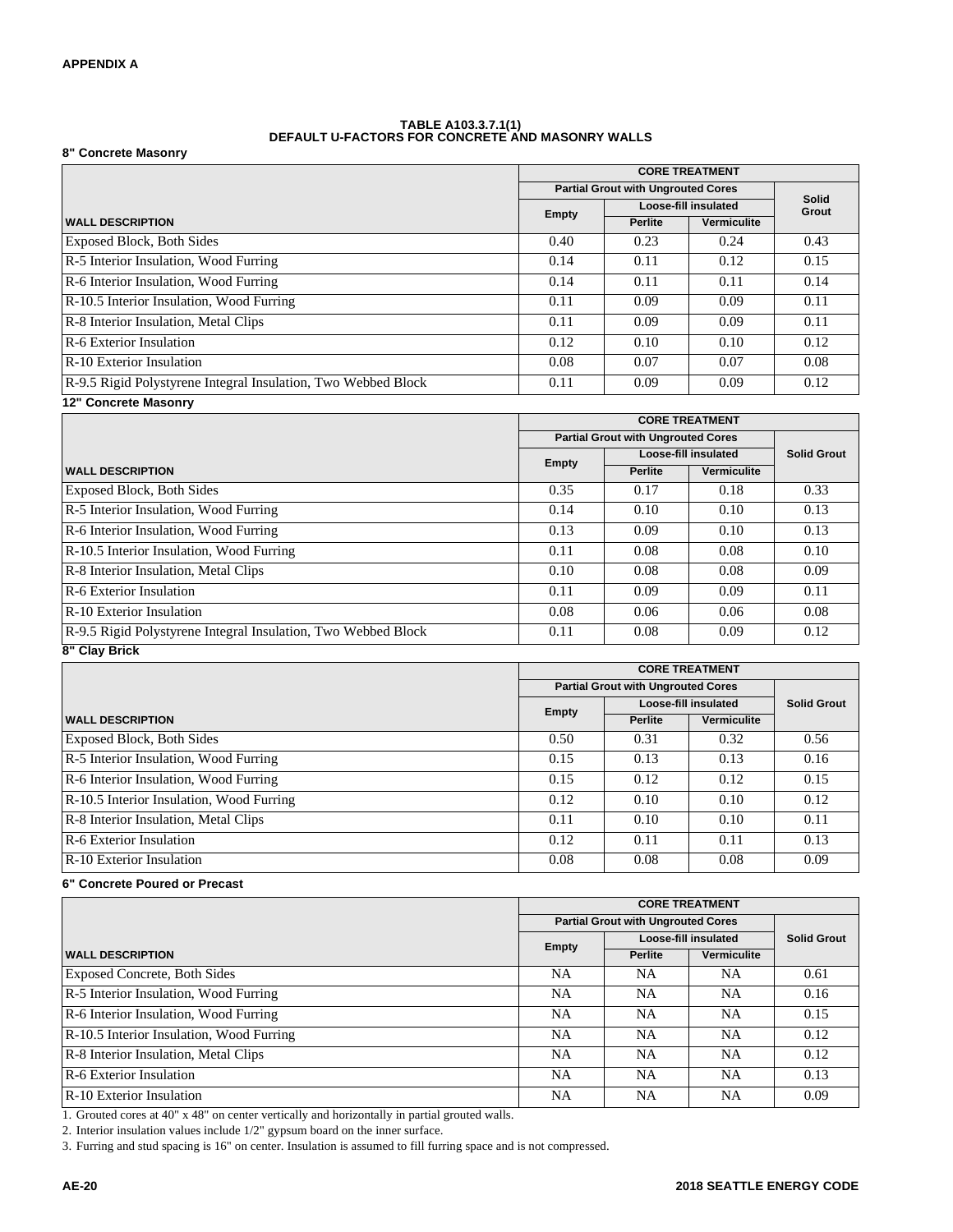- 4. Intermediate values may be interpolated using this table. Values not contained in this table may be computed using the procedures listed in the ASHRAE Fundamentals Handbook.
- 5. Concrete Masonry Unit (CMU) assembly U-values are based on local test data for Washington state CMU block material using the ASTM C-236-87 steady state thermal conductance test. Tests included an 8"x8"x16" CMU with all cells filled with vermiculite (1995) and 8"x8"x16" CMU with all cells filled with polymaster foam in place insulation (1996). Refer to ASHRAE Standard 90.1 for additional nationally recognized data on the thermal performance of CMU block walls.

| TABLE A103.3.7.1(2)                                     |
|---------------------------------------------------------|
| DEFAULT U-FACTORS FOR CONCRETE AND MASONRY WALLSa,b,c,d |

| <b>Framing Type</b><br>and Depth | <b>Rated R-Value of</b><br><b>Insulation Alone</b>          | Assembly U Factors for<br><b>Solid Concrete Walls</b> | <b>Assembly U-Factors for</b><br><b>Concrete Block Walls:</b><br><b>Solid Grouted</b> | <b>Assembly U-Factors for</b><br><b>Concrete Block Walls:</b><br><b>Partially Grouted</b><br>(cores uninsulated<br>except where specified) |
|----------------------------------|-------------------------------------------------------------|-------------------------------------------------------|---------------------------------------------------------------------------------------|--------------------------------------------------------------------------------------------------------------------------------------------|
| <b>Base Wall only</b>            |                                                             |                                                       |                                                                                       |                                                                                                                                            |
| No Framing                       | $R-0$                                                       | $U - 0.740$                                           | $U - 0.580$                                                                           | $U - 0.480$                                                                                                                                |
|                                  | <b>Ungrouted Cores Filled</b><br>with Loose-Fill Insulation | N.A.                                                  | N.A.                                                                                  | $U-0.350$                                                                                                                                  |
| <b>Continuous Wood Framing</b>   |                                                             |                                                       |                                                                                       |                                                                                                                                            |
| $0.75$ in.                       | $R-3.0$                                                     | $U - 0.247$                                           | $U-0.226$                                                                             | $U - 0.210$                                                                                                                                |
| $1.5$ in.                        | $R-6.0$                                                     | $U-0.160$                                             | $U-0.151$                                                                             | $U-0.143$                                                                                                                                  |
| 2.0 in.                          | $R-10.0$                                                    | $U-0.116$                                             | $U-0.111$                                                                             | $U-0.107$                                                                                                                                  |
| 3.5 in.                          | $R-11.0$                                                    | $U-0.094$                                             | $U-0.091$                                                                             | $U-0.088$                                                                                                                                  |
| 3.5 in.                          | $R-13.0$                                                    | $U - 0.085$                                           | $U-0.083$                                                                             | $U-0.080$                                                                                                                                  |
| 3.5 in.                          | $R-15.0$                                                    | $U-0.079$                                             | $U - 0.077$                                                                           | $U-0.075$                                                                                                                                  |
| 5.5 in.                          | $R-19.0$                                                    | $U - 0.060$                                           | $U - 0.059$                                                                           | $U - 0.058$                                                                                                                                |
| 5.5 in.                          | $R-21.0$                                                    | $U - 0.057$                                           | $U - 0.055$                                                                           | $U - 0.054$                                                                                                                                |
|                                  | Continuous Metal Framing at 24 in. on center horizontally   |                                                       |                                                                                       |                                                                                                                                            |
| $1.0$ in.                        | $R-0.0$                                                     | $U - 0.414$                                           | $U-0.359$                                                                             | $U - 0.318$                                                                                                                                |
| $1.0$ in.                        | $R-3.8$                                                     | $U-0.325$                                             | $U-0.290$                                                                             | $U-0.263$                                                                                                                                  |
| $1.0$ in.                        | $R-5.0$                                                     | $U - 0.314$                                           | $U-0.281$                                                                             | $U-0.255$                                                                                                                                  |
| $1.0$ in.                        | $R-6.5$                                                     | $U-0.305$                                             | $U - 0.274$                                                                           | $U-0.249$                                                                                                                                  |
| $1.5$ in.                        | $R-11.0$                                                    | $U - 0.267$                                           | $U - 0.243$                                                                           | $U-0.223$                                                                                                                                  |
| 2.0 in.                          | $R-7.6$                                                     | $U-0.230$                                             | $U - 0.212$                                                                           | $U-0.197$                                                                                                                                  |
| 2.0 in.                          | $R-10.0$                                                    | $U-0.219$                                             | $U-0.202$                                                                             | $U-0.188$                                                                                                                                  |
| 2.0 in.                          | $R-13.0$                                                    | $U-0.210$                                             | $U-0.195$                                                                             | U-0.182                                                                                                                                    |
| 3.0 in.                          | $R-11.4$                                                    | $U-0.178$                                             | $U-0.167$                                                                             | $U - 0.157$                                                                                                                                |
| 3.0 in.                          | $R-15.0$                                                    | $U-0.168$                                             | $U - 0.158$                                                                           | $U-0.149$                                                                                                                                  |
| 3.0 in.                          | $R-19.0$                                                    | $U-0.161$                                             | $U-0.152$                                                                             | $U-0.144$                                                                                                                                  |
| 3.5 in.                          | $R-11.0$                                                    | $U-0.168$                                             | $U-0.158$                                                                             | $U - 0.149$                                                                                                                                |
| 3.5 in.                          | $R-13.0$                                                    | $U-0.161$                                             | $U-0.152$                                                                             | $U-0.144$                                                                                                                                  |
| 3.5 in.                          | $R-15.0$                                                    | $U-0.155$                                             | $U-0.147$                                                                             | $U-0.140$                                                                                                                                  |
| 4.5 in.                          | $R-17.1$                                                    | $U-0.133$                                             | $U-0.126$                                                                             | $U-0.121$                                                                                                                                  |
| 4.5 in.                          | $R-22.5$                                                    | $U-0.124$                                             | $U-0.119$                                                                             | $U-0.114$                                                                                                                                  |
| 4.5 in.                          | $R-25.2$                                                    | $U-0.122$                                             | $U-0.116$                                                                             | $U-0.112$                                                                                                                                  |
| $5.0$ in.                        | $R-19.0$                                                    | $U - 0.122$                                           | $U-0.117$                                                                             | $U-0.112$                                                                                                                                  |
| 5.0 in.                          | $R-25.0$                                                    | $U-0.115$                                             | $U-0.110$                                                                             | $U-0.106$                                                                                                                                  |
| 5.0 in.                          | $R-28.0$                                                    | $U-0.112$                                             | $U-0.107$                                                                             | $U-0.103$                                                                                                                                  |
| 5.0 in.                          | $R-32.0$                                                    | $U-0.109$                                             | $U-0.105$                                                                             | $U-0.101$                                                                                                                                  |
| 5.5 in.                          | $R-19.0$                                                    | $U - 0.118$                                           | $U - 0.113$                                                                           | $U-0.109$                                                                                                                                  |
| 5.5 in.                          | $R-20.9$                                                    | $U - 0.114$                                           | $U-0.109$                                                                             | $U-0.105$                                                                                                                                  |
| 5.5 in.                          | $R-21.0$                                                    | $U - 0.113$                                           | $U-0.109$                                                                             | $U-0.105$                                                                                                                                  |
| 5.5 in.                          | $R-27.5$                                                    | $U-0.106$                                             | $U-0.102$                                                                             | U-0.099                                                                                                                                    |
| 5.5 in.                          | $R-30.8$                                                    | $U - 0.104$                                           | $U-0.100$                                                                             | $U - 0.096$                                                                                                                                |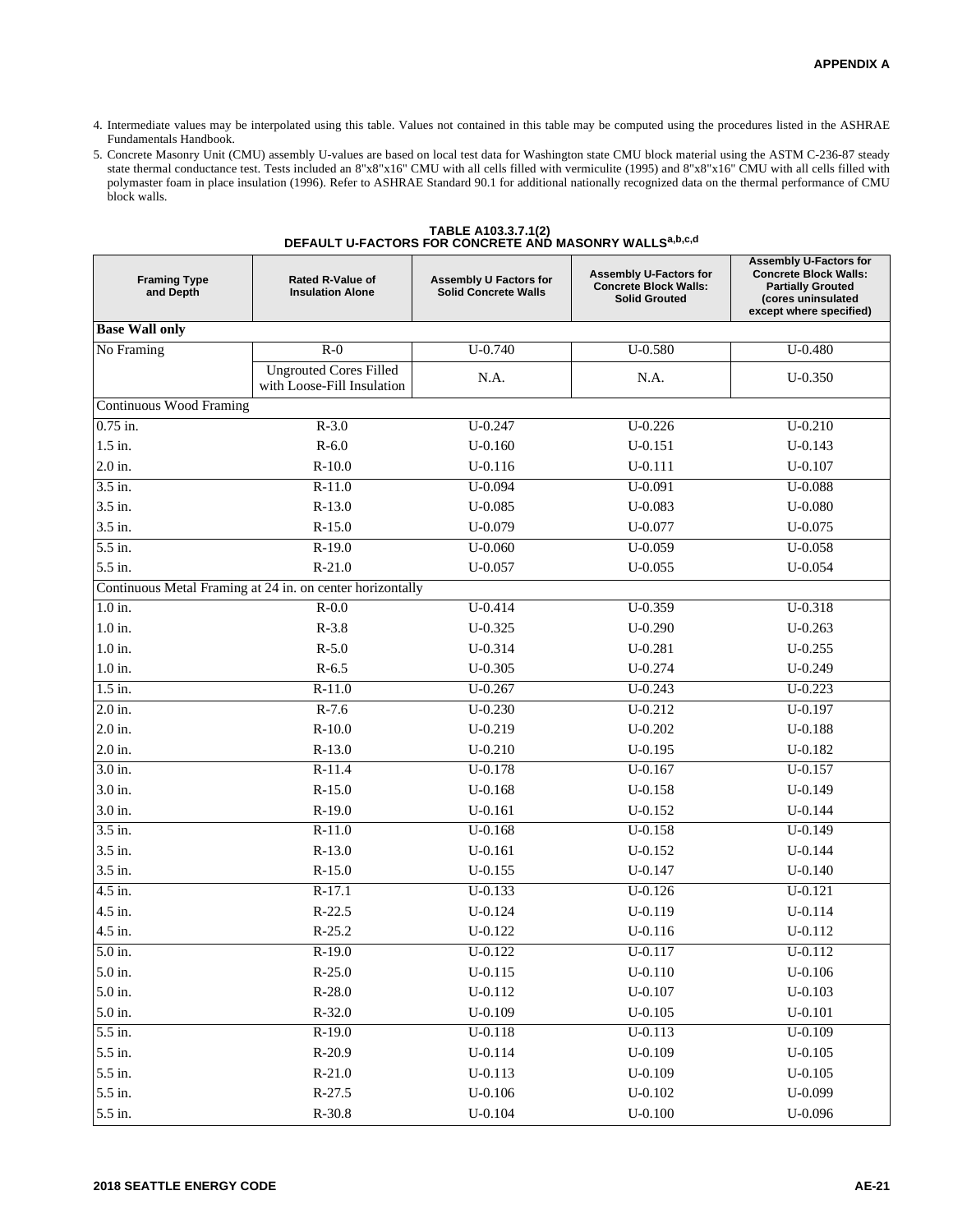## **TABLE A103.3.7.1(2)—continued DEFAULT U-FACTORS FOR CONCRETE AND MASONRY WALLSa,b,c,d**

| <b>Framing Type</b><br>and Depth                                                                        | <b>Rated R-Value of</b><br><b>Insulation Alone</b> | Assembly U Factors for<br><b>Solid Concrete Walls</b>                                                                                      | <b>Assembly U-Factors for</b><br><b>Concrete Block Walls:</b><br><b>Solid Grouted</b> | <b>Assembly U-Factors for</b><br><b>Concrete Block Walls:</b><br><b>Partially Grouted</b><br>(cores uninsulated<br>except where specified) |
|---------------------------------------------------------------------------------------------------------|----------------------------------------------------|--------------------------------------------------------------------------------------------------------------------------------------------|---------------------------------------------------------------------------------------|--------------------------------------------------------------------------------------------------------------------------------------------|
| 6.0 in.                                                                                                 | $R-22.8$                                           | $U-0.106$                                                                                                                                  | $U - 0.102$                                                                           | $U-0.098$                                                                                                                                  |
| 6.0 in.                                                                                                 | $R-30.0$                                           | $U-0.099$                                                                                                                                  | $U-0.095$                                                                             | $U-0.092$                                                                                                                                  |
| 6.0 in.                                                                                                 | $R-33.6$                                           | $U-0.096$                                                                                                                                  | $U-0.093$                                                                             | $U-0.090$                                                                                                                                  |
| $6.5$ in.                                                                                               | $R-24.7$                                           | U-0.099                                                                                                                                    | U-0.096                                                                               | U-0.092                                                                                                                                    |
| 7.0 in.                                                                                                 | $R-26.6$                                           | U-0.093                                                                                                                                    | $U-0.090$                                                                             | U-0.087                                                                                                                                    |
| 7.5 in.                                                                                                 | $R-28.5$                                           | $U - 0.088$                                                                                                                                | $U - 0.085$                                                                           | U-0.083                                                                                                                                    |
| 8.0 in.                                                                                                 | $R-30.4$                                           | $U-0.083$                                                                                                                                  | $U - 0.081$                                                                           | U-0.079                                                                                                                                    |
| 1 in Metal Clips at 24 in. on center horizontally and 16 in. vertically<br>mass wall area) <sup>5</sup> |                                                    | (also, where allowed by Section C402.1.3, for assemblies with a ratio of metal penetration area/mass wall area of <0.0004 or <0.04% of the |                                                                                       |                                                                                                                                            |
| $1.0$ in.                                                                                               | $R-3.8$                                            | $U - 0.210$                                                                                                                                | $U-0.195$                                                                             | $U-0.182$                                                                                                                                  |
| $1.0$ in.                                                                                               | $R-5.0$                                            | $U - 0.184$                                                                                                                                | U-0.172                                                                               | $U-0.162$                                                                                                                                  |
| $1.0$ in.                                                                                               | $R-5.6$                                            | $U - 0.174$                                                                                                                                | $U-0.163$                                                                             | $U - 0.154$                                                                                                                                |
| $1.5$ in.                                                                                               | $R-5.7$                                            | $U-0.160$                                                                                                                                  | $U-0.151$                                                                             | $U-0.143$                                                                                                                                  |
| 1.5 in.                                                                                                 | $R-7.5$                                            | $U-0.138$                                                                                                                                  | U-0.131                                                                               | $U-0.125$                                                                                                                                  |
| 1.5 in.                                                                                                 | $R-8.4$                                            | $U-0.129$                                                                                                                                  | U-0.123                                                                               | $U-0.118$                                                                                                                                  |
| 2.0 in.                                                                                                 | $R-7.6$                                            | $U-0.129$                                                                                                                                  | U-0.123                                                                               | $U-0.118$                                                                                                                                  |
| 2.0 in.                                                                                                 | $R-10.0$                                           | $U-0.110$                                                                                                                                  | $U-0.106$                                                                             | $U-0.102$                                                                                                                                  |
| 2.0 in.                                                                                                 | $R-11.2$                                           | $U-0.103$                                                                                                                                  | U-0.099                                                                               | $U-0.096$                                                                                                                                  |
| 2.5 in.                                                                                                 | $R-9.5$                                            | $U-0.109$                                                                                                                                  | $U - 0.104$                                                                           | $U-0.101$                                                                                                                                  |
| 2.5 in.                                                                                                 | $R-12.5$                                           | $U-0.092$                                                                                                                                  | U-0.089                                                                               | $U-0.086$                                                                                                                                  |
| 2.5 in.                                                                                                 | $R-14.0$                                           | $U - 0.086$                                                                                                                                | $U-0.083$                                                                             | $U-0.080$                                                                                                                                  |
| $3.0$ in.                                                                                               | $R-11.4$                                           | U-0.094                                                                                                                                    | $U-0.090$                                                                             | $U-0.088$                                                                                                                                  |
| 3.0 in.                                                                                                 | $R-15.0$                                           | $U - 0.078$                                                                                                                                | $U - 0.076$                                                                           | $U - 0.074$                                                                                                                                |
| 3.0 in.                                                                                                 | $R-16.8$                                           | $U - 0.073$                                                                                                                                | U-0.071                                                                               | $U-0.069$                                                                                                                                  |
| 3.5 in.                                                                                                 | $R-13.3$                                           | $U - 0.082$                                                                                                                                | $U - 0.080$                                                                           | U-0.077                                                                                                                                    |
| 3.5 in.                                                                                                 | $R-17.5$                                           | $U-0.069$                                                                                                                                  | $U - 0.067$                                                                           | $U-0.065$                                                                                                                                  |
| 3.5 in.                                                                                                 | $R-19.6$                                           | $U - 0.064$                                                                                                                                | $U - 0.062$                                                                           | $U-0.061$                                                                                                                                  |
| 4.0 in.                                                                                                 | $R-15.2$                                           | U-0.073                                                                                                                                    | U-0.071                                                                               | $U - 0.070$                                                                                                                                |
| 4.0 in.                                                                                                 | $R-20.0$                                           | $U - 0.061$                                                                                                                                | $U - 0.060$                                                                           | $U-0.058$                                                                                                                                  |
| 4.0 in.                                                                                                 | $R-22.4$                                           | $U - 0.057$                                                                                                                                | $U - 0.056$                                                                           | $U - 0.054$                                                                                                                                |
| 5.0 in.                                                                                                 | $R-28.0$                                           | $U - 0.046$                                                                                                                                | $U - 0.046$                                                                           | $U - 0.045$                                                                                                                                |
| $6.0$ in.                                                                                               | $R-33.6$                                           | $U - 0.039$                                                                                                                                | $U - 0.039$                                                                           | $U - 0.038$                                                                                                                                |
| 7.0 in.                                                                                                 | $R-39.2$                                           | $U - 0.034$                                                                                                                                | $U - 0.034$                                                                           | $U - 0.033$                                                                                                                                |
| $8.0$ in.                                                                                               | R-44.8                                             | $U - 0.030$                                                                                                                                | $U - 0.030$                                                                           | $U-0.029$                                                                                                                                  |
| $9.0$ in.                                                                                               | $R-50.4$                                           | $U - 0.027$                                                                                                                                | $U - 0.027$                                                                           | $U - 0.026$                                                                                                                                |
| 10.0 in.                                                                                                | $R-56.0$                                           | $U - 0.024$                                                                                                                                | $U - 0.024$                                                                           | $U - 0.024$                                                                                                                                |
| 11.0 in.                                                                                                | $R-61.6$                                           | $U - 0.022$                                                                                                                                | $U - 0.022$                                                                           | $U - 0.022$                                                                                                                                |
| Continuous Insulation Uninterrupted by Framing                                                          |                                                    |                                                                                                                                            |                                                                                       |                                                                                                                                            |
| No Framing                                                                                              | $R-1.0$                                            | $U - 0.425$                                                                                                                                | $U - 0.367$                                                                           | $U - 0.324$                                                                                                                                |
|                                                                                                         | $R-2.0$                                            | $U-0.298$                                                                                                                                  | $U-0.269$                                                                             | $U-0.245$                                                                                                                                  |
|                                                                                                         | $R-3.0$                                            | $U - 0.230$                                                                                                                                | U-0.212                                                                               | $U-0.197$                                                                                                                                  |
|                                                                                                         | $R-4.0$                                            | $U-0.187$                                                                                                                                  | U-0.175                                                                               | $U-0.164$                                                                                                                                  |
|                                                                                                         | $R-5.0$                                            | $U - 0.157$                                                                                                                                | $U-0.149$                                                                             | $U-0.141$                                                                                                                                  |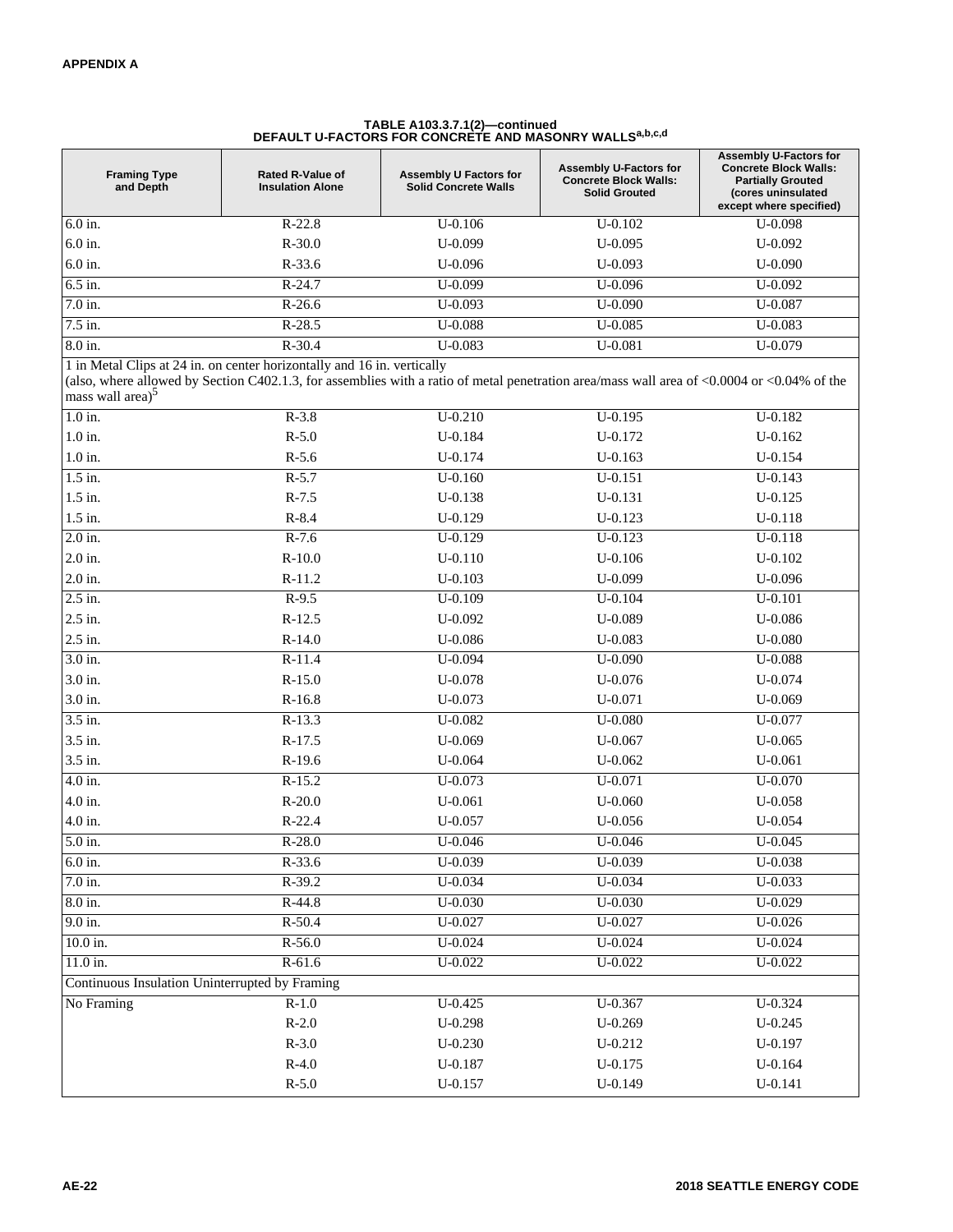| <b>Framing Type</b><br>and Depth             | <b>Rated R-Value of</b><br><b>Insulation Alone</b> | <b>Assembly U Factors for</b><br><b>Solid Concrete Walls</b>                                                             | <b>Assembly U-Factors for</b><br><b>Concrete Block Walls:</b><br><b>Solid Grouted</b> | <b>Assembly U-Factors for</b><br><b>Concrete Block Walls:</b><br><b>Partially Grouted</b><br>(cores uninsulated<br>except where specified) |
|----------------------------------------------|----------------------------------------------------|--------------------------------------------------------------------------------------------------------------------------|---------------------------------------------------------------------------------------|--------------------------------------------------------------------------------------------------------------------------------------------|
| No Framing                                   | $R-6.0$                                            | $U-0.136$                                                                                                                | $U-0.129$                                                                             | $U - 0.124$                                                                                                                                |
|                                              | $R-7.0$                                            | $U-0.120$                                                                                                                | $U-0.115$                                                                             | $U-0.110$                                                                                                                                  |
|                                              | $R-8.0$                                            | $U-0.107$                                                                                                                | $U-0.103$                                                                             | $U-0.099$                                                                                                                                  |
|                                              | $R-9.0$                                            | $U-0.097$                                                                                                                | $U-0.093$                                                                             | $U-0.090$                                                                                                                                  |
|                                              | $R-10.0$                                           | $U-0.088$                                                                                                                | $U - 0.085$                                                                           | $U-0.083$                                                                                                                                  |
| No Framing                                   | $R-11.0$                                           | U-0.081                                                                                                                  | U-0.079                                                                               | $U - 0.076$                                                                                                                                |
|                                              | $R-12.0$                                           | $U - 0.075$                                                                                                              | $U - 0.073$                                                                           | $U - 0.071$                                                                                                                                |
|                                              | $R-13.0$                                           | $U - 0.070$                                                                                                              | $U-0.068$                                                                             | $U - 0.066$                                                                                                                                |
|                                              | $R-14.0$                                           | $U - 0.065$                                                                                                              | $U - 0.064$                                                                           | $U - 0.062$                                                                                                                                |
|                                              | $R-15.0$                                           | $U - 0.061$                                                                                                              | $U-0.060$                                                                             | $U-0.059$                                                                                                                                  |
| No Framing                                   | $R-16.0$                                           | $U - 0.058$                                                                                                              | $U - 0.056$                                                                           | $U - 0.055$                                                                                                                                |
|                                              | $R-17.0$                                           | $U - 0.054$                                                                                                              | $U - 0.053$                                                                           | $U - 0.052$                                                                                                                                |
|                                              | $R-18.0$                                           | $U - 0.052$                                                                                                              | $U - 0.051$                                                                           | $U - 0.050$                                                                                                                                |
|                                              | $R-19.0$                                           | $U-0.049$                                                                                                                | $U - 0.048$                                                                           | $U - 0.047$                                                                                                                                |
|                                              | $R-20.0$                                           | $U - 0.047$                                                                                                              | $U - 0.046$                                                                           | $U - 0.045$                                                                                                                                |
| No Framing                                   | $R-21.0$                                           | $U - 0.045$                                                                                                              | U-0.044                                                                               | $U - 0.043$                                                                                                                                |
|                                              | $R-22.0$                                           | $U - 0.043$                                                                                                              | U-0.042                                                                               | $U - 0.042$                                                                                                                                |
|                                              | $R-3.0$                                            | $U - 0.041$                                                                                                              | $U - 0.040$                                                                           | $U - 0.040$                                                                                                                                |
|                                              | $R-24.0$                                           | $U-0.039$                                                                                                                | $U-0.039$                                                                             | $U-0.038$                                                                                                                                  |
|                                              | $R-25.0$                                           | $U - 0.038$                                                                                                              | $U - 0.037$                                                                           | $U - 0.037$                                                                                                                                |
| No Framing                                   | $R-30.0$                                           | $U - 0.032$                                                                                                              | U-0.032                                                                               | $U - 0.031$                                                                                                                                |
|                                              | $R-35.0$                                           | $U - 0.028$                                                                                                              | $U - 0.027$                                                                           | $U - 0.027$                                                                                                                                |
|                                              | $R-40.0$                                           | $U - 0.024$                                                                                                              | $U - 0.024$                                                                           | $U - 0.024$                                                                                                                                |
|                                              | $R-45.0$                                           | $U-0.022$                                                                                                                | $U-0.021$                                                                             | $U - 0.021$                                                                                                                                |
|                                              | $R - 50.0$                                         | $U - 0.019$                                                                                                              | $U-0.019$                                                                             | $U-0.019$                                                                                                                                  |
|                                              | $R-55.0$                                           | $U - 0.018$                                                                                                              | $U - 0.018$                                                                           | $U - 0.018$                                                                                                                                |
|                                              | $R - 60.0$                                         | $U - 0.016$                                                                                                              | $U - 0.016$                                                                           | $U - 0.016$                                                                                                                                |
| Brick cavity wall with continuous insulation |                                                    |                                                                                                                          |                                                                                       |                                                                                                                                            |
| No Framing                                   | $R-0.0$                                            | $U - 0.337$                                                                                                              | $U-0.299$                                                                             | $U-0.270$                                                                                                                                  |
| No Framing                                   | $R-3.8$                                            | $U - 0.148$                                                                                                              | $U - 0.140$                                                                           | $U - 0.133$                                                                                                                                |
| No Framing                                   | $R-5.0$                                            | $U - 0.125$                                                                                                              | $U-0.120$                                                                             | $U-0.115$                                                                                                                                  |
| No Framing                                   | $R-6.5$                                            | $U-0.106$                                                                                                                | $U-0.102$                                                                             | $U-0.098$                                                                                                                                  |
| No Framing                                   | $R-7.6$                                            | $U - 0.095$                                                                                                              | $U - 0.091$                                                                           | $U - 0.088$                                                                                                                                |
| No Framing                                   | $R-10.0$                                           | $U - 0.077$                                                                                                              | $U - 0.075$                                                                           | $U - 0.073$                                                                                                                                |
| No Framing                                   | $R-10.5$                                           | $U - 0.079$                                                                                                              | $U - 0.077$                                                                           | $U-0.075$                                                                                                                                  |
| No Framing                                   | $R-11.4$                                           | $U - 0.070$                                                                                                              | $U - 0.068$                                                                           | $U - 0.066$                                                                                                                                |
| No Framing                                   | $R-15.0$                                           | $U - 0.056$                                                                                                              | $U - 0.055$                                                                           | $U - 0.053$                                                                                                                                |
| No Framing                                   | $R-16.5$                                           | $U - 0.054$                                                                                                              | $U - 0.053$                                                                           | $U - 0.052$                                                                                                                                |
| No Framing                                   | $R-19.0$                                           | $U - 0.046$                                                                                                              | $U - 0.045$                                                                           | $U - 0.044$                                                                                                                                |
| No Framing                                   | $R-22.5$                                           | $U - 0.041$                                                                                                              | $U - 0.040$                                                                           | $U - 0.039$                                                                                                                                |
| No Framing                                   | $R-28.5$                                           | $U - 0.033$                                                                                                              | $U - 0.032$                                                                           | $U - 0.032$                                                                                                                                |
|                                              |                                                    | Continuous Insulation Uninterrupted by Framing with Stucco and Continuous Metal Framing at 24 in. on center horizontally |                                                                                       |                                                                                                                                            |
| $1.0$ in.                                    | $R-0.0 + R-19$ c.i.                                | $U - 0.047$                                                                                                              | $U - 0.046$                                                                           | $U - 0.045$                                                                                                                                |
|                                              |                                                    |                                                                                                                          |                                                                                       |                                                                                                                                            |
| $1.0$ in.                                    | $R-3.8 + R-19$ c.i.                                | $U - 0.045$                                                                                                              | $U - 0.044$                                                                           | $U - 0.044$                                                                                                                                |
| $1.0$ in.                                    | $R-5.0 + R-19$ c.i.                                | $U - 0.045$                                                                                                              | $U - 0.044$                                                                           | $U - 0.043$                                                                                                                                |
| $1.0$ in.                                    | $R-6.5 + R-19$ c.i.                                | $U - 0.045$                                                                                                              | $U - 0.044$                                                                           | $U - 0.043$                                                                                                                                |

## **TABLE A103.3.7.1(2)—continued DEFAULT U-FACTORS FOR CONCRETE AND MASONRY WALLSa,b,c,d**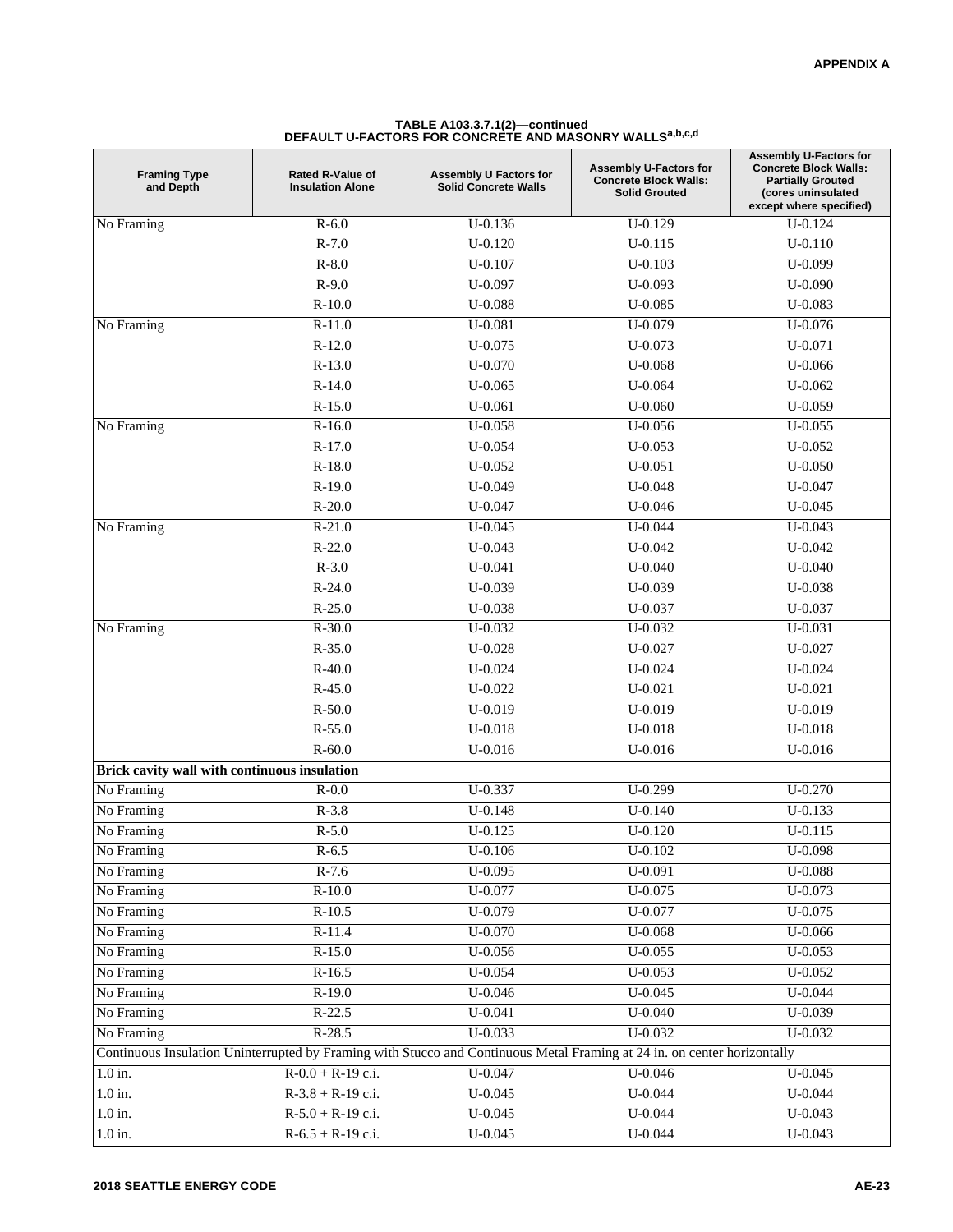| <b>Framing Type</b><br>and Depth | <b>Rated R-Value of</b><br><b>Insulation Alone</b> | Assembly U Factors for<br><b>Solid Concrete Walls</b> | <b>Assembly U-Factors for</b><br><b>Concrete Block Walls:</b><br><b>Solid Grouted</b> | <b>Assembly U-Factors for</b><br><b>Concrete Block Walls:</b><br><b>Partially Grouted</b><br>(cores uninsulated<br>except where specified) |
|----------------------------------|----------------------------------------------------|-------------------------------------------------------|---------------------------------------------------------------------------------------|--------------------------------------------------------------------------------------------------------------------------------------------|
| $1.5$ in.                        | $R-11.0 + R-19$ c.i.                               | $U - 0.044$                                           | $U - 0.043$                                                                           | $U - 0.043$                                                                                                                                |
| $2.0$ in.                        | $R-7.6 + R-19$ c.i.                                | $U - 0.043$                                           | $U - 0.042$                                                                           | $U-0.041$                                                                                                                                  |
| $2.0$ in.                        | $R-10.0 + R-19$ c.i.                               | $U - 0.042$                                           | $U - 0.041$                                                                           | $U-0.041$                                                                                                                                  |
| $2.0$ in.                        | $R-13.0 + R-19$ c.i.                               | $U - 0.042$                                           | $U - 0.041$                                                                           | $U-0.041$                                                                                                                                  |
| $3.0$ in.                        | $R-11.4 + R-19$ c.i.                               | $U - 0.041$                                           | U-0.040                                                                               | $U-0.039$                                                                                                                                  |
| $3.0$ in.                        | $R-15.0 + R-19$ c.i.                               | $U - 0.040$                                           | $U - 0.039$                                                                           | $U-0.039$                                                                                                                                  |
| 3.0 in.                          | $R-19.0 + R-19$ c.i.                               | $U - 0.040$                                           | $U - 0.039$                                                                           | $U - 0.038$                                                                                                                                |
| 3.5 in.                          | $R-11.0 + R-19$ c.i.                               | $U - 0.040$                                           | $U - 0.039$                                                                           | $U-0.039$                                                                                                                                  |
| 3.5 in.                          | $R-13.0 + R-19$ c.i.                               | $U - 0.040$                                           | $U - 0.039$                                                                           | $U - 0.038$                                                                                                                                |
| 5.0 in.                          | $R-19.0 + R-19$ c.i.                               | $U - 0.037$                                           | $U - 0.036$                                                                           | $U - 0.036$                                                                                                                                |
| 5.0 in.                          | $R-25.0 + R-19$ c.i.                               | $U - 0.036$                                           | $U - 0.035$                                                                           | $U - 0.035$                                                                                                                                |
| 5.0 in.                          | $R-32.5 + R-19$ c.i.                               | $U - 0.035$                                           | $U - 0.035$                                                                           | $U - 0.034$                                                                                                                                |
| 5.5 in.                          | $R-19.0 + R-19$ c.i.                               | $U - 0.036$                                           | $U - 0.036$                                                                           | $U - 0.035$                                                                                                                                |
| 5.5 in.                          | $R-21.0 + R-19$ c.i.                               | $U - 0.035$                                           | $U - 0.035$                                                                           | $U - 0.035$                                                                                                                                |

# **TABLE A103.3.7.1(2)—continued DEFAULT U-FACTORS FOR CONCRETE AND MASONRY WALLSa,b,c,d**

**Notes for Default Table A103.3.7.1(1):**

a. It is acceptable to use the U-factors in Table A103.3.7.1(2) for all concrete and masonry walls, provided that the grouting is equal to or less than that specified.

- -For ungrouted walls, use the partially grouted column.
- -For metal studs and z-furring, use the continuous-metal-framing category.
- -For discontinuous metal clips 1 inch square or smaller, use the metal-clip category.
- -For insulation that is attached without any framing members (e.g. glued), use the continuous-insulation uninterrupted-by-framing category. Continuous insulation may be installed on the interior or exterior of masonry walls, or between stand-alone walls in multilayer masonry walls, or on the interior or exterior of the concrete.
- b. For Table A103.3.7.1(2), the U-factor includes R-0.17 for exterior air film and R-0.68 for interior air film-vertical surfaces. For insulated walls, the U-factor also includes R-0.45 for 0.5 in. gypsum board. U-factors are provided for the following configurations:
	- 1. Concrete wall: 8-in. normal weight concrete wall with a density of 145 lb/ft3.
	- 2. Solid grouted concrete block wall: 8-in. medium weight ASTM C90 concrete block with a density of 115 lb/ft<sup>3</sup> and solid grouted cores.
	- 3. Partially grouted concrete block wall: 8-in. medium weight ASTM C90 concrete block with a density of 115 lb/ft<sup>3</sup> having reinforcing steel every 32 in. vertically and every 48 in. horizontally, with cores grouted in those areas only. Other cores are filled with insulating material only if there is no other insulation.
- c. For walls with insulation contained in a framing layer, the U-factors in Table A103.3.7.1(4) assume contact (and thermal bridging) between the mass wall and other framing. For wall assemblies with multiple layers where the wood or metal framing layer does not contact the concrete or masonry layer (i.e., walls with an airspace between the stud wall layer and the mass wall layer), it is acceptable to use the appropriate wood or metal frame wall default U-factors in Tables A103.3.1 or A103.3.6.1. Note: It is acceptable to use this approach where the insulation extends beyond the framing and is in contact with the mass wall layer (e.g. a nominal four-inch metal stud containing insulation that is nominally six inches thick and therefore extends two inches beyond the back of the metal stud).
- d. Except for wall assemblies qualifying for note 3, if not taken from Table A103.3.7.1(2), mass wall U-factors shall be determined in accordance with ASHRAE 90.1, Appendix A, Section A3.1 and Tables A3.1A to A3.1D, or Section A9.4.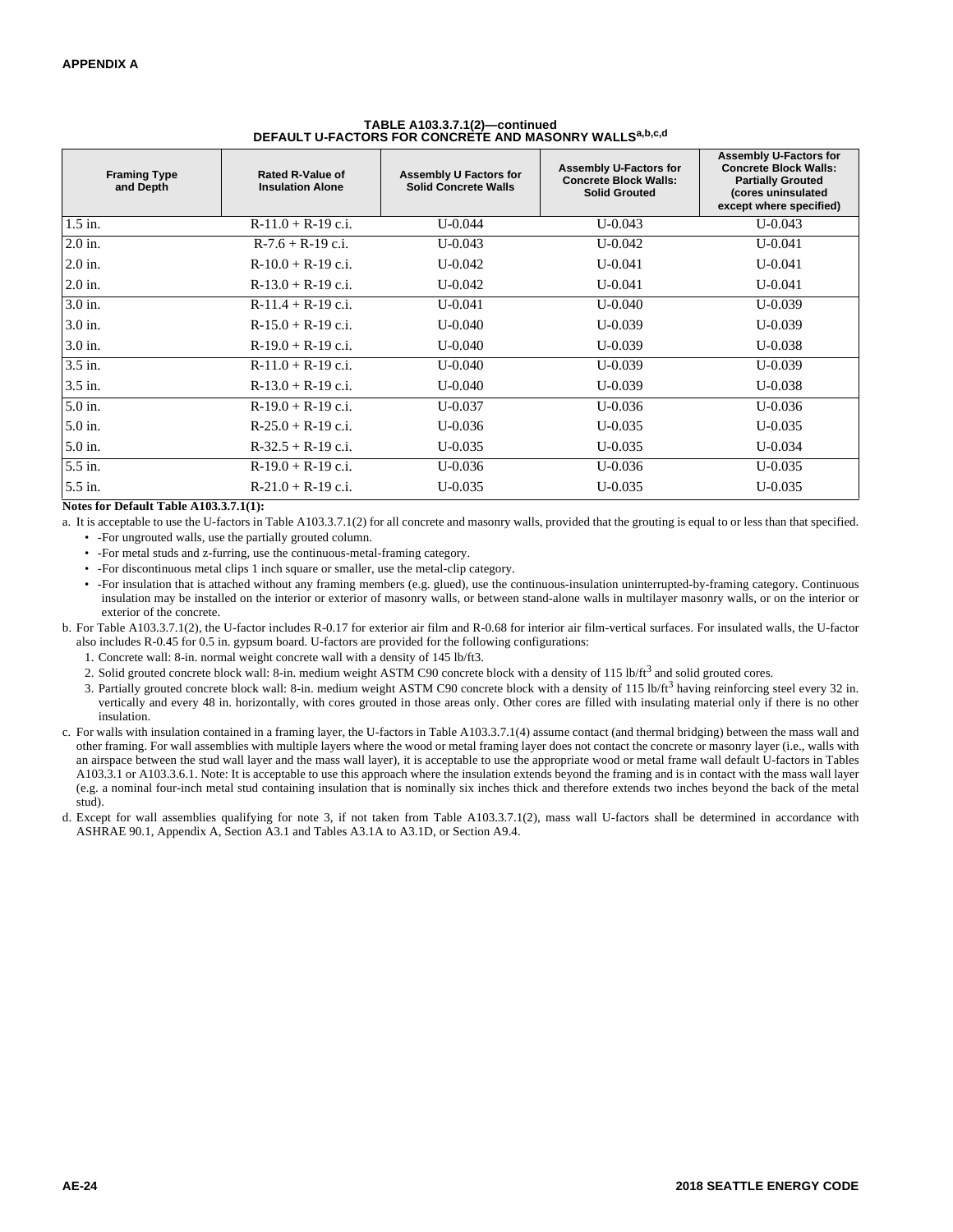| <b>Slab Edge Treatment</b> | Average Thickness of Wall Above and Below |          |           |           |  |
|----------------------------|-------------------------------------------|----------|-----------|-----------|--|
|                            | 6 inches                                  | 8 inches | 10 inches | 12 inches |  |
| <b>Exposed Concrete</b>    | 0.816                                     | 0.741    | 0.678     | 0.625     |  |
| R-5 Exterior Insulation    | 0.161                                     | 0.157    | 0.154     | 0.152     |  |
| R-6 Exterior Insulation    | 0.138                                     | 0.136    | 0.134     | 0.132     |  |
| R-7 Exterior Insulation    | 0.122                                     | 0.120    | 0.118     | 0.116     |  |
| R-8 Exterior Insulation    | 0.108                                     | 0.107    | 0.106     | 0.104     |  |
| R-9 Exterior Insulation    | 0.098                                     | 0.097    | 0.095     | 0.094     |  |
| R-10 Exterior Insulation   | 0.089                                     | 0.088    | 0.087     | 0.086     |  |
| R-11 Exterior Insulation   | 0.082                                     | 0.081    | 0.080     | 0.079     |  |
| R-12 Exterior Insulation   | 0.076                                     | 0.075    | 0.074     | 0.074     |  |
| R-13 Exterior Insulation   | 0.070                                     | 0.070    | 0.069     | 0.068     |  |
| R-14 Exterior Insulation   | 0.066                                     | 0.065    | 0.065     | 0.064     |  |
| R-15 Exterior Insulation   | 0.062                                     | 0.061    | 0.061     | 0.060     |  |

### **TABLE A103.3.7.2 DEFAULT U-FACTORS FOR PERIPHERAL EDGES OF INTERMEDIATE CONCRETE FLOORS**

#### **Notes for Table A103.3.7.2:**

a. Exterior insulation values listed above are continuous R-values on the exterior side of the concrete floor.

b. For conditions with an exterior wall above the peripheral edge of intermediate concrete floor but with no wall below the intermediate concrete floor this table may be used as long as the code minimum insulation is applied to the floor slab below the concrete floor.

c. Typical conditions where conditioned space building envelope wall thermal insulation values are broken concrete floors include, but are not limited to, the following examples:

1. Elevator hoistway shafts that serve the conditioned building and pass through unconditioned floors such as parking garage levels;

2. Stairwell enclosures that serve the conditioned building and pass through unconditioned floors such as parking garage levels;

3. Walls between interior and exterior building envelope that separate the interior conditioned space from an exterior courtyard or roofdeck;

4. Walls between interior and exterior building envelope that separate the interior conditioned space from an exterior unconditioned space on parking garage levels.

### **SECTION A104 BELOW-GRADE WALLS AND SLABS**

**A104.1 General.** Table A104.1 lists heat loss coefficients for below-grade walls and floors.

Coefficients for below-grade walls are given as U-factors (Btu/h  $\times$  ft<sup>2</sup>  $\times$  °F of wall area). Coefficients for below-grade slabs are listed as F-factors (Btu/h  $\times$  ft  $\times$  °F per lineal foot of slab perimeter).

Below-grade wall U-factors are only valid when used with the accompanying below-grade slab F factor, and vice versa.

**A104.2 Component description.** All below-grade walls are assumed to be 8 inch concrete. The wall is assumed to extend from the slab upward to the top of the mud sill for the distance specified in Table A104.1, with 6 inches of concrete wall extending above grade.

Interior insulation is assumed to be fiberglass batts placed in the cavity formed by 2 x 4 framing on 24 inch centers with  $1/2$ inch gypsum board as the interior finish material. Exterior insulation is assumed to be applied directly to the exterior of the below-grade wall from the top of the wall to the footing. The exterior case does not assume any interior framing or sheetrock.

In all cases, the entire wall surface is assumed to be insulated to the indicated nominal level with the appropriate framing and insulation application. Coefficients are listed for wall depths of 2, 3-1/2 and 7 feet below grade. Basements shallower than two feet should use on-grade slab coefficients.

Heat-loss calculations for wall areas above-grade should use above-grade wall U-factors, beginning at the mudsill.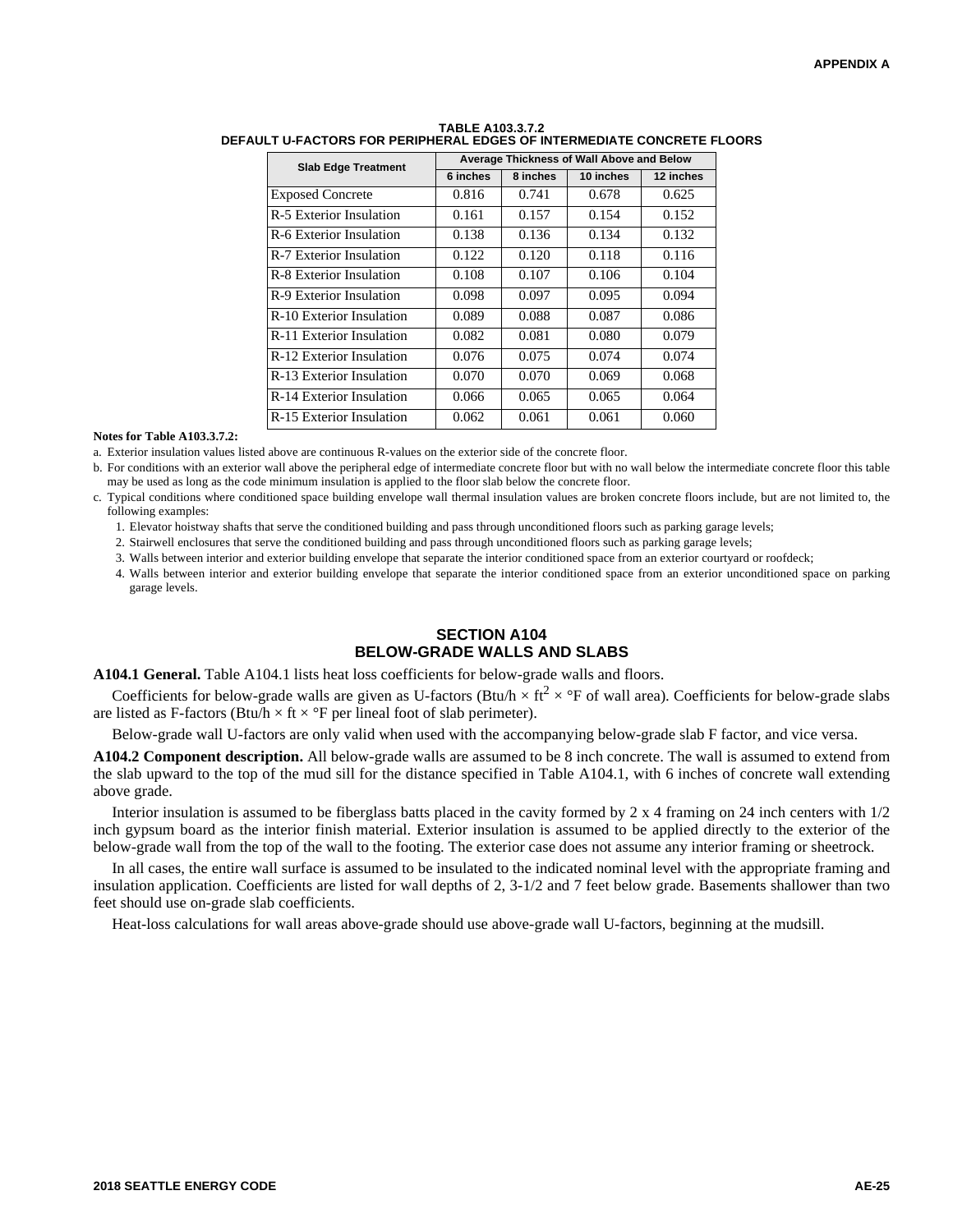|                                 | FAULI WALL U-FAUTUNG AND SLAD F-FAUTUNG FUN DAGEMENTG<br><b>Below Grade Wall U-factor</b> | <b>Below Grade Slab F-factor</b> |
|---------------------------------|-------------------------------------------------------------------------------------------|----------------------------------|
| 2 Foot Depth Below Grade        |                                                                                           |                                  |
| Uninsulated                     | 0.331                                                                                     | 0.58                             |
| R-11 Interior                   | 0.063                                                                                     | 0.67                             |
| R-11 Interior w/TB              | 0.065                                                                                     | 0.59                             |
| R-19 Interior                   | 0.042                                                                                     | 0.68                             |
| R-19 Interior w/TB              | 0.045                                                                                     | 0.59                             |
| R-21 Interior                   | 0.040                                                                                     | 0.68                             |
| R-21 Interior w/TB              | 0.042                                                                                     | 0.59                             |
| $R-21+R-5$ Interior             | 0.031                                                                                     | 0.68                             |
| $R-21+R-5$ Interior w/TB        | 0.032                                                                                     | 0.59                             |
| $R-21+R-7$ Interior             | 0.029                                                                                     | 0.68                             |
| R-21+R-7 Interior w/TB          | 0.030                                                                                     | 0.59                             |
| R-10 Exterior                   | 0.089                                                                                     | 0.56                             |
| R-12 Exterior                   | 0.061                                                                                     | 0.60                             |
| 3.5 Foot Depth Below Grade      |                                                                                           |                                  |
| Uninsulated                     | 0.271                                                                                     | 0.51                             |
| R-11 Interior                   | 0.058                                                                                     | 0.61                             |
| R-11 Interior w/TB              | 0.061                                                                                     | 0.55                             |
| R-19 Interior                   | 0.041                                                                                     | 0.62                             |
| R-19 Interior w/TB              | 0.042                                                                                     | 0.55                             |
| R-21 Interior                   | 0.038                                                                                     | 0.63                             |
| R-21 Interior w/TB              | 0.040                                                                                     | 0.56                             |
| $R-21+R-5$ Interior             | 0.030                                                                                     | 0.632                            |
| $R-21+R-5$ Interior w/TB        | 0.031                                                                                     | 0.56                             |
| R-21+R-7 Interior               | 0.027                                                                                     | 0.63                             |
| R-21+R-7 Interior w/TB          | 0.029                                                                                     | 0.56                             |
| R-10 Exterior                   | 0.075                                                                                     | 0.52                             |
| R-12 Exterior                   | 0.057                                                                                     | 0.57                             |
| <b>7 Foot Depth Below Grade</b> |                                                                                           |                                  |
| Uninsulated                     | 0.185                                                                                     | 0.43                             |
| R-11 Interior                   | 0.051                                                                                     | 0.541                            |
| R-11 Interior w/TB              | 0.053                                                                                     | 0.49                             |
| R-19 Interior                   | 0.036                                                                                     | 0.54                             |
| R-19 Interior w/TB              | 0.037                                                                                     | 0.50                             |
| R-21 Interior                   | 0.035                                                                                     | 0.56                             |
| R-21 Interior w/TB              | 0.035                                                                                     | 0.50                             |
| $R-21+R-5$ Interior             | 0.027                                                                                     | 0.56                             |
| R-21+R-5 Interior w/TB          | 0.028                                                                                     | 0.51                             |
| $R-21+R-7$ Interior             | 0.025                                                                                     | 0.57                             |
| R-21+R-7 Interior w/TB          | 0.026                                                                                     | 0.51                             |
| R-10 Exterior                   | 0.058                                                                                     | 0.47                             |
| R-12 Exterior                   | 0.050                                                                                     | 0.42                             |

**TABLE A104.1 DEFAULT WALL U-FACTORS AND SLAB F-FACTORS FOR BASEMENTS**

TB = Thermal Break

**A104.3 Insulation description.** Coefficients are listed for the following four configurations:

- 1. **Uninsulated:** No insulation or interior finish.
- 2. **Interior insulation:** Interior 2 x 4 insulated wall without a thermal break between concrete wall and slab.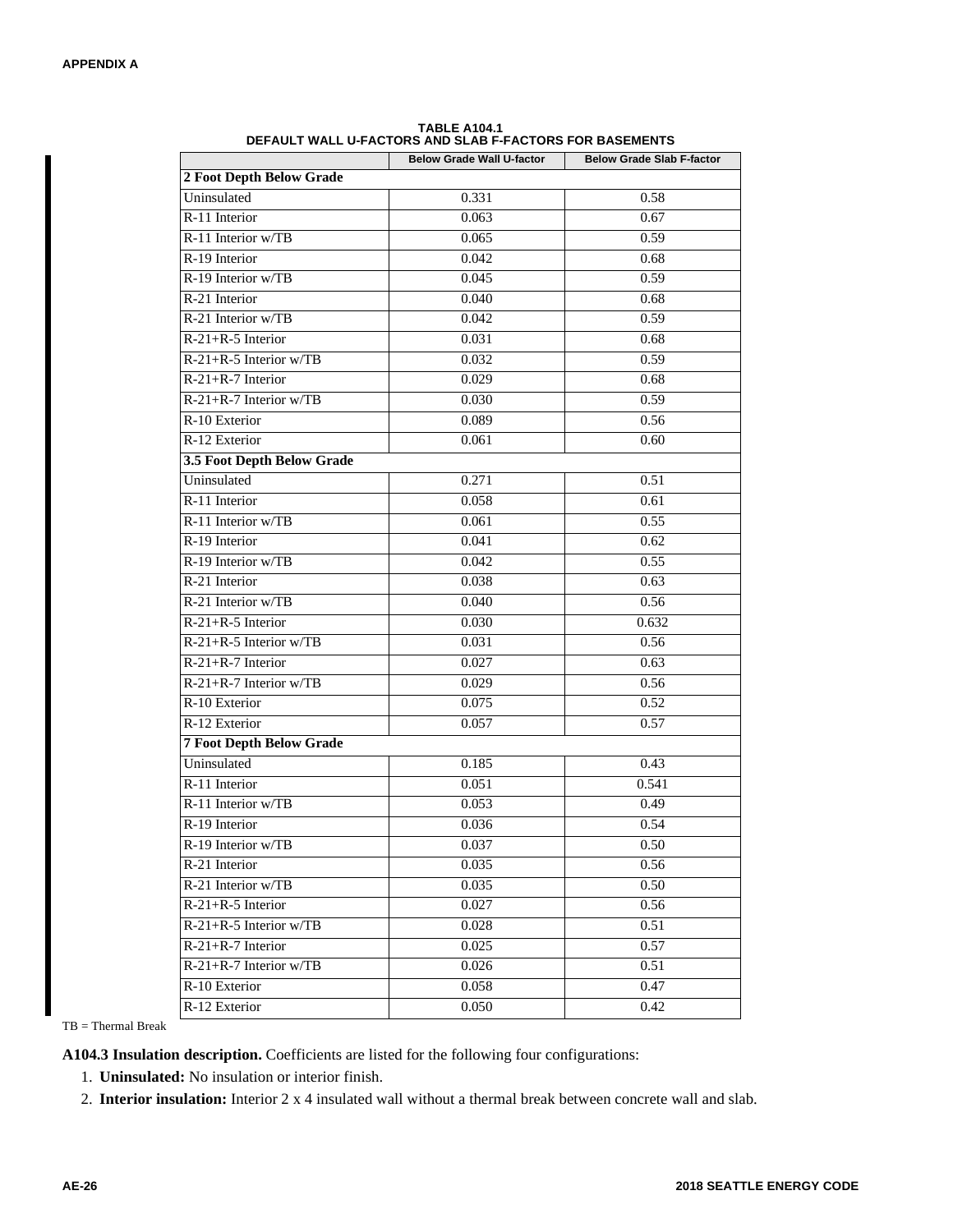- 3. **Interior insulation with thermal break:** Interior 2 x 4 insulated wall with R-5 rigid board providing a thermal break between the concrete wall and the slab.
- 4. **Exterior insulation:** Insulation applied directly to the exterior surface of the concrete wall.

### **SECTION A105 FLOORS OVER UNCONDITIONED SPACE**

**A105.1 General.** Tables A105.1(1), A105.1(2) and A105.1(3) list heat loss coefficients for floors over unconditioned spaces in units of Btu/h  $\times$  ft<sup>2</sup>  $\times$  °F.

They are derived from procedures listed in the ASHRAE Fundamentals Handbook, assuming an average outdoor temperature of 45 $\rm\degree F$ , an average indoor temperature of 65 $\rm\degree F$  and a crawlspace area of 1350 ft<sup>2</sup> and 100 feet of perimeter. The crawlspace is assumed to be 2.5 feet high, with 24 inches below grade and 6 inches above grade.

| <u>UNANLUI AVL VII UNIILAILU DAVLIIILINI</u> |              |             |               |  |
|----------------------------------------------|--------------|-------------|---------------|--|
| <b>Nominal R-Value</b>                       |              | U-Factor    |               |  |
| <b>Floor</b>                                 | Perimeter    | Post & Beam | <b>Joists</b> |  |
| $\theta$                                     | $\mathbf{0}$ | 0.112       | 0.134         |  |
|                                              | 11           | 0.100       | 0.116         |  |
|                                              | 19           | 0.098       | 0.114         |  |
|                                              | 30           | 0.093       | 0.107         |  |
| 11                                           | $\mathbf{0}$ | 0.052       | 0.056         |  |
|                                              | 11           | 0.048       | 0.052         |  |
| 19                                           | $\mathbf{0}$ | 0.038       | 0.041         |  |
|                                              | 11           | 0.036       | 0.038         |  |
| 22                                           | $\mathbf{0}$ | 0.034       | 0.037         |  |
|                                              | 11           | 0.033       | 0.035         |  |
| 25                                           | $\mathbf{0}$ | 0.032       | 0.034         |  |
|                                              | 11           | 0.031       | 0.033         |  |
| 30                                           | $\Omega$     | 0.028       | 0.029         |  |
|                                              | 11           | 0.027       | 0.028         |  |
| 38                                           | $\Omega$     | 0.024       | 0.025         |  |
|                                              | 11           | 0.024       | 0.024         |  |

**TABLE A105.1(1) DEFAULT U-FACTORS FOR WOOD-FRAMED FLOORS OVER VENTED CRAWLSPACE OR UNHEATED BASEMENT**

**TABLE A105.1(2) DEFAULT U-FACTORS FOR WOOD-FRAMED FLOORS OVER HEATED PLENUM CRAWLSPACES**

| <b>Nominal R-Value Perimeter</b> | <b>U-Factor</b> |
|----------------------------------|-----------------|
|                                  | 0.085           |
| q                                | 0.075           |
|                                  | 0.069           |

**Note:** Crawlspaces used as heated plenums have approximately 30% higher heat loss rate than unvented crawlspaces with the same assumed ACH. Default Ufactors in Table A105.1(2) reflect this higher rate of heat loss.

| <b>U-Factor</b>        |          |                   |                    |  |  |
|------------------------|----------|-------------------|--------------------|--|--|
| <b>Nominal R-Value</b> | Concrete | <b>Wood Joist</b> | <b>Metal Joist</b> |  |  |
| $R-11$                 | 0.077    | 0.088             | 0.14               |  |  |
| $R-15$                 | 0.059    | 0.076             | 0.12               |  |  |
| $R-19$                 | 0.048    | 0.062             | 0.11               |  |  |
| $R-21$                 | 0.043    | 0.057             | 0.11               |  |  |
| $R-25$                 | 0.037    | 0.051             | 0.10               |  |  |
| $R-30$                 | 0.031    | 0.040             | 0.09               |  |  |
| $R-38$                 | 0.025    | 0.034             | 0.08               |  |  |

**TABLE A105.1(3) DEFAULT U-FACTORS FOR EXPOSED FLOORS**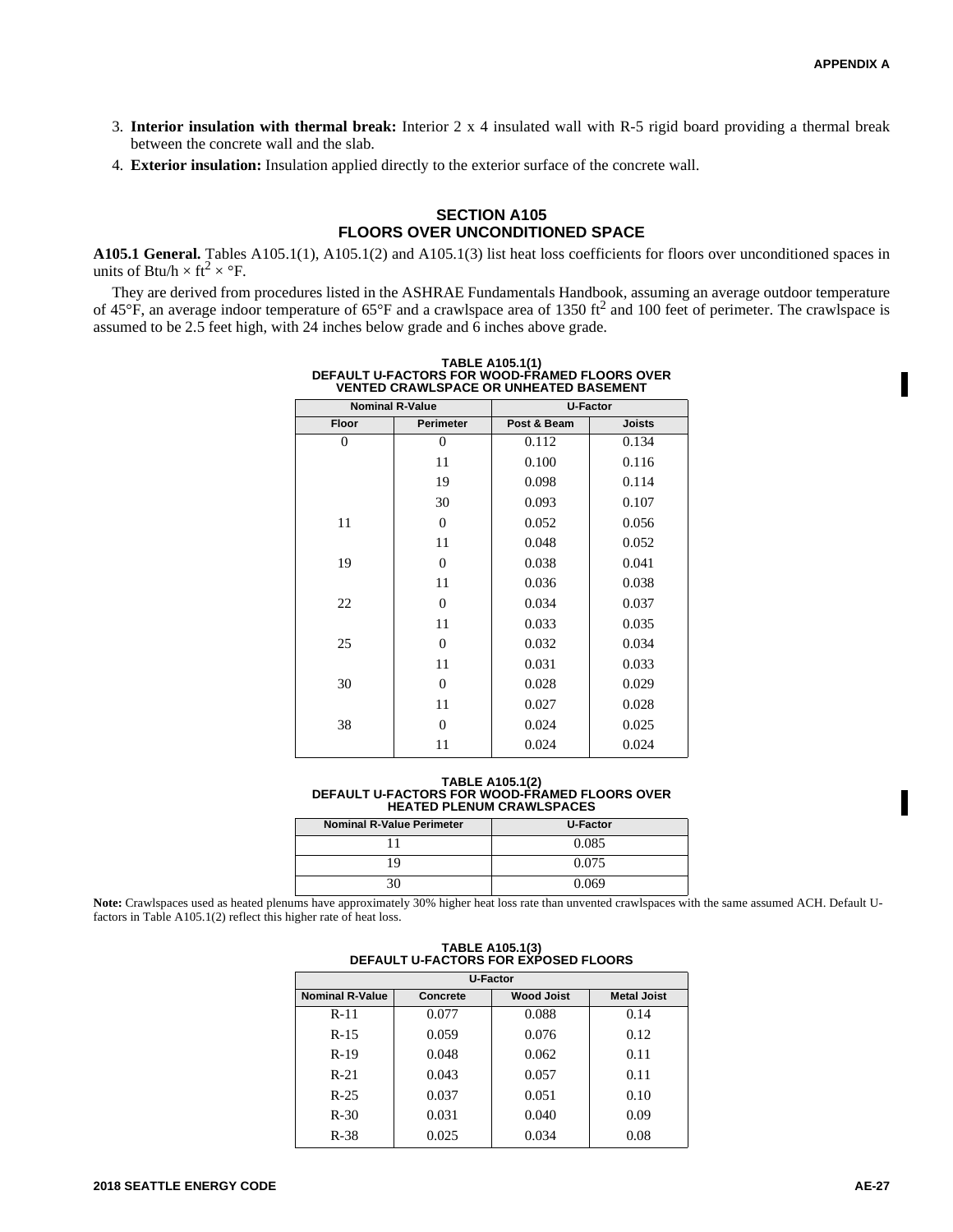**A105.2 Crawlspace description.** Four configurations are considered: Naturally ventilated crawlspace, mechanically vented crawlspace, heated plenum crawlspace and exposed floor.

**A105.2.1 Naturally ventilated crawlspaces.** Assumed to have 3.0 air changes per hour, with at least 1.0 ft<sup>2</sup> of net-free ventilation in the foundation for every  $300$  ft<sup>2</sup> of crawlspace floor area. The crawlspace is not actively heated. Floors over unheated areas, such as garages, may only use those values which have R-0 perimeter insulation.

**A105.2.2 Mechanically ventilated crawlspaces.** Assume to have 1.5 air changes per hour, with less than 1.0  $\text{ft}^2$  of net-free ventilation in the foundation for every 300  $\text{ft}^2$  of crawlspace floor area. The crawlspace is not actively heated. Floors over unheated basements may only use those values which have R-0 perimeter insulation.

**A105.2.3 Heated plenum crawlspaces.** Assumed to have 0.25 air changes per hour, with no foundation vents. Heated supply air from central furnace is blown into a crawlspace and allowed to enter the living space unducted via holes cut into the floor.

**A105.2.4 Exposed floors.** Assumes no buffer space, and a covering of 1/2 inch T1-11 on the exterior of the cavity exposed to the outside air or rigid insulation below a concrete floor, such as over parking garages.

**A105.3 Construction description.** Floors are assumed to be either joisted floors framed on 16 inch centers, or post and beam on 4 foot by 8 foot squares. Insulation is assumed to be installed under the subflooring between the joists or beams with no space between the insulation and the subfloor. Insulation is assumed to be uncompressed. Exposed floors also include concrete with continuous rigid insulation assumed.

Perimeter insulation is assumed to extend from the top of the rim joist to the crawlspace floor and then inward along the ground (on top of the ground cover) for at least 24 inches.

Floor coverings are assumed to be light carpet with rubber pad.

#### **SECTION A106 ON-GRADE SLAB FLOORS**

**A106.1 General.** Table A106.1 lists heat loss coefficients for heated on-grade slab floors, in units of Btu/h  $\times$  °F per lineal foot of perimeter.

| DEFAULI F-FAUTURS FUR UN GRADE SLADS    |         |       |                      |        |
|-----------------------------------------|---------|-------|----------------------|--------|
| <b>Insulation type</b>                  | $R - 0$ | $R-5$ | $R-10$               | $R-15$ |
|                                         |         |       | <b>Unheated Slab</b> |        |
| Uninsulated slab                        | 0.73    |       |                      |        |
| 2 ft Horizontal (No thermal break)      |         | 0.70  | 0.70                 | 0.69   |
| 4 ft Horizontal (No thermal break)      |         | 0.67  | 0.64                 | 0.63   |
| 2 ft Vertical                           |         | 0.58  | 0.54                 | 0.52   |
| 4 ft Vertical                           |         | 0.54  | 0.48                 | 0.45   |
| Fully insulated slab                    |         |       | 0.36                 |        |
|                                         |         |       | <b>Heated Slab</b>   |        |
| Uninsulated slab                        | 0.84    |       |                      |        |
| Fully insulated slab                    |         | 0.74  | 0.55                 | 0.44   |
| R-5 Center (With perimeter insulation)  |         |       | 0.66                 | 0.62   |
| R-10 Center (With perimeter insulation) |         |       |                      | 0.51   |
| 3 ft Vertical                           |         |       | 0.78                 |        |

#### **TABLE A106.1 DEFAULT F-FACTORS FOR ON GRADE SLABS**

**A106.2 Component description.** All on-grade slab floors are assumed to be 6 inch concrete poured directly onto the earth. The bottom of the slab is assumed to be at grade line. Monolithic and floating slabs are not differentiated.

Soil is assumed to have a conductivity of 0.75 Btu/h  $\times$  ft<sup>2</sup>  $\times$  °F. Slabs 2 feet or more below grade should use basement coefficients.

**A106.3 Insulation description.** Coefficients are provided for the following three configurations:

- 1. **Two foot (or four foot) vertical:** Insulation is applied directly to the slab exterior, extending downward from the top of the slab to a depth of 2 feet (or 4 feet) below grade.
- 2. **Two foot (or four foot) horizontal:** Insulation is applied directly to the underside of the slab, and run horizontally from the perimeter inward for 2 feet (or 4 feet). The slab edge is exposed in this configuration.

**Note:** A horizontal installation with a thermal break of at least R-5 at the slab edge should use the vertical-case F-factors.

3. **Fully insulated slab:** Insulation extends from the top of the slab, along the entire perimeter, and completely covers the area under the slab. Thicker perimeter insulation covers the slab edge and extends 2 feet under the slab.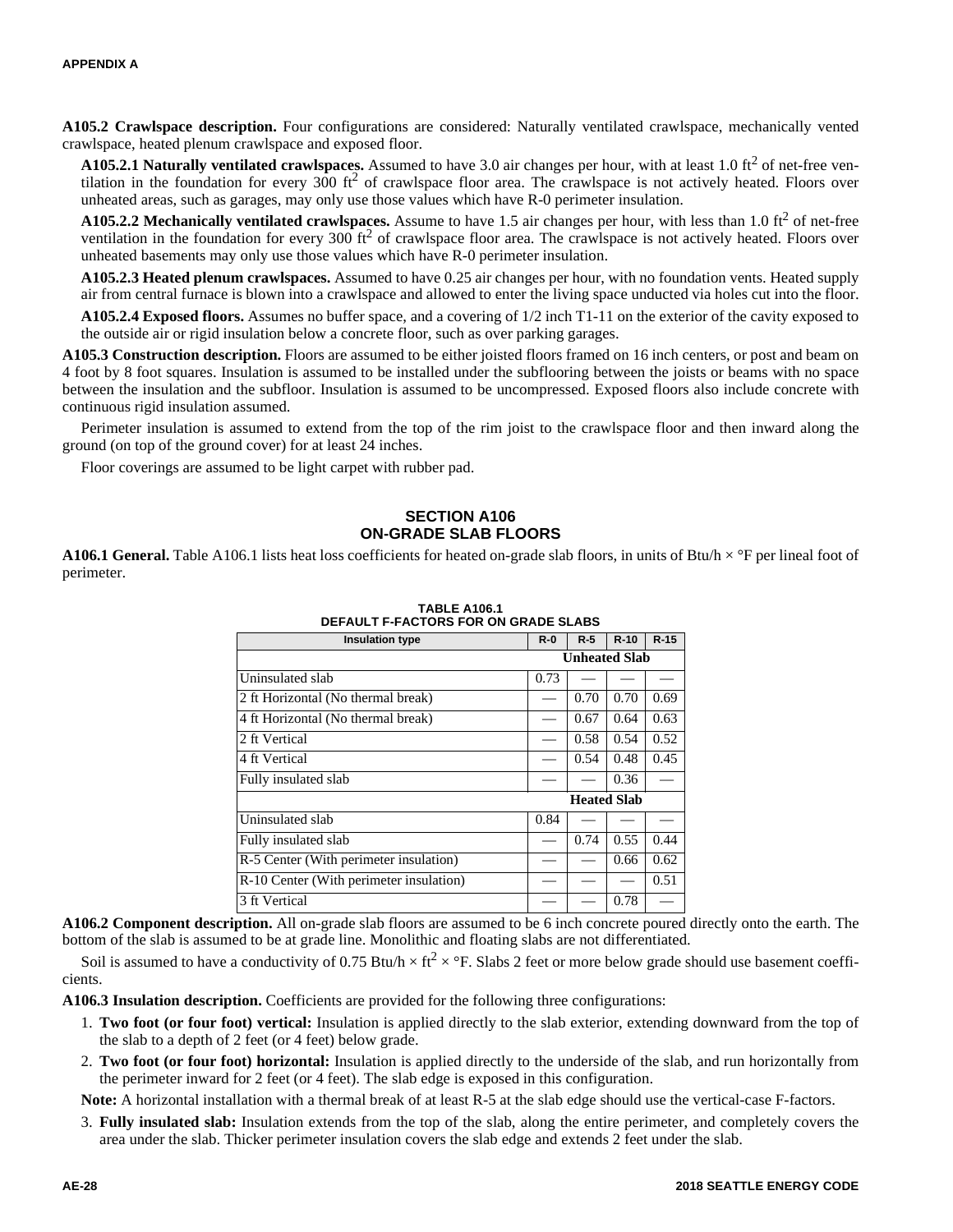#### **SECTION A107 DEFAULT U-FACTORS FOR DOORS**

**A107.1 Doors without NFRC certification.** Doors that do not have NFRC certification shall be assigned the appropriate U-factor from Tables A107.1(1) through A107.1(4).

| TABLE A107.1(1)<br><b>DEFAULT U-FACTORS FOR DOORS</b>                   |                                                  |                   |                                                  |                                         |                                                     |
|-------------------------------------------------------------------------|--------------------------------------------------|-------------------|--------------------------------------------------|-----------------------------------------|-----------------------------------------------------|
| Door Type                                                               | No Glazed<br><b>Fenestration</b>                 | Single<br>Glazing | Double Glazing with<br>1/4 in. Airspace          | Double Glazing with<br>1/2 in. Airspace | <b>Double Glazing with</b><br>e=0.10, 1/2 in. Argon |
|                                                                         |                                                  |                   | SWINGING DOORS (Rough opening - 38 in. x 82 in.) |                                         |                                                     |
| <b>Slab Doors</b>                                                       |                                                  |                   |                                                  |                                         |                                                     |
| Wood slab in wood frame <sup>a</sup>                                    | 0.46                                             |                   |                                                  |                                         |                                                     |
| 6% glazed fenestration (22 in. x 8 in. lite)                            | $\equiv$                                         | 0.48              | 0.47                                             | 0.46                                    | 0.44                                                |
| 25% glazed fenestration (22 in. x 36 in. lite)                          | $\equiv$                                         | 0.58              | 0.48                                             | 0.46                                    | 0.42                                                |
| 45% glazed fenestration (22 in. x 64 in. lite)                          | $\equiv$                                         | 0.69              | 0.49                                             | 0.46                                    | 0.39                                                |
| More than 50% glazed fenestration                                       |                                                  |                   | Use Table C303.1.3(1)/R303.1.3(1) as appropriate |                                         |                                                     |
| Insulated steel slab with wood edge in wood<br>frame <sup>a</sup>       | 0.16                                             |                   |                                                  |                                         |                                                     |
| 6% glazed fenestration (22 in. x 8 in. lite)                            | $\overline{\phantom{0}}$                         | 0.21              | 0.20                                             | 0.19                                    | 0.18                                                |
| 25% glazed fenestration (22 in. x 36 in. lite)                          | $\equiv$                                         | 0.39              | 0.28                                             | 0.26                                    | 0.23                                                |
| 45% glazed fenestration (22 in. x 64 in. lite)                          | $\overline{\phantom{0}}$                         | 0.58              | 0.38                                             | 0.35                                    | 0.26                                                |
| More than 50% g glazed fenestration                                     |                                                  |                   | Use Table C303.1.3(1)/R303.1.3(1) as appropriate |                                         |                                                     |
| Foam insulated steel slab with metal edge in steel<br>frameb            | 0.37                                             |                   |                                                  |                                         |                                                     |
| 6% glazed fenestration $(22 \text{ in. } x \text{ 8 in. } \text{lit})$  | $\equiv$                                         | 0.44              | 0.42                                             | 0.41                                    | 0.39                                                |
| 25% glazed fenestration (22 in. x 36 in. lite)                          | $\equiv$                                         | 0.55              | 0.50                                             | 0.48                                    | 0.44                                                |
| 45% glazed fenestration (22 in. x 64 in. lite)                          | $\overline{\phantom{0}}$                         | 0.71              | 0.59                                             | 0.56                                    | 0.48                                                |
| More than 50% glazed fenestration                                       |                                                  |                   | Use Table C303.1.3(1)/R303.1.3(1) as appropriate |                                         |                                                     |
| Cardboard honeycomb slab with metal edge in<br>steel frame <sup>b</sup> | 0.61                                             |                   |                                                  |                                         |                                                     |
| <b>Style and Rail Doors</b>                                             |                                                  |                   |                                                  |                                         |                                                     |
| Sliding glass doors/French doors                                        | Use Table C303.1.3(1)/R303.1.3(1) as appropriate |                   |                                                  |                                         |                                                     |
| <b>Site-Assembled Style and Rail Doors</b>                              |                                                  |                   |                                                  |                                         |                                                     |
| Aluminum in aluminum frame                                              | $\equiv$                                         | 1.32              | 0.99                                             | 0.93                                    | 0.79                                                |
| Aluminum in aluminum frame with thermal<br>break                        |                                                  | 1.13              | 0.80                                             | 0.74                                    | 0.63                                                |

a. Thermally broken sill (add 0.03 for non-thermally broken sill)

b. Non-thermally broken sill

c. Nominal U-factors are through the center of the insulated panel before consideration of thermal bridges around the edges of the door section and due to the frame.

| <b>U-Factor</b> |
|-----------------|
|                 |
|                 |
| 0.79            |
| 0.80            |
|                 |
| 0.63            |
| 0.64            |
|                 |
| 1.32            |
|                 |

# **TABLE A107.1(2) DEFAULT U-FACTORS FOR REVOLVING DOORS**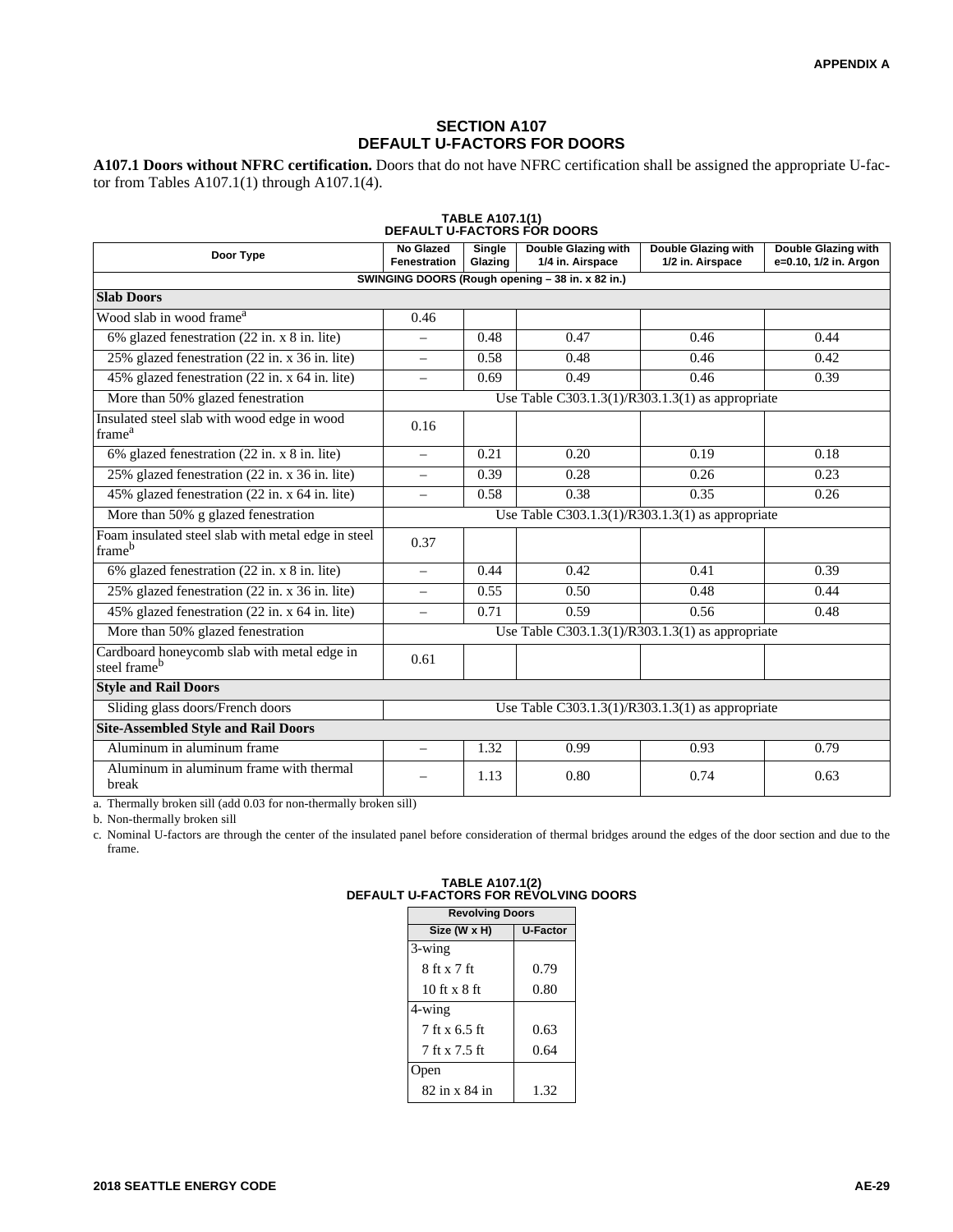| Double-Skin Steel Emergency Exit Doors |                      |                      |  |  |  |
|----------------------------------------|----------------------|----------------------|--|--|--|
| <b>Core Insulation</b>                 | $3$ ft $x$ 6 ft 8 in | $6$ ft $x$ 6 ft 8 in |  |  |  |
| 1-3/8 in. thickness                    |                      |                      |  |  |  |
| Honeycomb kraft paper                  | 0.57                 | 0.52                 |  |  |  |
| Mineral wool, steel ribs               | 0.44                 | 0.36                 |  |  |  |
| Polyurethane foam                      | 0.34                 | 0.28                 |  |  |  |
| $1-3/4$ in. thickness                  |                      |                      |  |  |  |
| Honeycomb kraft paper                  | 0.57                 | 0.54                 |  |  |  |
| Mineral wool, steel ribs               | 0.41                 | 0.33                 |  |  |  |
| Polyurethane foam                      | 0.31                 | 0.26                 |  |  |  |
| $1-3/8$ in. thickness                  |                      |                      |  |  |  |
| Honeycomb kraft paper                  | 0.60                 | 0.55                 |  |  |  |
| Mineral wool, steel ribs               | 0.47                 | 0.39                 |  |  |  |
| Polyurethane foam                      | 0.37                 | 0.31                 |  |  |  |
| 1-3/4 in. thickness                    |                      |                      |  |  |  |
| Honeycomb kraft paper                  | 0.60                 | 0.57                 |  |  |  |
| Mineral wool, steel ribs               | 0.44                 | 0.37                 |  |  |  |
| Polyurethane foam                      | 0.34                 | 0.30                 |  |  |  |

**TABLE A107.1(3) DEFAULT U-FACTORS FOR STEEL EMERGENCY DOORS**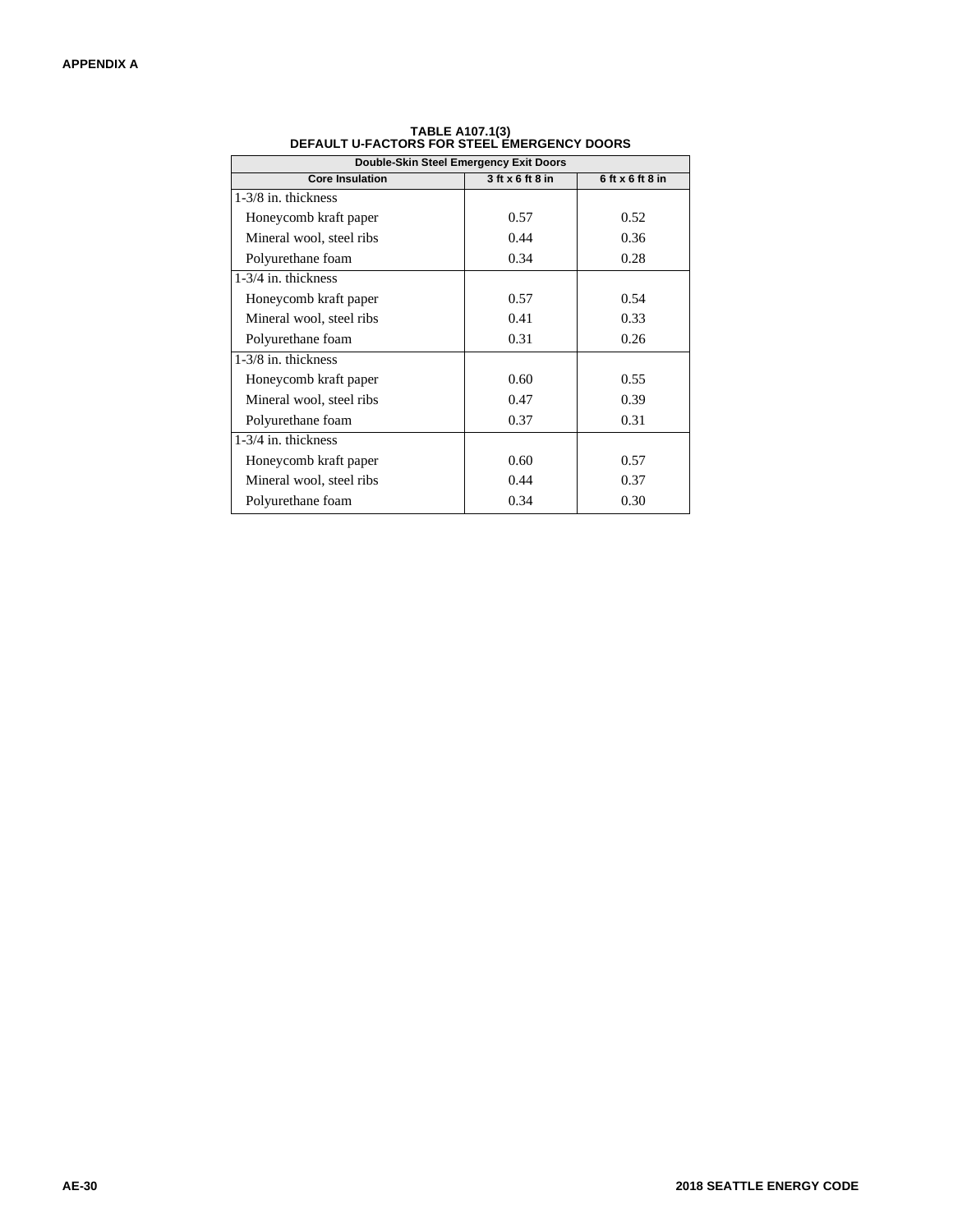| Double-Skin Steel Garage and Aircraft Hangar Doors        |               |                                |                 |                              |                               |
|-----------------------------------------------------------|---------------|--------------------------------|-----------------|------------------------------|-------------------------------|
| One-piece tilt-up <sup>a</sup><br>Insulation <sup>e</sup> |               | Sectional tilt-up <sup>b</sup> | Aircraft hangar |                              |                               |
|                                                           | 8 ft. x 7 ft. | 16 ft. x 7 ft.                 | 9 ft. x 7 ft.   | 72 ft. x 12 ft. <sup>c</sup> | 240 ft. x 50 ft. <sup>d</sup> |
| 1-3/8 in. thickness                                       |               |                                |                 |                              |                               |
| EPS, steel ribs                                           | 0.36          | 0.33                           | $0.34 - 0.39$   |                              |                               |
| XPS, steel ribs                                           | 0.33          | 0.31                           | $0.31 - 0.36$   |                              |                               |
| 2 in. thickness                                           |               |                                |                 |                              |                               |
| EPS, steel ribs                                           | 0.31          | 0.28                           | $0.29 - 0.33$   |                              |                               |
| XPS, steel ribs                                           | 0.29          | 0.26                           | $0.27 - 0.31$   |                              |                               |
| 3 in. thickness                                           |               |                                |                 |                              |                               |
| EPS, steel ribs                                           | 0.26          | 0.23                           | $0.25 - 0.28$   |                              |                               |
| XPS, steel ribs                                           | 0.24          | 0.21                           | $0.24 - 0.27$   |                              |                               |
| 4 in. thickness                                           |               |                                |                 |                              |                               |
| EPS, steel ribs                                           | 0.23          | 0.20                           | $0.23 - 0.25$   |                              |                               |
| XPS, steel ribs                                           | 0.21          | 0.19                           | $0.21 - 0.24$   |                              |                               |
| 6 in. thickness                                           |               |                                |                 |                              |                               |
| EPS, steel ribs                                           | 0.20          | 0.16                           | $0.20 - 0.21$   |                              |                               |
| XPS, steel ribs                                           | 0.19          | 0.15                           | $0.19 - 0.21$   |                              |                               |
| 4 in. thickness                                           |               |                                |                 |                              |                               |
| Non-insulated                                             |               |                                |                 | 1.10                         | 1.23                          |
| Expanded polystyrene                                      |               |                                |                 | 0.25                         | 0.16                          |
| Mineral wool, steel ribs                                  |               |                                |                 | 0.25                         | 0.16                          |
| Extruded polystyrene                                      |               |                                |                 | 0.23                         | 0.15                          |
| 6 in. thickness                                           |               |                                |                 |                              |                               |
| Non-insulated                                             |               |                                |                 | 1.10                         | 1.23                          |
| Expanded polystyrene                                      |               |                                |                 | 0.21                         | 0.13                          |
| Mineral wool, steel ribs                                  |               |                                |                 | 0.23                         | 0.13                          |
| Extruded polystyrene                                      |               |                                |                 | 0.20                         | 0.12                          |
| Uninsulated                                               |               |                                |                 |                              |                               |
| All products                                              | 1.15          |                                |                 |                              |                               |

# **TABLE A107.1(4) DEFAULT U-FACTORS FOR STEEL GARAGE AND HANGAR DOORS**

a. Values are for thermally broken or thermally unbroken doors.

b. Lower values are for thermally broken doors; upper values are for doors with no thermal break.

c. Typical size for a small private airplane (single-engine or twin).

d. Typical hangar door for a midsize commercial jet airliner.

e. EPS is extruded polystyrene, XPS is expanded polystyrene.

#### **SECTION A108 AIR INFILTRATION**

**A108.1 General.** Tables A108.1(1) and A108.1(2) list effective air change rates and heat capacities for heat loss due to infiltration for Single-Family Residential.

The estimated seasonal average infiltration rate in air changes per hour (ACH) is given for standard air-leakage control (see Section R402.4 for air leakage requirements for Single-Family Residential). The effective air change rate shall be used in calculations for compliance under either the Component Performance or Systems Analysis approaches.

Heat loss due to infiltration shall be computed using the following equation:

 $Q_{\text{infill}}$  = ACH<sub>eff</sub> \* HCP

Where:

 $Q<sub>infil</sub>$  = Heat loss due to air infiltration.

 $ACH_{eff}$  = The effective air infiltration rate in Table A108.1(1)

HCP = The Heat Capacity Density Product for the appropriate elevation or climate zone as given below.